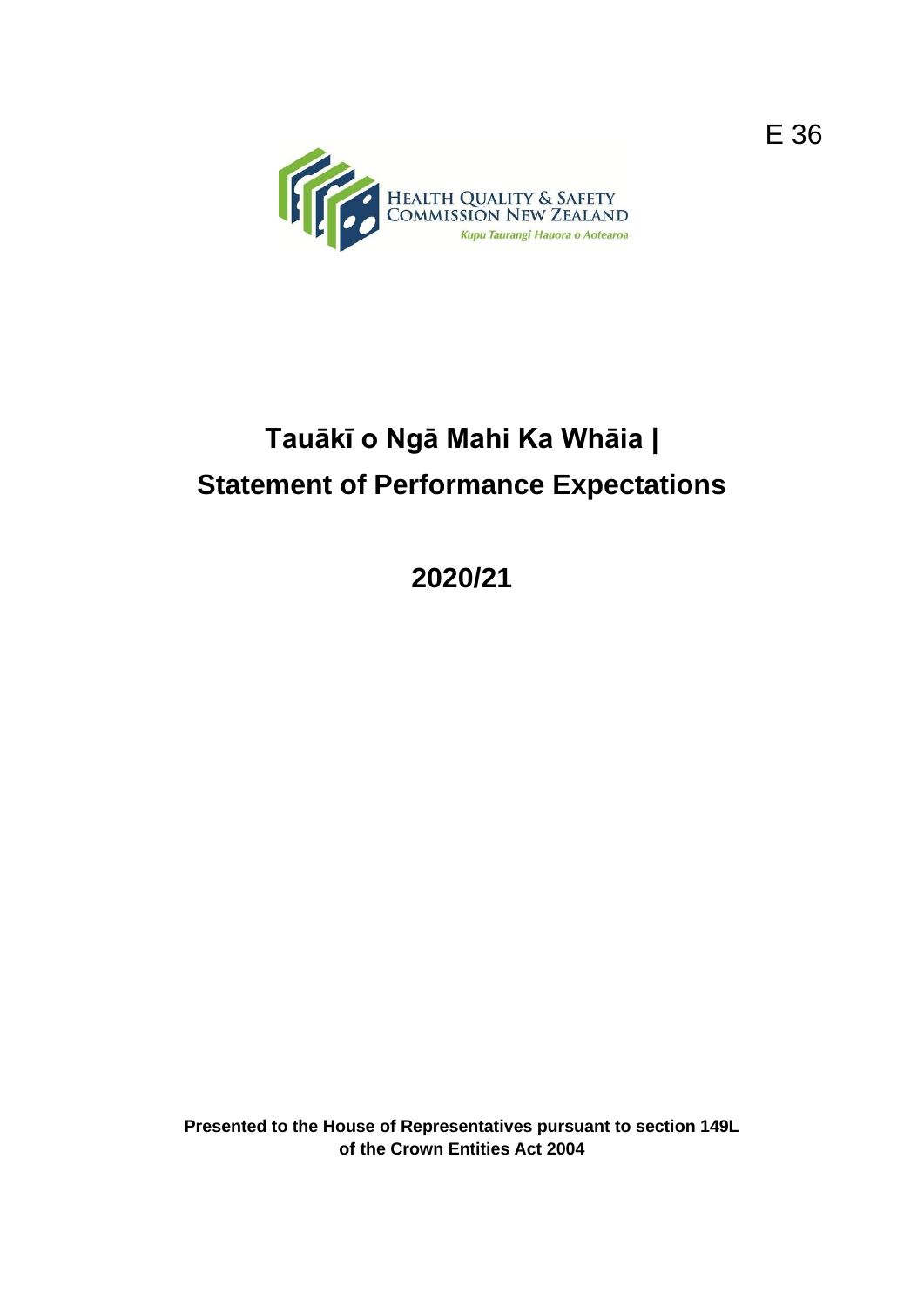Published June 2020 by Kupu Taurangi Hauora o Aotearoa | Health Quality & Safety Commission, PO Box 25496, Wellington 6146 ISBN 978-1-98-859930-4 (print) ISBN 978-1-98-859931-1 (online)

Available online at [www.hqsc.govt.nz](http://www.hqsc.govt.nz/)

Enquiries to: info@hqsc.govt.nz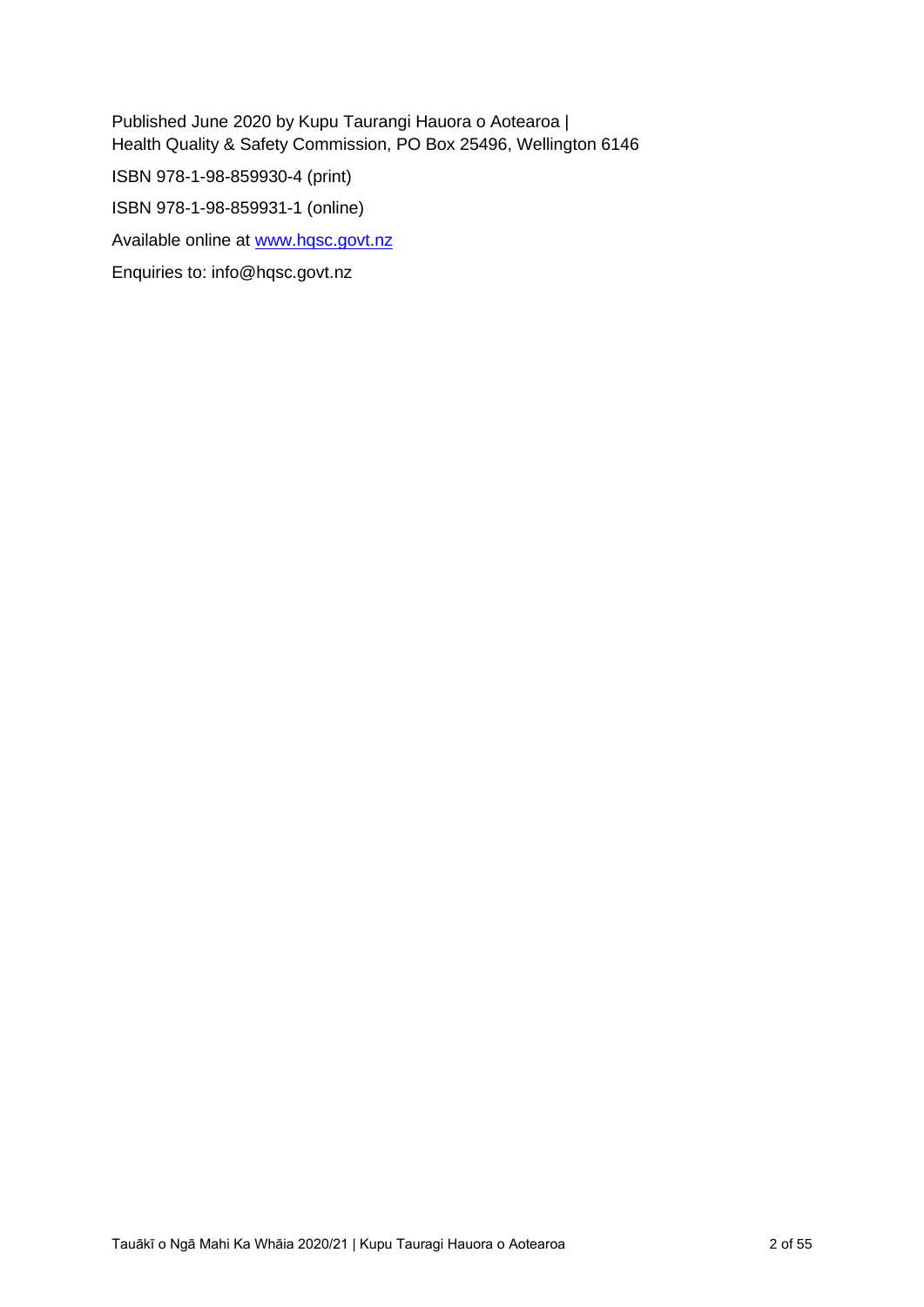# **Ngā kaupapa | Contents**

| Strengthening our commitment to improving services for people with disabilities  16                                                                                     |  |
|-------------------------------------------------------------------------------------------------------------------------------------------------------------------------|--|
|                                                                                                                                                                         |  |
| Ā mātau mahi SPE i raro i ia kaupapa rautaki mahi   Our SPE work under each of our                                                                                      |  |
|                                                                                                                                                                         |  |
|                                                                                                                                                                         |  |
|                                                                                                                                                                         |  |
| Kaupapa matua tuatahi: Te whakapai ake i te wheako mō ngā kiritaki me ngā<br>whānau   Priority 1: Improving experience for consumers and whānau  20                     |  |
|                                                                                                                                                                         |  |
| Responding to patient experience in hospitals and primary care  21                                                                                                      |  |
| Kaupapa matua tuarua: Te whakapūmau me te whakatinana i Te Tiriti o Waitangi, te<br>hāpai i te mana motuhake   Priority 2: Embedding and enacting Te Tiriti o Waitangi, |  |
|                                                                                                                                                                         |  |
| Implementing a te ao Māori quality improvement framework  22                                                                                                            |  |
|                                                                                                                                                                         |  |
| Kaupapa matua tuatoru: Te whai kia ōrite te hauora   Priority 3: Achieving                                                                                              |  |
|                                                                                                                                                                         |  |
|                                                                                                                                                                         |  |
|                                                                                                                                                                         |  |
| Kaupapa matua tuawhā: Te whakakaha i ngā pūnaha mō ngā ratonga tino kounga                                                                                              |  |
|                                                                                                                                                                         |  |
|                                                                                                                                                                         |  |
|                                                                                                                                                                         |  |
|                                                                                                                                                                         |  |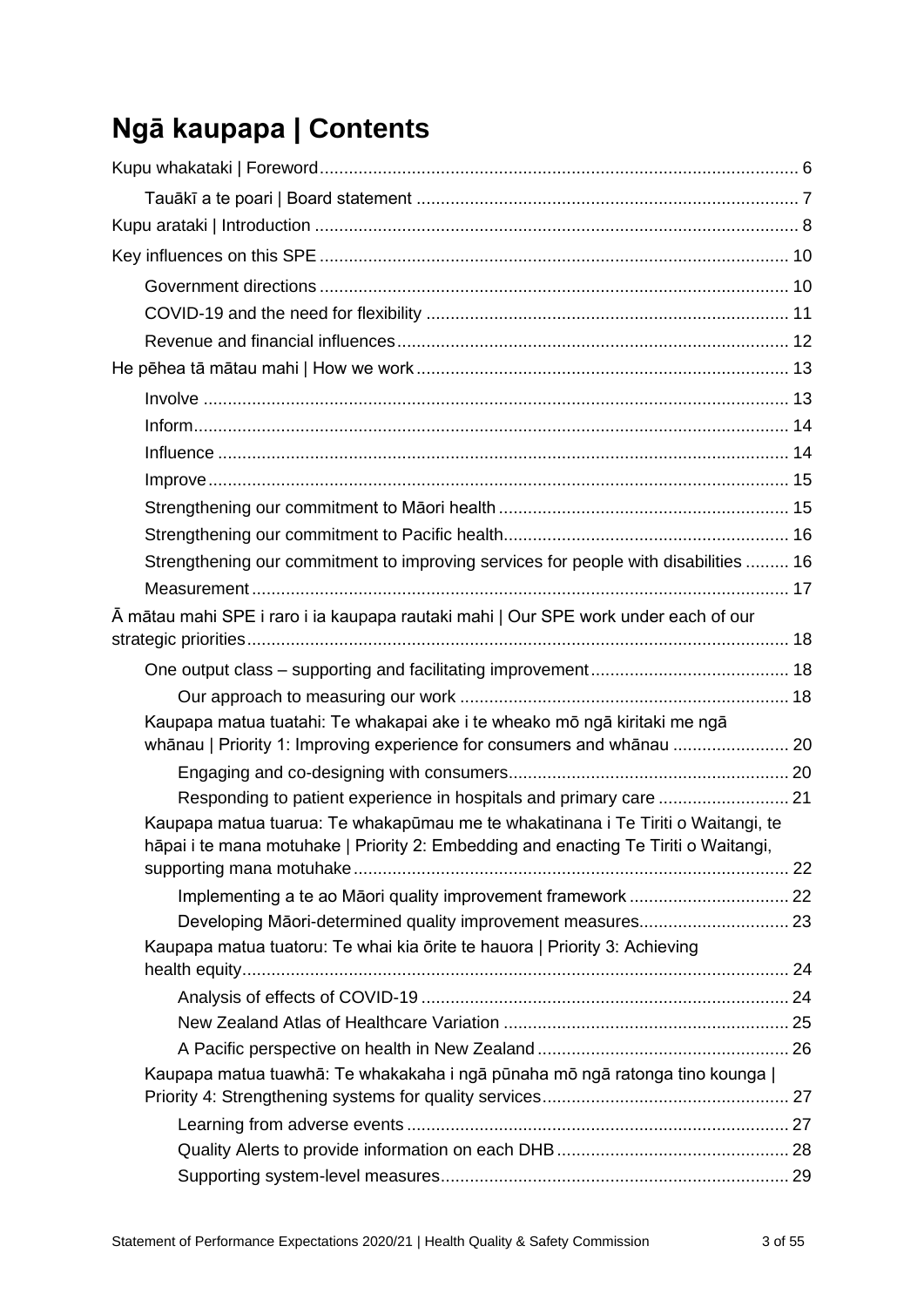| Strengthening clinical governance in the health and disability sector 31        |  |
|---------------------------------------------------------------------------------|--|
|                                                                                 |  |
|                                                                                 |  |
|                                                                                 |  |
|                                                                                 |  |
|                                                                                 |  |
|                                                                                 |  |
| Australia and New Zealand Intensive Care Society - clinical register 33         |  |
|                                                                                 |  |
| Te hauora me te kaha o te whakahaere   Organisational health and capability  34 |  |
|                                                                                 |  |
|                                                                                 |  |
|                                                                                 |  |
|                                                                                 |  |
| Ngā matapae o ngā pūrongo pūtea mō te whā tau ka mutu hei te 30 o Pipiri 2023   |  |
| Prospective financial statements for the four years ending 30 June 2023  36     |  |
|                                                                                 |  |
|                                                                                 |  |
| Pūrongo o ngā kaupapahere kaute   Statement of accounting policies  43          |  |
|                                                                                 |  |
|                                                                                 |  |
|                                                                                 |  |
|                                                                                 |  |
|                                                                                 |  |
|                                                                                 |  |
|                                                                                 |  |
|                                                                                 |  |
|                                                                                 |  |
|                                                                                 |  |
|                                                                                 |  |
|                                                                                 |  |
|                                                                                 |  |
|                                                                                 |  |
|                                                                                 |  |
|                                                                                 |  |
|                                                                                 |  |
|                                                                                 |  |
|                                                                                 |  |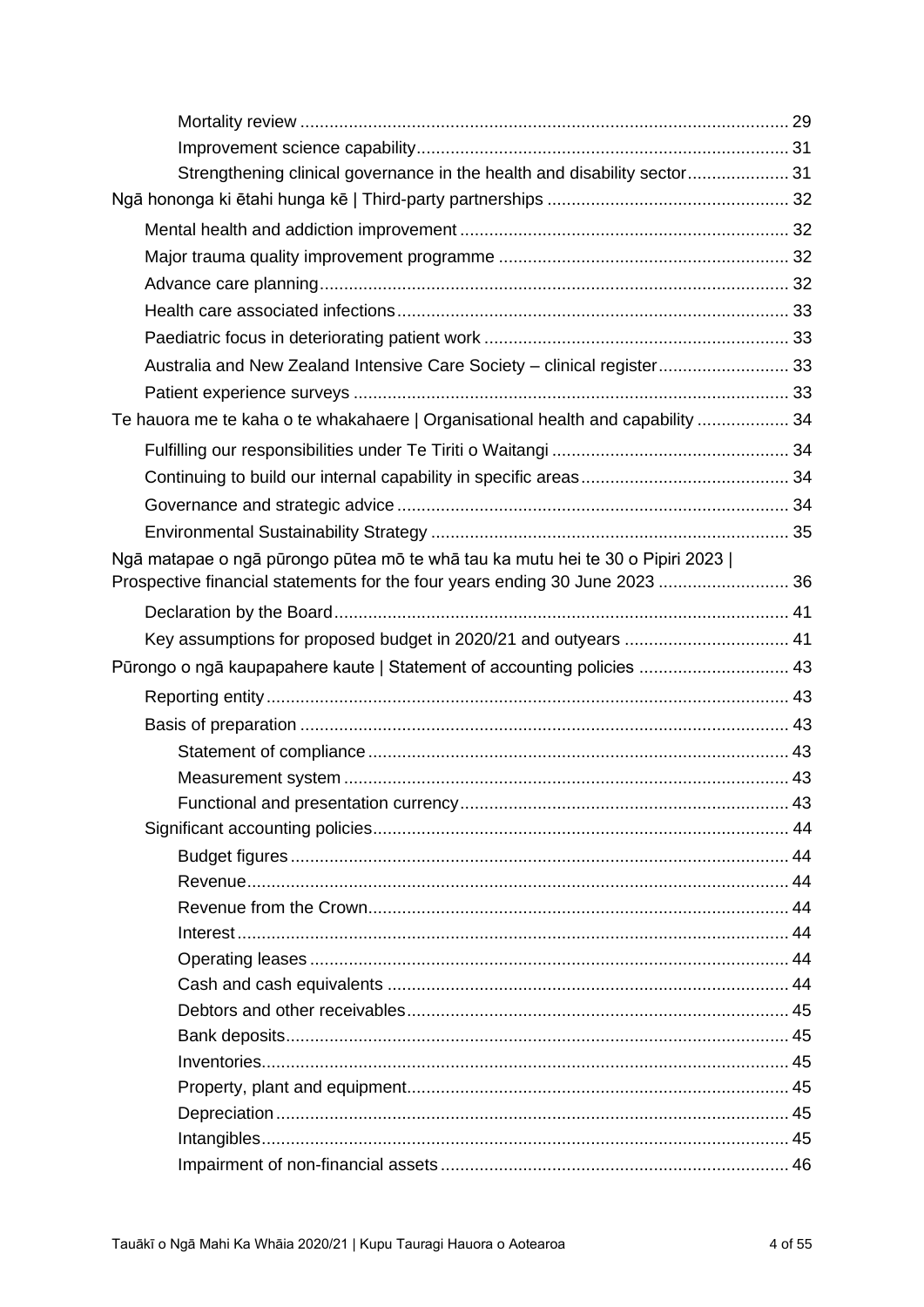| Āpitihanga 1: Ngā whāinga me ngā mahi a te Kōmihana   Appendix 1: Commission          |  |
|---------------------------------------------------------------------------------------|--|
|                                                                                       |  |
| Objectives of the Health Quality & Safety Commission (the Commission) 47              |  |
|                                                                                       |  |
|                                                                                       |  |
| Apitihanga 3   Appendix 3: How SPE deliverables align with Government expectations 55 |  |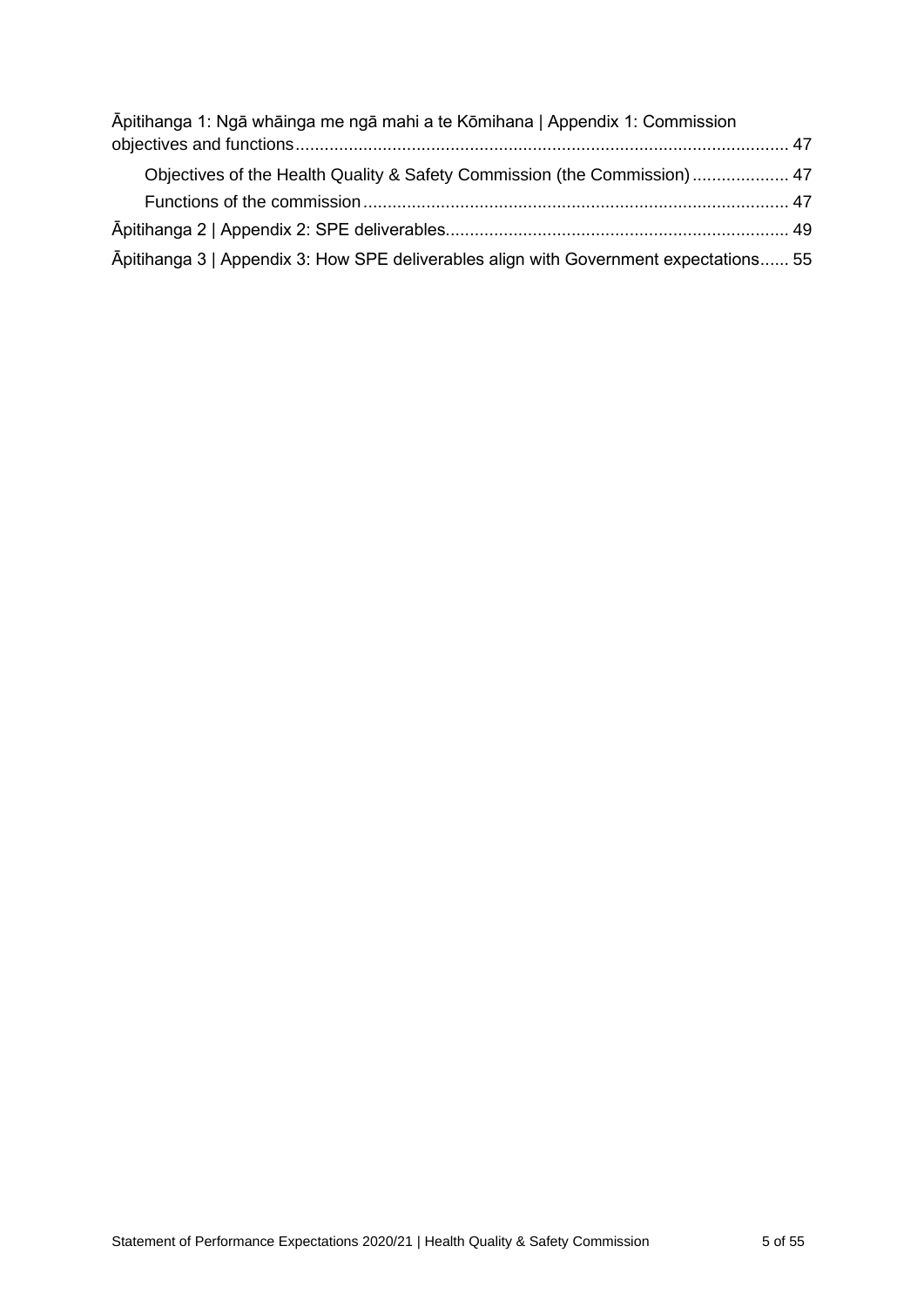# <span id="page-5-0"></span>**Kupu whakataki | Foreword**

As we were finalising this Statement of Performance Expectations, Aotearoa New Zealand was coming out of lockdown from the COVID-19 pandemic. The COVID-19 pandemic and our response to it have been unprecedented, showing not only how much New Zealanders value their own health, but also how they value the health of their families and whānau and the health of other people in their communities. The health system's response has been remarkable. We have been impressed by the ways in which the health system has quickly adopted and adapted to deliver services in new ways that have helped to prevent the spread of COVID-19. And it seems that the effort of our health system, and the effort of all New Zealand, have worked as intended. We have watched the number of active cases dropping day by day over the last few weeks, to single digits.<sup>1</sup> Our results should be celebrated.

While we celebrate, however, the Health Quality & Safety Commission (the Commission) is also looking to the future. As a quality improvement organisation, the Commission knows and respects the complex, adaptive nature of the health system. We recognise that change in health care has both intended and unintended consequences. It is our specific role and function to focus on the quality of our health and disability services; to consider safety, access, treatment, experience and outcomes across all population groups; and to support improvement. It is our role and function to look for and shine the light on both emerging quality issues and long-term quality challenges, so that we can improve the quality of delivery and better support the health and disability workforce, who have an important role to play in promoting quality and enabling improvement.

Following on from COVID-19, the health system will face significant quality challenges. What are the unintended consequences of the changes made, and what are the new quality and safety challenges that will need to be addressed? What impact do these changes have on the people who use health services? How will an increase in digitally delivered services or the anticipated economic recession affect health equity? How do we manage the treatments and screening that have been postponed? What support, education and training will the health workforce need to recover from COVID-19 and be ready for new quality challenges? How do we work together to shape the changes that have emerged from COVID-19 in the best way for New Zealanders?

These questions are central to the Commission's role and mandate within the health sector. While the health system is remarkable every day in delivering services that improve the health and wellbeing of New Zealanders, the Commission is focused on how we can do this even better. We work broadly across the health and disability sector – including in hospitals, primary care, mental health and addiction services, and aged care – to improve patient safety and reduce harm. COVID-19 has shown Aotearoa New Zealand, the health sector and the Commission how important it is to respond nimbly and quickly to need. The Commission will need to keep this ability as we identify the results of our COVID-19 response and proactively address them over coming months.

<sup>1</sup> [www.health.govt.nz/our-work/diseases-and-conditions/covid-19-novel-coronavirus/covid-19-current](http://www.health.govt.nz/our-work/diseases-and-conditions/covid-19-novel-coronavirus/covid-19-current-situation/covid-19-current-cases)[situation/covid-19-current-cases](http://www.health.govt.nz/our-work/diseases-and-conditions/covid-19-novel-coronavirus/covid-19-current-situation/covid-19-current-cases)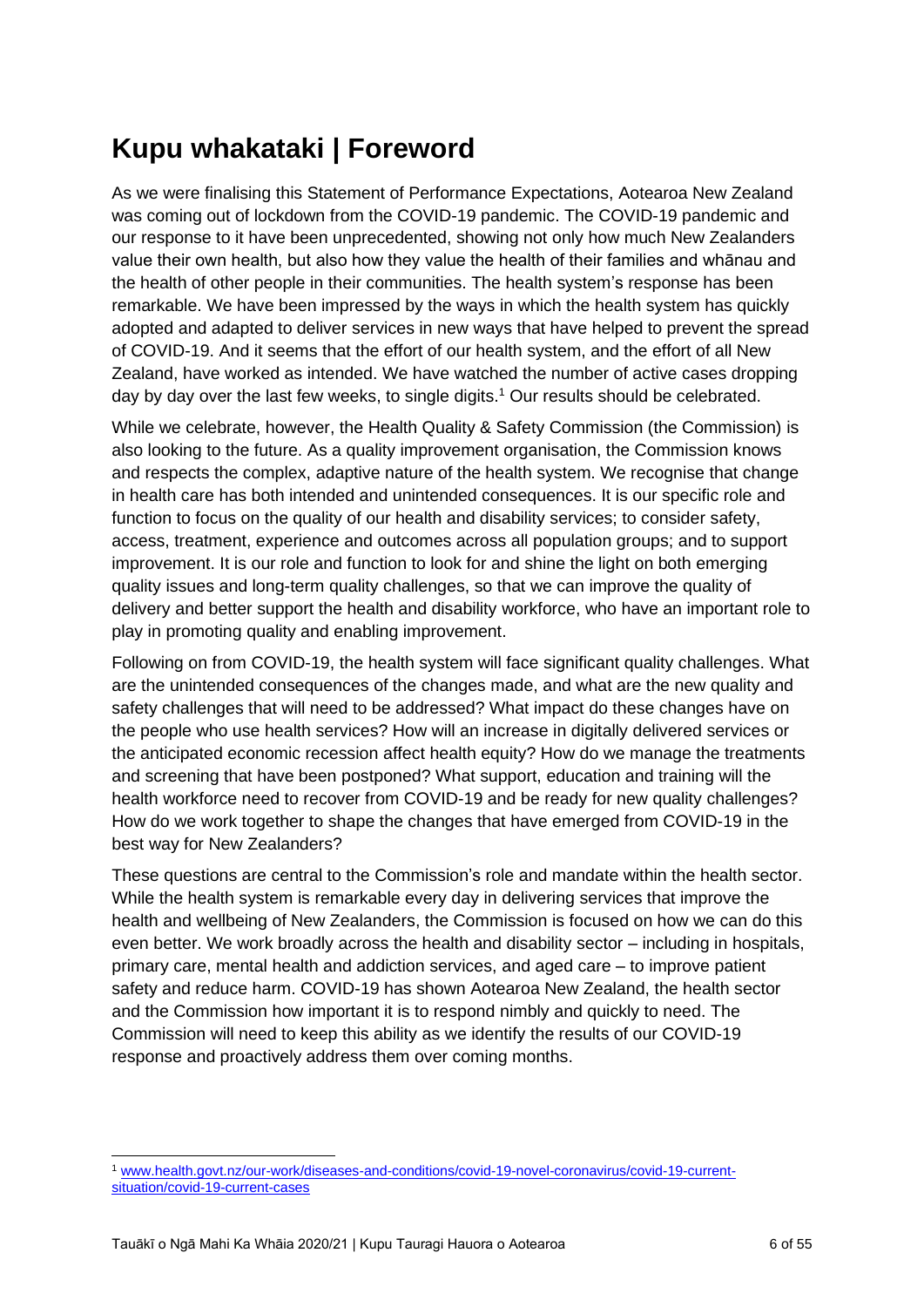We have designed this Statement of Performance Expectations to give the Commission the flexibility it needs to work with the health and disability sector to both identify and support an effective response to the quality issues that will emerge over the coming year.

## <span id="page-6-0"></span>*Tauākī a te poari | Board statement*

In signing this statement, we acknowledge we are responsible for the information contained in the Statement of Performance Expectations for the Health Quality & Safety Commission. This information has been prepared in accordance with the requirements of the Public Finance Act 1989 and the Crown Entities Act 2004, and to give effect to the Minister of Health's Letter of Expectations and the Enduring Letter of Expectations from the Ministers of Finance and State Services. It is consistent with our appropriations.

Enbrank

Dr Dale Bramley MBCHB, MPH, MBA, FAFPHM Rae Lamb **Chair Deputy Chair** 29 June 2020 29 June 2020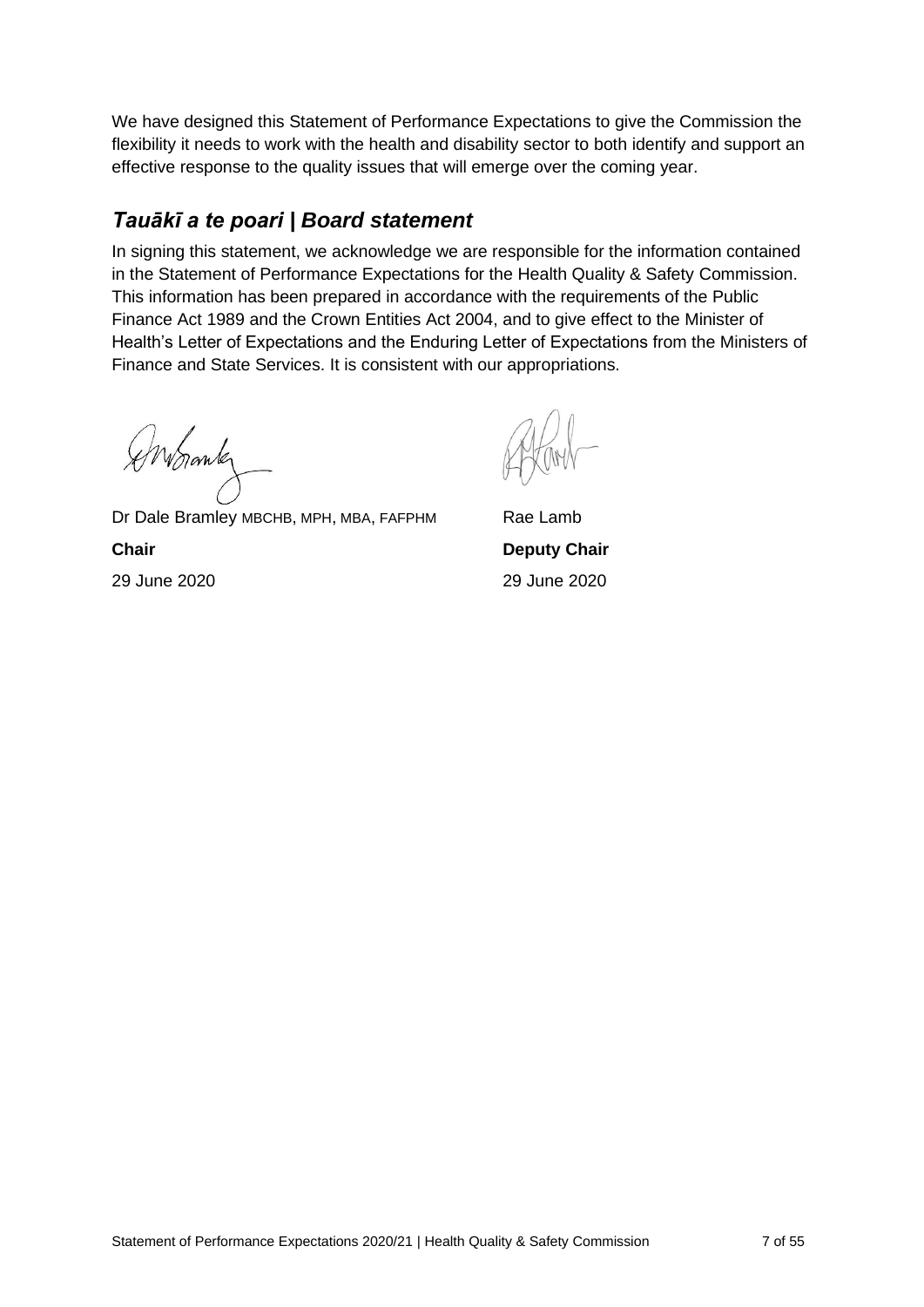# <span id="page-7-0"></span>**Kupu arataki | Introduction**

The role of the Health Quality & Safety Commission (the Commission) is to lead and coordinate improvement in the quality and safety of health and disability services.<sup>2</sup> Box 1 (alongside) presents the vision, mission and enduring priorities that our Statement of Intent 2020–24 (SOI) sets out. Box 2 (below) outlines our strategic priorities.

In this Statement of Performance Expectations (SPE), we describe deliverables for advancing our strategic priorities and achieving our vision of 'Quality health for all'. Importantly, we describe how we will assess the impact of each deliverable and we identify the associated revenue and proposed expenses. Our SPE provides detailed performance measures to use in monitoring our progress.**<sup>3</sup>**

## **Box 1:**

**Our vision** *Quality health for all*

**Our mission** *Involve Inform Influence Improve*

**Our enduring priorities, based on Te Tiriti o Waitangi**

**Kāwanatanga** *partnering and shared decision-making*

**Tino rangatiratanga** *recognising Māori authority*

**Ōritetanga** *equity*

**Wairuatanga** *upholding values, belief systems and worldviews*

| <b>Box 2: Our strategic priorities</b>            |                                                                                                                                                                                         |
|---------------------------------------------------|-----------------------------------------------------------------------------------------------------------------------------------------------------------------------------------------|
| Improving experience for<br>consumers and whanau  | • People and whanau are at the centre of the<br>health and disability system and partner actively<br>in determining their care                                                          |
| Embedding and enacting                            | •The health and disability system supports and<br>partners with Māori to achieve the health                                                                                             |
| Te Tiriti o Waitangi, supporting<br>mana motuhake | outcomes that they determine as priorities                                                                                                                                              |
|                                                   |                                                                                                                                                                                         |
| Achieving health equity                           | Health equity is embedded into all aspects of the<br>health and disabilty system, and into the care<br>relationship                                                                     |
|                                                   |                                                                                                                                                                                         |
| Strengthening systems for<br>quality services     | • A stronger health and disability system is proactive<br>and anticipates quality and safety issues. Its leaders<br>authentically focus on trust, partnerships and<br>knowledge sharing |
|                                                   |                                                                                                                                                                                         |

<sup>2</sup> See Appendix 1 for further details of how legislation defines our role.

<sup>3</sup> This SPE also includes other information that the Crown Entities Act 2004 or other Acts require an SPE to cover.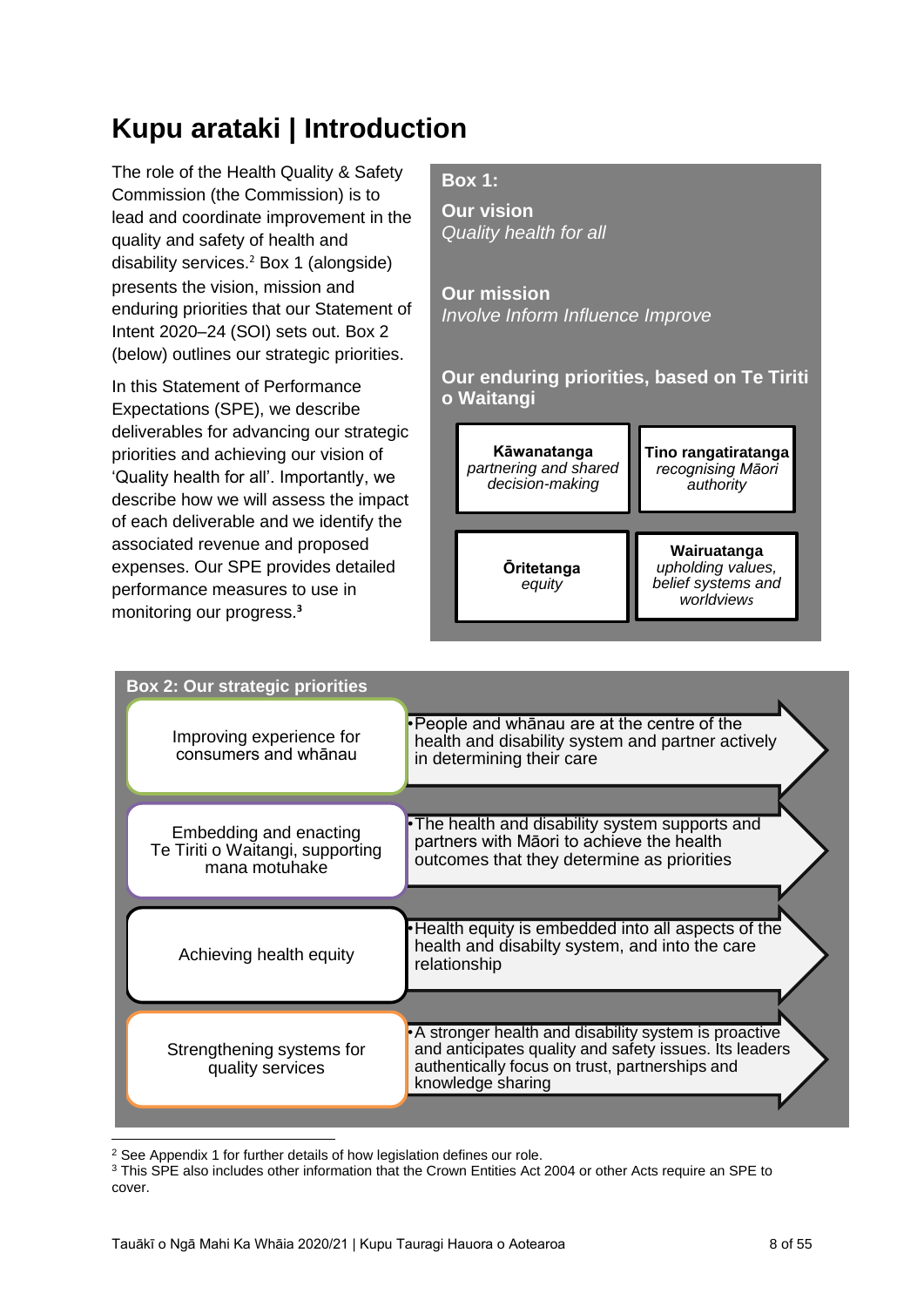Our vision of 'Quality health for all' places people at the heart of our work. Our primary aim is to improve health and disability services so that people receive the care they need and value. We work with whānau, health professionals, health and disability organisations and consumers to improve services.

Our work is based on a shared improvement model – the New Zealand Triple Aim. We work alongside our partners and stakeholders to improve health and disability services across three domains:

- **individual:** improved quality, safety and experience of care for people and their whānau
- **population:** improved health and equity for all populations
- **system:** best value for public health system resources.

We also recognise the health and disability workforce as an important enabler of health quality, equity and safety. We work alongside the workforce, building skill and capability across all the work that we do.

We focus on measurement and reporting; sector capability and leadership; providing evidence-based tools and resources; using te ao Māori concepts and worldviews; and using quality improvement methods. We focus broadly on the health and disability sector in our work on improving patient safety and reducing harm. Our existing work programmes focus on quality improvement across hospitals, primary care, and mental health and addiction services. As our resourcing allows, we are expanding our influence within aged care, and considering how we build quality improvement influence across services for people with disabilities as well.

We view health equity and Māori health advancement as separate but interlinked areas, which share achieving Māori health equity as a goal. The diagram below shows how equity, Māori health equity and Māori health overlap, and how Te Tiriti o Waitangi is at the foundation of all of this work.



**Te Tiriti o Waitangi** 

Recognising that Māori have their own health aspirations, priorities, goals and ways of working, we aim to work alongside and with Māori in Te Tiriti-based partnerships, offering tools, resources and support to advance Māori health, so all Māori can live long, healthy lives.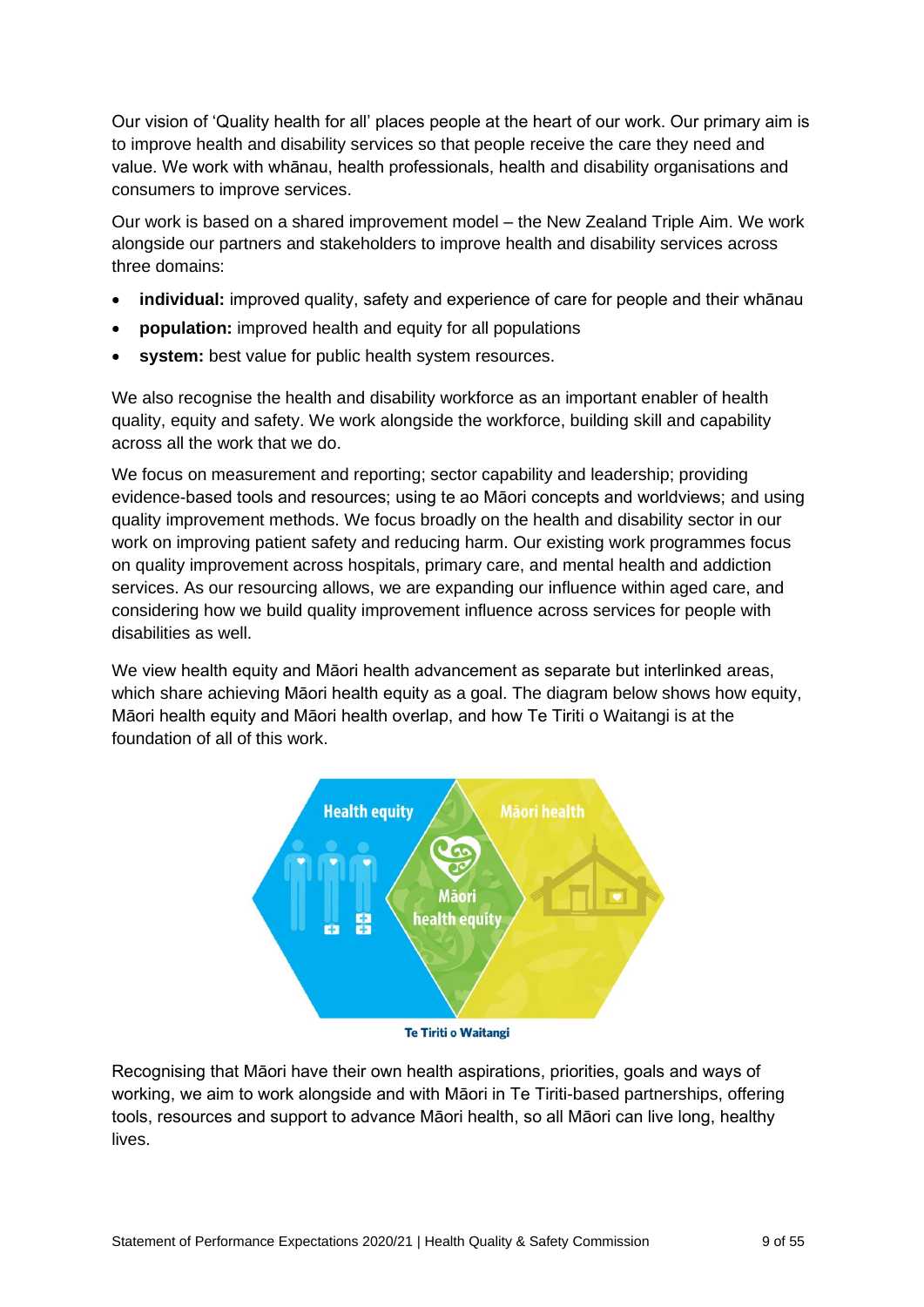# <span id="page-9-0"></span>**Key influences on this SPE**

The Commission's vision, mission and priorities are influenced by the broader context we operate in, and in particular by the directions and requirements of Government and of the health and disability sector. At the time of preparing this SPE, the COVID-19 pandemic is another key influence. COVID-19 and the response to it present challenges for our work, and highlight the need for us to be adaptable in the way we collaborate and work across the health and disability sector.

## <span id="page-9-1"></span>*Government directions*

The Commission's work supports the broader health and disability system vision of 'Pae ora, healthy futures', which we share with the Ministry of Health and other health agencies.<sup>4</sup> Our work contributes to the Ministry's three 'Pae ora, healthy futures' goals:



The 'Pae ora, healthy futures' goals and vision are set on a foundation of three interconnected elements:<sup>5</sup>

| Mauri ora -<br>healthy<br>individuals | Whānau ora –<br>healthy families | Wai ora $-$<br>healthy<br>environments |
|---------------------------------------|----------------------------------|----------------------------------------|
|---------------------------------------|----------------------------------|----------------------------------------|

All of our work aims to improve the quality and safety of the health and disability system, contributing to the wider goals of government. 6

**Just transition** – Supporting New Zealanders in the transition to a climate-resilient, sustainable and low-emissions economy

**Future of work** – Enabling all New Zealanders to benefit from new technologies and lift productivity through innovation

**Māori and Pacific** – Lifting Māori and Pacific incomes, skills and opportunities

**Child wellbeing** – Reducing child poverty and improving child wellbeing

**Physical and mental wellbeing** – Supporting improved health outcomes for all New Zealanders

<sup>4</sup> Ministry of Health. 2020. Our work programme 2019/20. URL: [www.health.govt.nz/about-ministry/what-we](http://www.health.govt.nz/about-ministry/what-we-do/work-programme-2019-20)[do/work-programme-2019-20](http://www.health.govt.nz/about-ministry/what-we-do/work-programme-2019-20) (accessed 26 April 2020).

 $\frac{5}{6}$  As explained by Sir Mason Durie at the launch of He Korowai Oranga – Māori Health Strategy in 2014. [www.health.govt.nz/our-work/populations/maori-health/he-korowai-oranga/pae-ora-healthy-futures](http://www.health.govt.nz/our-work/populations/maori-health/he-korowai-oranga/pae-ora-healthy-futures) <sup>6</sup> [www.budget.govt.nz/budget/2020/bps/wellbeing-priorities.htm](http://www.budget.govt.nz/budget/2020/bps/wellbeing-priorities.htm) (accessed 26 June 2020)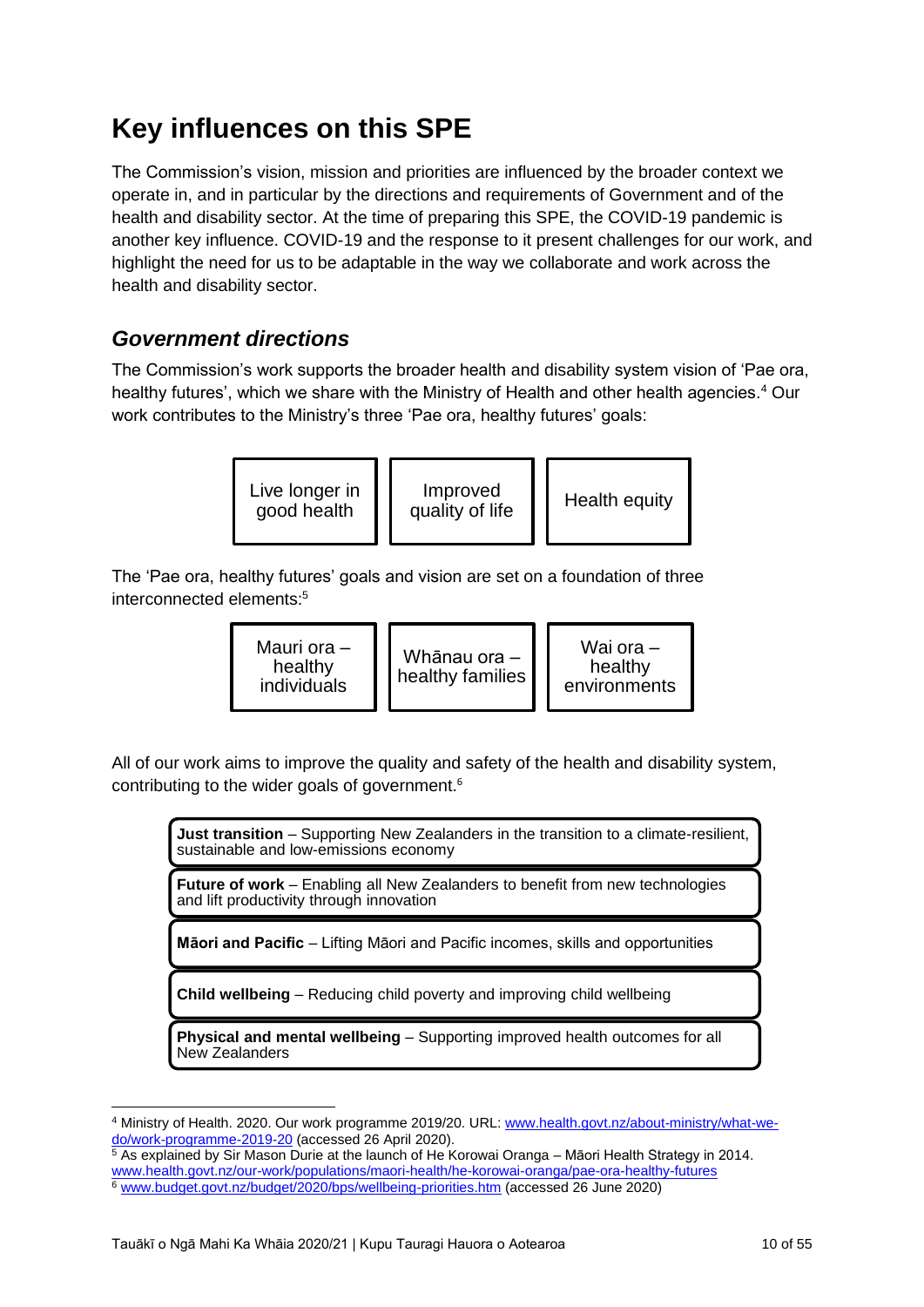In particular, our work across the health and disability system supports physical and mental health for all. This work will span the life course from child wellbeing to our vulnerable older population. We also work to achieve health equity for Māori, Pacific peoples and people with disabilities, alongside all population groups, helping to advance their goals and overall wellbeing.

Our SPE reflects the Government's Letter of Expectations (LOE), received on 18 March 2020. <sup>7</sup> The Government's priorities for the health sector and its expectations of the Commission's work, as described in the LOE, are central to our SPE. Appendix 3 shows how our SPE deliverables align well with the expectations that the LOE outlines for us.

## <span id="page-10-0"></span>*COVID-19 and the need for flexibility*

Our organisation, like others, responded to the challenges that COVID-19 presented to the health and disability sector, as well as to our own workforce, to consumers of health services and to our partners.

In the short term, we refocused our work to help the health and disability sector. We refreshed and expanded resources on infection prevention and control, and developed shared decision-making resources to support conversations between clinicians and consumers and whānau. In addition, we developed a web-based resource hub to provide the health and disability workforce with access to online resources and webinars on keeping themselves well and safe.

In this work, we partnered with other agencies such as the Ministry of Health and Accident Compensation Corporation (ACC) and with key clinical leaders. Consumers were also involved.

Given the uncertainty of all the issues we will face in the post COVID-19 environment, we recognise we will need to be flexible in our SPE plan and deliverables. Some of the work we have focused on during the COVID-19 period may need to continue, and the need for new work is clear.

Changes to develop a stronger and more flexible digital environment throughout the health sector will give us different ways of engaging with the sector. They will also prompt us to examine the quality and safety issues that may arise from these different approaches.

In addition, the impacts of the economic recession will be significant when we consider the analysis of data and information about quality and safety, and in the work of our mortality review committees.

We also need to understand the impacts of delays in diagnosis and treatment of other conditions resulting from our COVID-19 response.

It is clear that analysis of the broader effects of our COVID-19 response on health quality will be required as a way of supporting the health system to manage emerging quality, equity and safety risks proactively. The Commission has responded to these challenges within our SPE.

<sup>7</sup> COVID-19 may change the expectations of the current Associate Minister of Health's Letter of Expectations.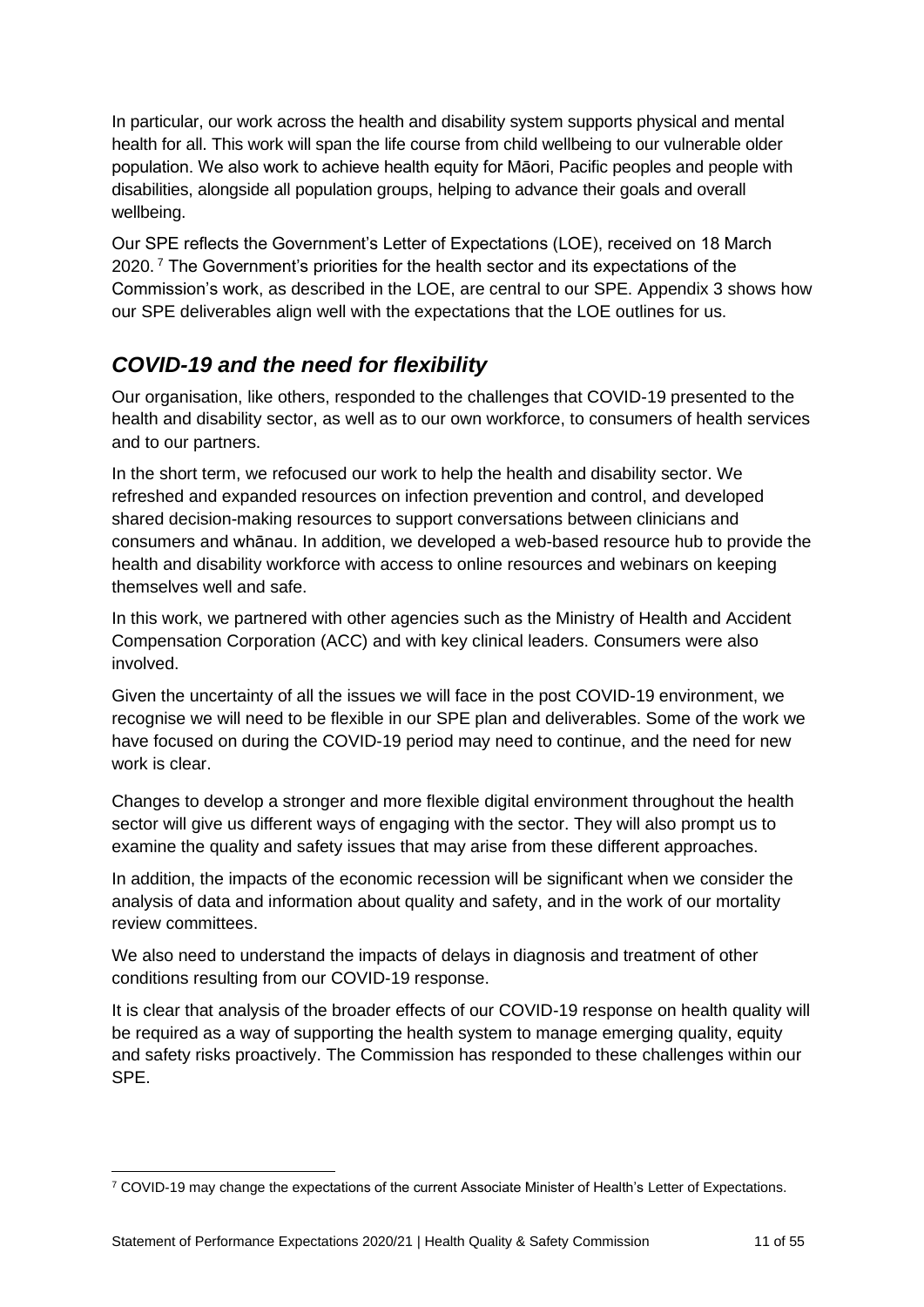## <span id="page-11-0"></span>*Revenue and financial influences*

The Commission's role and mandate have grown since it began in 2011/12, yet core Crown funding has remained unchanged at \$12.96 million. The Commission sought funding for cost pressures (\$1.1 million) and put forward a first-draft SPE on the assumption that this funding would be provided. This final SPE is put forward on the assumption that there will be no cost-pressure funding. While we will continue to deliver our targeted quality improvement programmes – building quality improvement sector capability, improving sector data capability, and strengthening relationships across the public sector and with Māori and Pacific peoples – our pace will be slower than it would be if we had received funding to address our cost pressures.

The Commission is considered strong in its financial management, enabling it to deliver better services and outcomes for New Zealanders. The forecast financial statements for the 2020/21 year and outyears are in line with generally accepted accounting practices. The statements will include:

- an explanation of all significant assumptions underlying these financial statements
- any other information needed to reflect our forecast financial operations and financial statements fairly.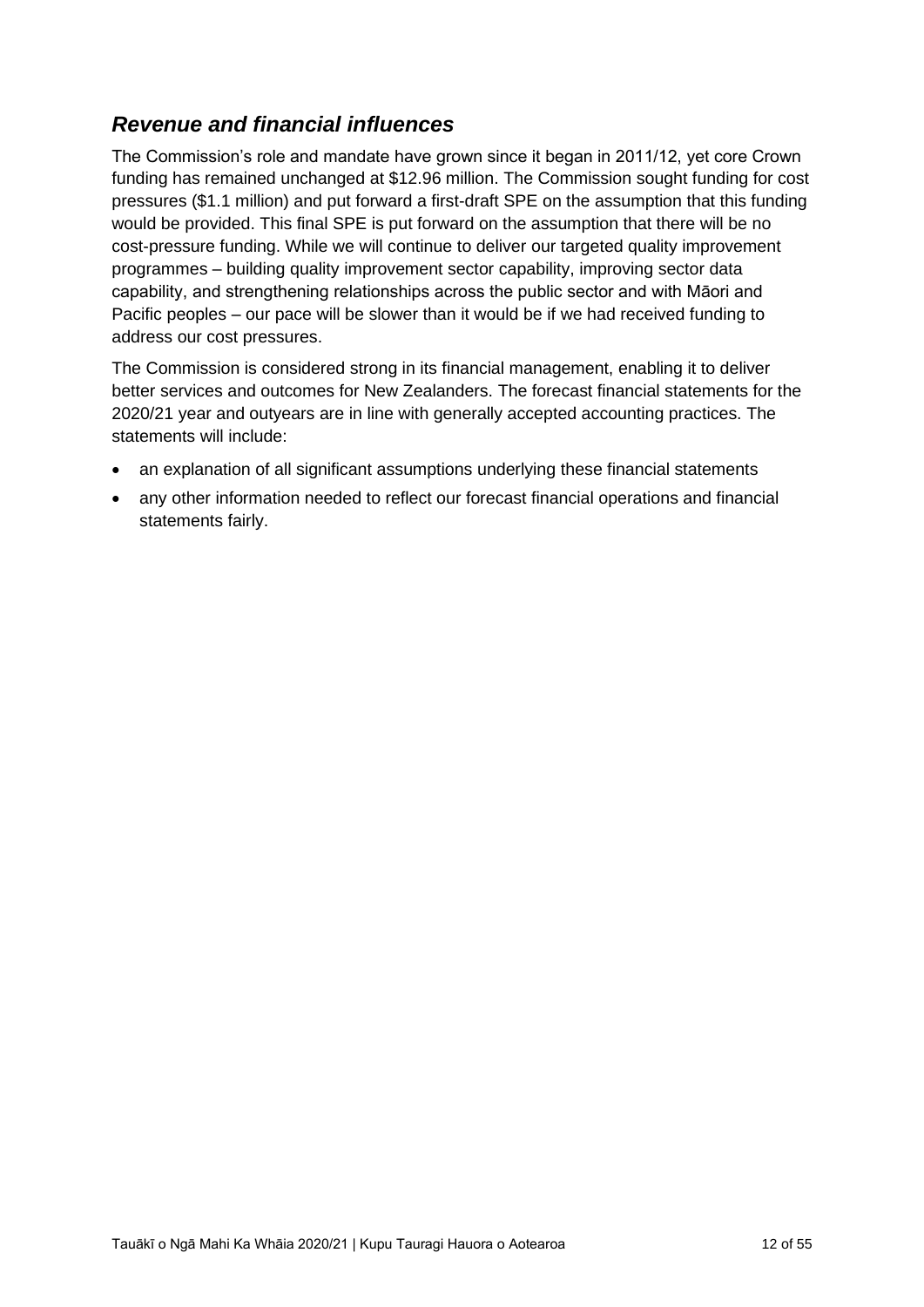# <span id="page-12-0"></span>**He pēhea tā mātau mahi | How we work**

The Commission works with others, within strong partnerships and relationships (involving), to gather and share intelligence (informing); raise awareness and encourage thought and knowledge sharing (influencing); and support change to improve the health and disability system (improving). We are also committed to enacting Te Tiriti o Waitangi across all areas of our work. Measurement is another important part of how we work, underpinning our understanding of the quality and equity of the health system, where strengths and weaknesses lie, and whether efforts to improve are working.

### <span id="page-12-1"></span>*Involve*

#### **Our role is to lead and coordinate improvement efforts. For this reason, involving people in our work is essential.**

We are committed to having robust Te Tiriti partnerships with tangata whenua across all our work, and we encourage and expect active Te Tiriti partnering throughout the sector. We are working to involve Māori worldview leaders, experts and whānau Māori to develop solutions based on mana motuhake. As a small organisation, we aim to work with iwi and hapū through the health services and organisations that hold direct relationships with them. We will build stronger partnerships through our work with national Māori organisations and groups.

We work with, and encourage active partnerships with, consumers and whānau and other population groups who experience health inequity, so that their worldviews, needs and experience are central to improvement initiatives.

In working with health sector staff to make improvements, we have a strong focus on clinical leadership. We work with and support quality and safety governance and leadership to help improve the quality of services. We also work with those who can more broadly influence the quality of services, including government agencies and Government. We are committed to extending our networks and building relationships within the disability sector, so that we can strengthen our

We work with:

- tangata whenua in Te Tiriti partnerships
- consumers and whānau
- those experiencing health inequity
- the health and disability system workforce, leadership and governance
- government agencies

• the wider community.

**Government** 

impact on the quality of services for people with disabilities.

A useful definition of mana motuhake was provided by a contributor to the Commission's Performance Improvement Framework (PIF) based self-review process:

### *Mana motuhake*

'… in simple terms is the ability of Māori to be Māori, on their terms, and to control things according to their values and what they think is important. And it is about their aspirations for their own development. It is about building their capacity and capability.'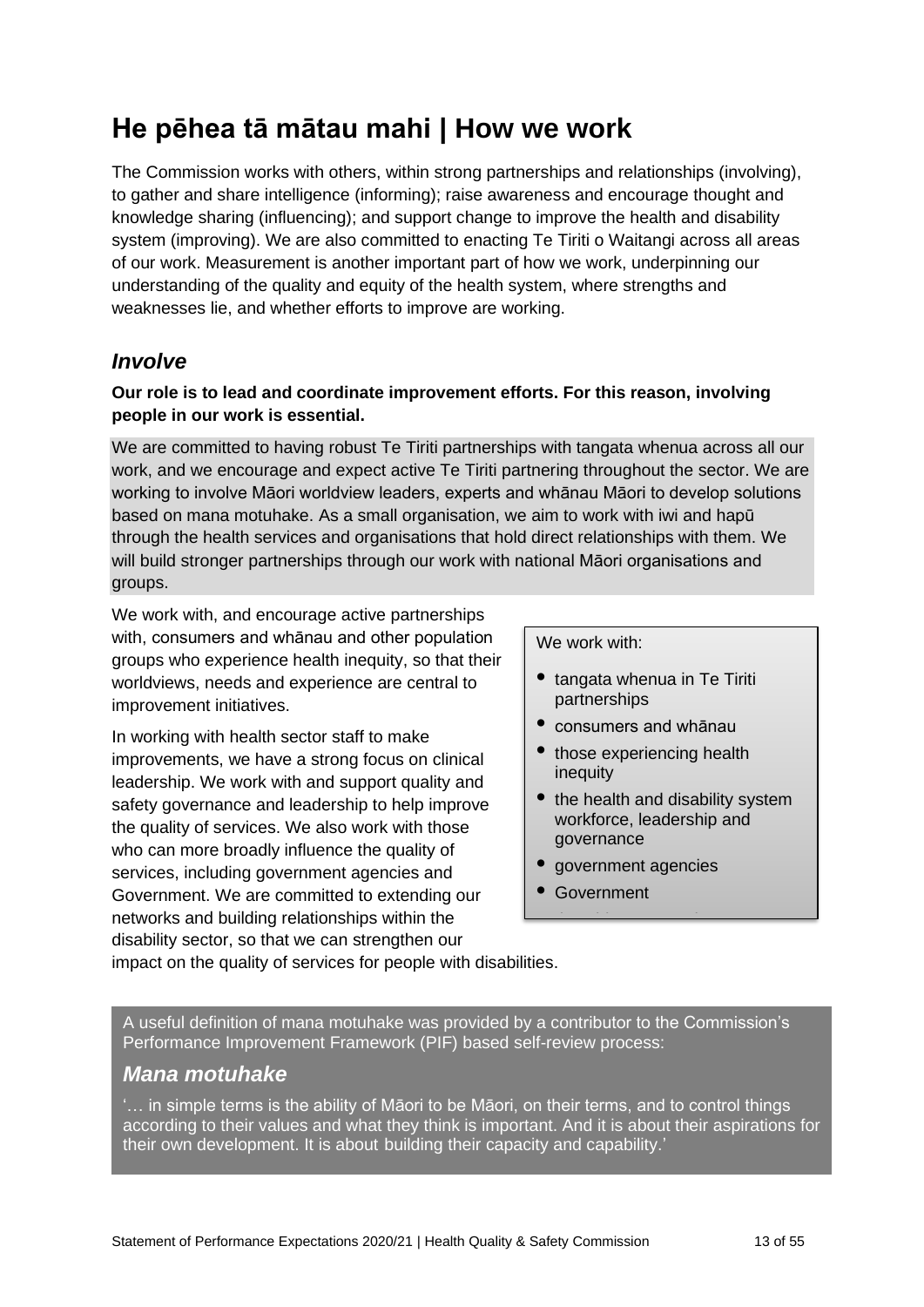## <span id="page-13-0"></span>*Inform*

#### **We work to inform those who can influence the quality of services, as well as to gather information from them.**

We make knowledge available and make data and information transparent for people. We share the latest data, information and evidence (local and international). We recognise that those we work with hold valuable intelligence that can help improve quality and safety in the health and disability sector. The worldviews, experiences, ideas, successes and challenges of those we work with provide useful information that helps in making improvements, and we work alongside them to share and spread this intelligence. We are working to look at all our information and intelligence from Te Tiriti and health equity perspectives. We are committed to using information that includes Māori worldview priorities, experiences and solutions.

We publish information on a range of measures of quality, including patient experience surveys; quality and safety markers; measures of variation in practice; and other indicators. Each year we publish *A window on the quality of New Zealand's health care* with an overview of key health quality and safety information.

## <span id="page-13-1"></span>*Influence*

#### **As the Commission is a small agency, our ability to influence change is essential to our success.**

We influence others by sharing knowledge and understanding in the sector; developing advice, tools and techniques; raising awareness by using our measures and intelligence to identify areas for improvement; and measuring the impact of our change and improvement work. We influence through modelling, demonstration and working alongside people, to show what they can do. We are committed to making mātauranga Māori central in our efforts to influence.

<span id="page-13-2"></span>We also work to influence policy that is relevant to improving the health and disability system and health outcomes, by providing evidence-based advice to Government. We recognise the articles of Te Tiriti o Waitangi provide a framework to guide and influence improvement.

One example of the Commission using its influence can be seen in our focus on 'institutional racism' in the health system, in our 2019 publication *A window on the quality of Aoteoroa New Zealand's health care 2019: A view on Māori health inequity.*

We were able to add our voice to the voices of the many researchers and academics who have been showing and calling out instituional racism in health care for a number of years.

As a Crown enitity, we wanted to use our influence within the health sector to move thinking forward, encouraging and advocating for general services and the health system to 'see' and address institutional racism.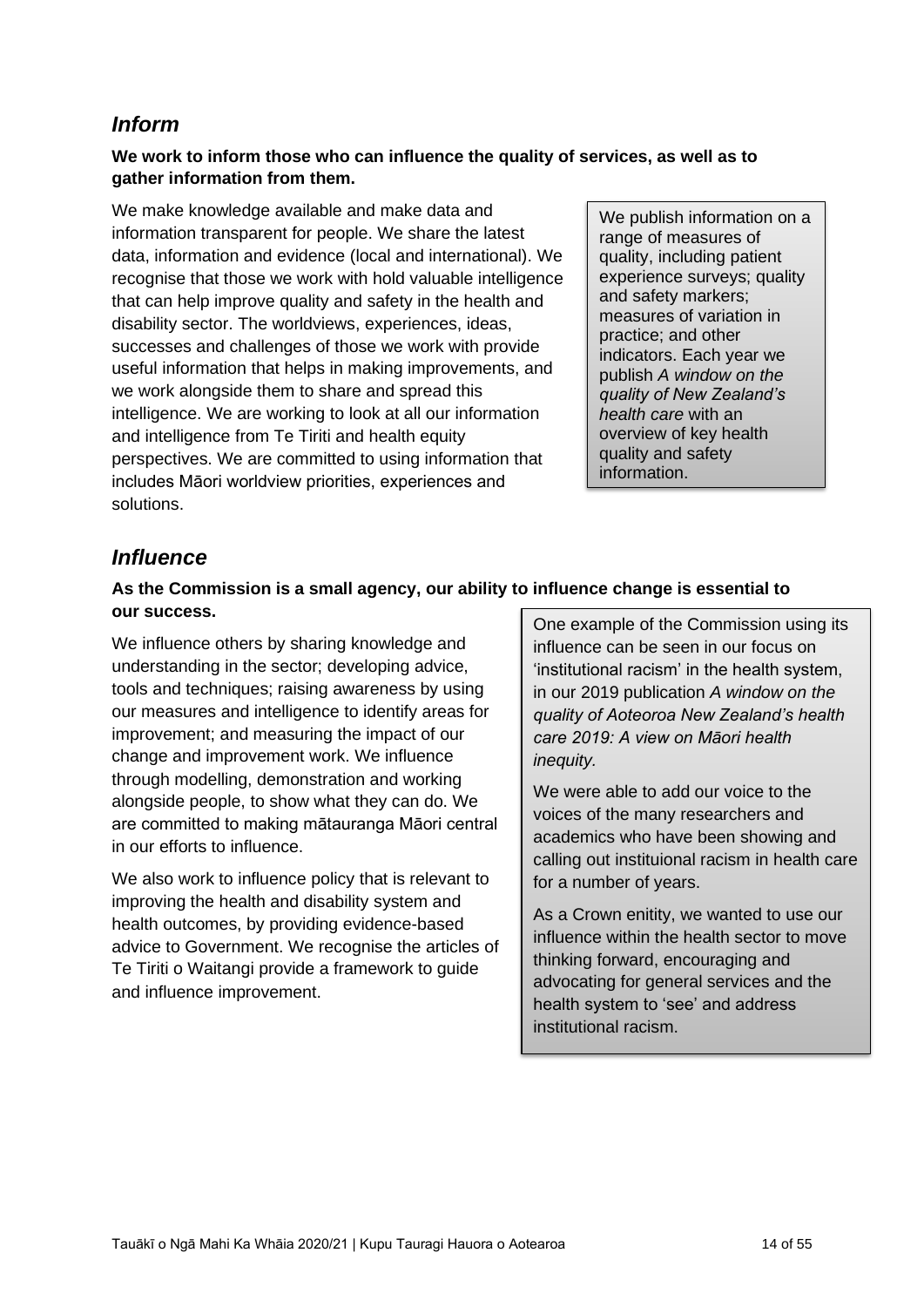## *Improve*

**The Commission builds improvement capability and coordinates quality improvement programmes in the sector. We work alongside people and services that are working to improve and we lead improvement in specific areas.**

Our work encourages capability development, learning, sharing and working together for change. Through our targeted quality improvement efforts to reduce specific harm in hospitals and our recent work in partnership with aged residential care, primary health and mental health and addiction services, we are supporting the health sector to increase patient safety and reduce harm, while improving quality. We encourage the sector to develop active Te Tiriti partnerships with tangata whenua as part of its improvement efforts, so that improvement benefits Māori and helps to achieve health equity.

## <span id="page-14-0"></span>*Strengthening our commitment to Māori health*

We are committed to strongly embedding Te Tiriti o Waitangi in our work, supporting mana motuhake and making te ao Māori perspectives and worldviews central to our work. These challenges have strongly influenced us in developing our SOI and SPE.

We apply the three articles of Te Tiriti o Waitangi and the Ritenga Māori Declaration<sup>8</sup> to our work, as the diagram on the right explains. Our approach has synergy with the way the Ministry of Health currently applies Te Tiriti o Waitangi in its wider kaitiakitanga role for the health and disability system.<sup>9</sup>

#### *Kāwanatanga* – *partnering and shared decision-making*

*Informed and shaped equally by tangata whenua and tangata Te Tiriti worldviews and perspectives*

#### *Ōritetanga* – *equity*

*Undertaking specific actions to ensure equitable outcomes for tangata whenua and recognising that these actions can also support equitable outcomes for other groups*

#### *Tino rangatiratanga* – *recognising Māori authority*

*Recognising the importance of tangata whenua authority and autonomy. Supporting tangata whenua led processes, actions and decision-making through shared power and resources*

#### *Wairuatanga* – *upholding values, belief systems and worldviews*

*Prioritising tangata whenua worldviews, values and belief systems*

The Commission is committed to reviewing our internal systems and processes from the perspective of Te Tiriti. We will work with our Te Tiriti partners and stakeholders to develop new measures and measurement approaches that we can use to gauge our progress against the articles of Te Tiriti o Waitangi. We are committed to sharing with the sector what we learn about our own organisation's quality improvement.

We want to support the development of partnerships based on Te Tiriti o Waitangi that recognise, value and integrate mana motuhake solutions across the health and disability system and within daily health practices for all. We are looking critically at how we are doing

<sup>8</sup> Sometimes also called the 'fourth article', the 'forgotten article' or the 'oral article'.

<sup>9</sup> The Ministry of Health has been consulting on aspects of its Māori Health Action Plan, including its approach to Te Tiriti o Waitangi, while we have been developing this SOE. See: [www.health.govt.nz/our](http://www.health.govt.nz/our-work/populations/maori-health/maori-health-action-plan)[work/populations/maori-health/maori-health-action-plan.](http://www.health.govt.nz/our-work/populations/maori-health/maori-health-action-plan)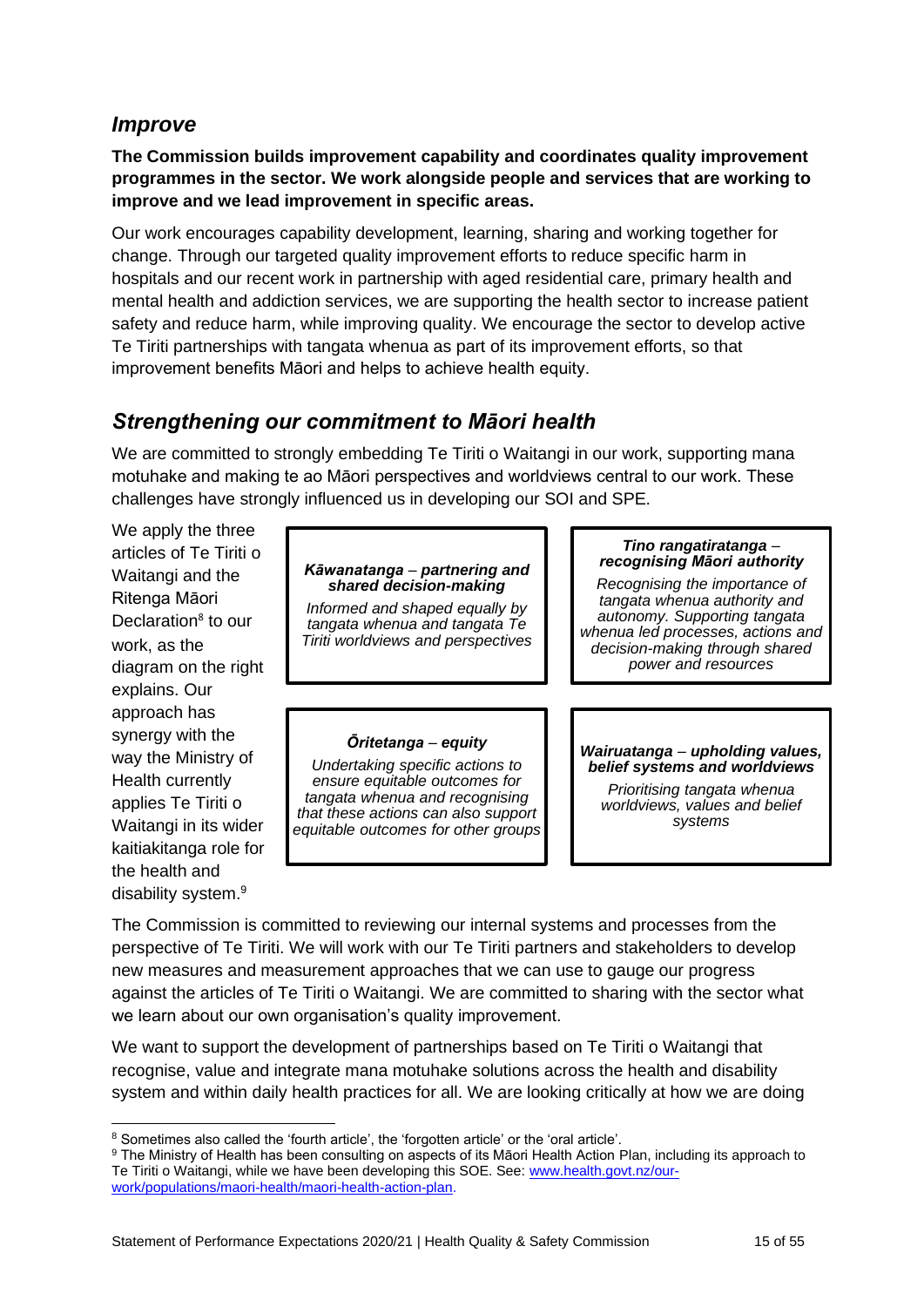this, the tools we are using, the frameworks we are applying, and how we might do this differently to embed and enact Te Tiriti o Waitangi and support mana motuhake solutions. We will need to partner, to listen, to learn and to share through processes such as codesign, working together to develop priorities and learning from concepts and approaches that benefit Māori. Our aim is to support and champion Māori to lead their own improvement in health and disability services and to share successful initiatives that draw on te ao Māori models to improve the quality of services for all. For more information on our work in this area, see 'Priority Two – Whakaarotau Rua: Embedding and enacting Te Tiriti o Waitangi, supporting mana motuhake'.

## <span id="page-15-0"></span>*Strengthening our commitment to Pacific health*

The Commission has highlighted the inequities among different groups in Aotearoa New Zealand in terms of health service access, treatment, the quality of care delivered and health outcomes, and it is clear that Pacific peoples experience high levels of inequity. Being able to respond appropriately to the needs of those experiencing the greatest health inequities, particularly Māori and Pacific peoples, is essential if we are to improve health outcomes.

The Commission is committed to highlighting and supporting the use of Pacific models of health and wellbeing and Pacific concepts, perspectives, values and knowledge within our quality improvement work.

In 2020/21, the Commission will publish *Window 2021: A Pacific perspective on health in New Zealand* to 'shine the light' on the inequities Pacific peoples are experiencing. As well as using health system data, this publication will draw on the experience of Pacific health experts, Pacific community leaders, Pacific consumers and their families.



## <span id="page-15-1"></span>*Strengthening our commitment to improving services for people with disabilities*

We are committed to extending our networks and building stronger relationships within the disability sector, to strengthen our impact on the quality of services for people with disabilities. In 2020/21, we will begin patient experience survey analysis and reporting focused on the experience of people with disabilities; we will strengthen adverse events learning within the disability sector; and we will continue to strengthen partnerships with people with lived experience of disabilities, through our consumer networks and connections across our work programmes.

Since August 2019, the Commission has collected information about disability status from consumers through the New Zealand adult inpatient experience survey and the primary care patient experience survey. We want to better understand how people with disabilities experience primary care, general practice, diagnostic services, and their experience of how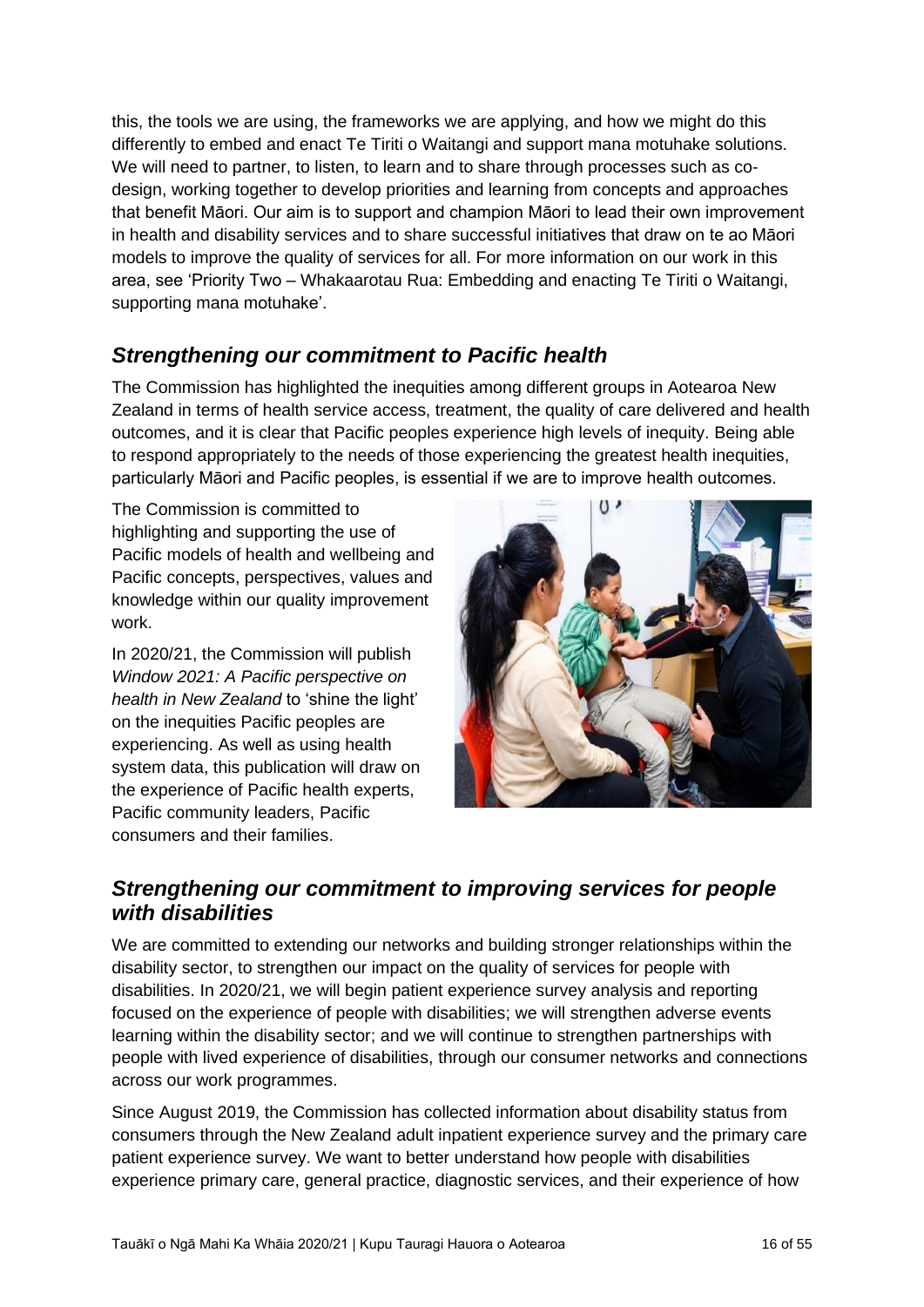specialists and hospital staff work together to manage their overall care. In 2020/21, we will begin analysing and reporting on the experience of care that people living with disabilities share though the survey processes.

We will also work to strengthen learning from adverse events across the disability sector, with a specific focus on services for people with intellectual disabilities. Learning from adverse events encourages a quality and safety culture of learning and sharing to improve services.

### <span id="page-16-0"></span>*Measurement*

Measurement is essential to the way that we work. The Commission publishes over 250 indicators of the quality and safety of Aotearoa New Zealand's health system, most of which give further details for specific ethnic, age and gender groups. Every year in *A window on the quality of Aotearoa New Zealand's health care* we identify how our health system is performing and how it compares internationally.

We measure improvement, and we support and encourage others to measure improvement, as a core quality improvement capability. Finding measurable improvement in an area demonstrates that improvement efforts are working there. On the other hand, an area that shows no measurable improvement can point to the need for different approaches.

We report regularly on preventable harm in *Open4Results*. <sup>10</sup> This publication identifies successes from across the sector, including information on improving health equity, patient wellbeing and health care across whole of system. You can find our most recent *Open4Results* at the Commission's 'Health Quality Intelligence' page: [www.hqsc.govt.nz/our-programmes/health-quality-evaluation.](http://www.hqsc.govt.nz/our-programmes/health-quality-evaluation)

<sup>10</sup> Health Quality & Safety Commission. 2019. *Open4Results*. Wellington: Health Quality & Safety Commission. URL: [www.hqsc.govt.nz/assets/Health-Quality-Evaluation/PR/Open4ResultsJune19\\_final\\_July2019.pdf](http://www.hqsc.govt.nz/assets/Health-Quality-Evaluation/PR/Open4ResultsJune19_final_July2019.pdf) (accessed 26 April 2020).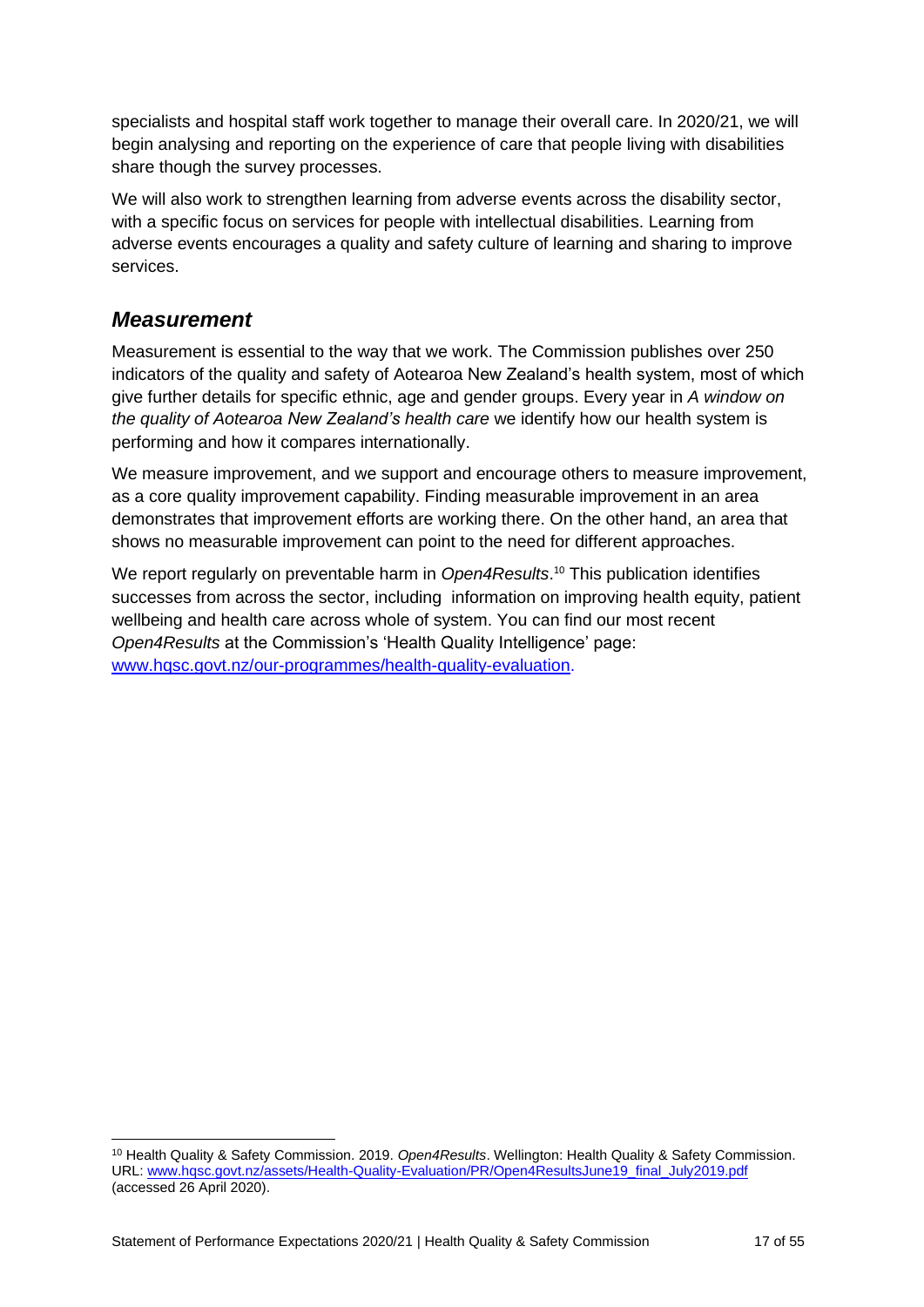# <span id="page-17-0"></span>**Ā mātau mahi SPE i raro i ia kaupapa rautaki mahi | Our SPE work under each of our strategic priorities**

**Improving experience for consumers and whānau**

**Embedding and enacting Te Tiriti o Waitangi, supporting mana motuhake**

*Achieving health equity*

*Strengthening systems for quality services*

Our SOI, published on 30 June 2020, sets out our strategic priorities. Our strategic priorities are strongly integrated and aligned, with many crossovers and areas in common. This section explains each of the specific workstreams and deliverables in our SPE under the strategic priority area that it aligns most closely with.

## <span id="page-17-1"></span>*One output class – supporting and facilitating improvement*

The Commission has moved from the two output classes that we have worked with in describing SPE deliverables in the past, 'intelligence' and 'improvement', to a single output class 'supporting and facilitating improvement'. This output class covers our functions of:

- measuring and reporting on the quality and safety of the health and disability system
- leading, coordinating and supporting improvement efforts
- advising the Government on the quality and safety of the health system
- sharing knowledge about and advocating for safety and quality.

This one output class captures the work we will do, as we describe in this SPE, to achieve our strategic priorities and our vision.

### <span id="page-17-2"></span>**Our approach to measuring our work**

Our work, and the deliverables we have set within our single output class, aim to improve the health system, so that New Zealanders have better experiences of and outcomes from health care. Our SPE deliverables have both quantity measures (how many of something we do?) and quality measures (did we do it well?) to help us explicitly track our progress toward achieving our expectations.

**The outcome measures of our work are ultimately improved experience and improved health outcomes for people. We have referred to the outcomes we are working toward within each strategic priority. However, we anticipate that outcomes will be able to be demonstrated over time, rather than within the SPE period.**

In some cases change is measurable, although the change may take time to be seen.

For example, patient experience surveys (see SPE 2 below) show how patient experience of care is changing. We can demonstrate that by 2019, half of all survey measures had significantly improved at a national level from a baseline period five years earlier.

• For others, the deliverable provides something essential to support the improvement of quality in our health system, but attributable, specific improvements are unmeasurable, at least in the short term.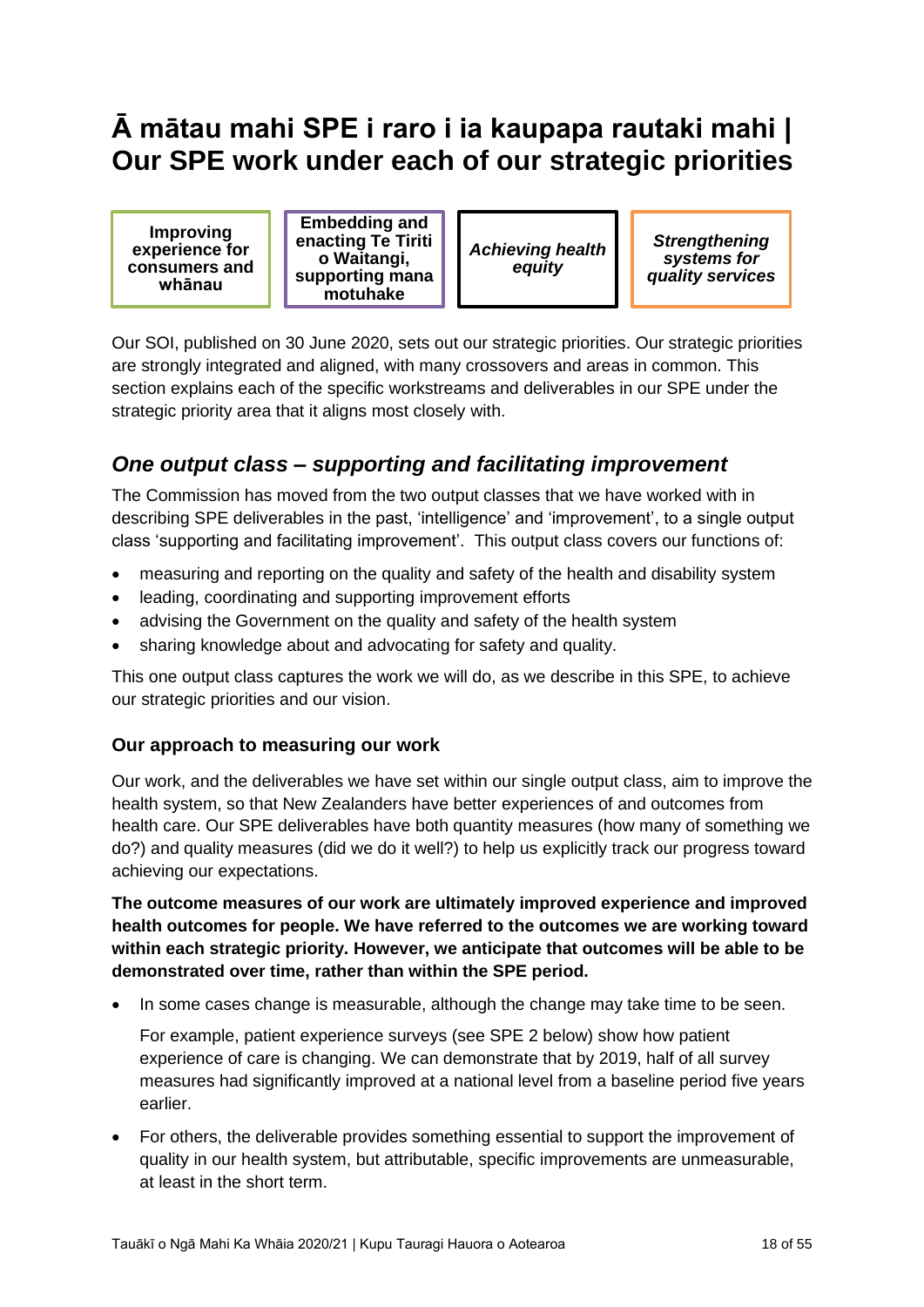For example, the publication of a Window on Pacific health (see SPE 6 below) will not, of itself, improve equity of health care for Pacific populations. However, we know that starkly identifying issues in this way is an effective mechanism for drawing attention to inequities, which can operate as a catalyst for future improvement activity.

See Appendix 2 for a summary of how each of our deliverables contributes to the outcomes that we are aiming for.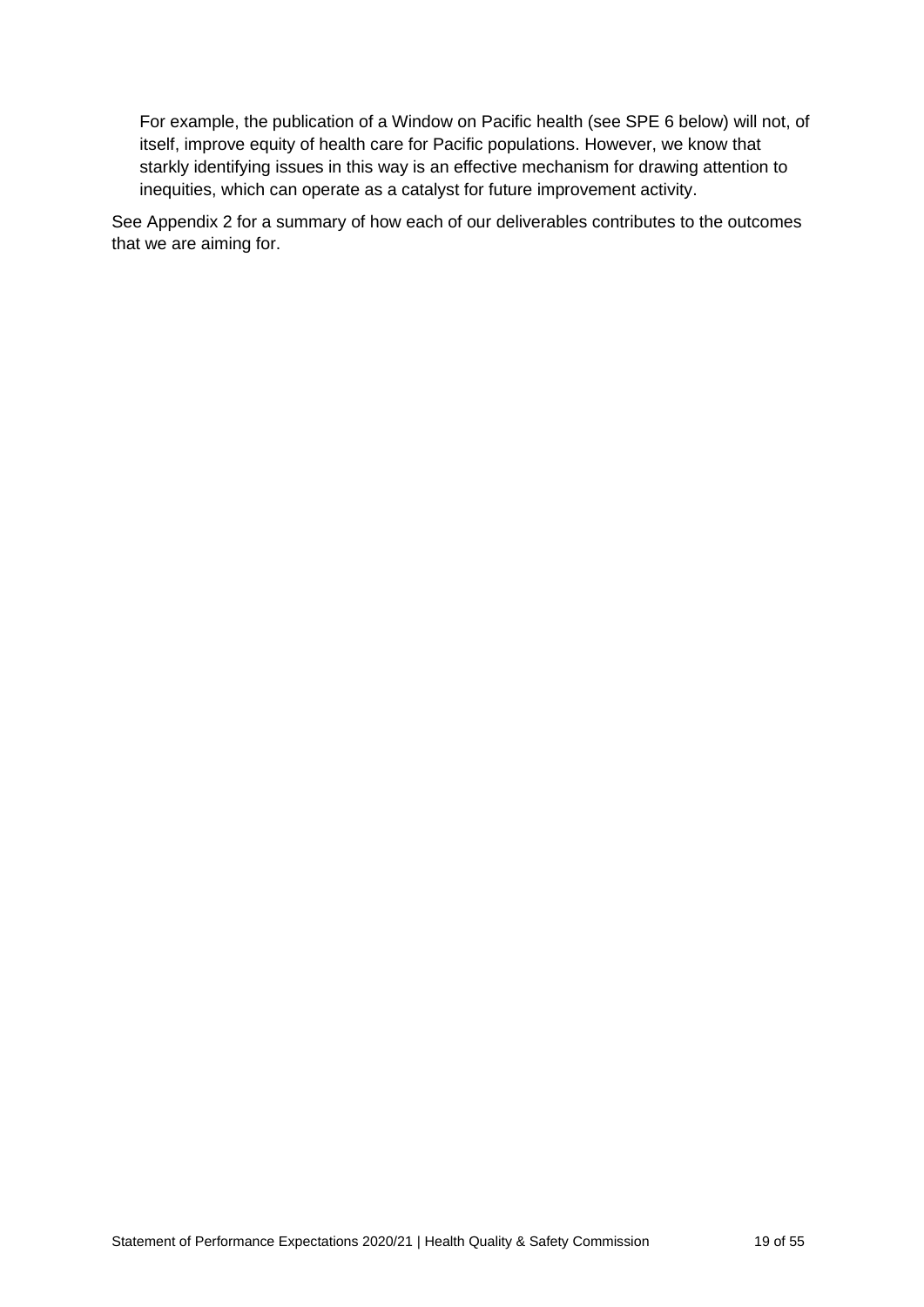## <span id="page-19-0"></span>*Kaupapa matua tuatahi: Te whakapai ake i te wheako mō ngā kiritaki me ngā whānau | Priority 1: Improving experience for consumers and whānau*

*We want consumers and whānau at the centre of the health and disability system, as active partners in improving the system and in their care.*

*We will know that we have contributed to improved experience for consumers and whānau when we see improvement in patient experience survey results from baselines, and we see improvements in patient and whānau measures and reporting across our programme areas.*

Established evidence shows that engaging consumers and whānau is related to better health and care outcomes.<sup>11</sup> Through our work with the sector on consumer engagement, we have seen that parts of the sector do not fully understand or accept the 'why, what and how' of consumer and whānau engagement. While some services are actively seeking to improve consumer and whānau engagement, others are struggling. The Commission has expertise and an important role in supporting the health and disability system to engage more effectively with consumers and their whānau. We are committed to supporting partnerships between providers and consumers to improve quality and safety of health and disability support services.

As well as having engagement as a priority in all our work, we have focused workstreams for improving people's experience of services. In 2020/21, these workstreams are consumer partnership and co-design, and patient experience surveys.

#### <span id="page-19-1"></span>**Engaging and co-designing with consumers**

Partnership with consumers is integral to health and disability service delivery. Our focus on co-design supports services to work in partnership with people and their whānau on the solutions to everyday health system and service challenges.

| <b>SPE</b> | <b>Deliverable</b>                                                                                                                                                       |                                                                                                       | <b>Performance measures</b>                                                                                                                                                                                                                                                                                                                                  |                                                                                                                                                                                                                                                                                               | <b>Outcome</b>                                                                                                                                                                                                                                                    |  |
|------------|--------------------------------------------------------------------------------------------------------------------------------------------------------------------------|-------------------------------------------------------------------------------------------------------|--------------------------------------------------------------------------------------------------------------------------------------------------------------------------------------------------------------------------------------------------------------------------------------------------------------------------------------------------------------|-----------------------------------------------------------------------------------------------------------------------------------------------------------------------------------------------------------------------------------------------------------------------------------------------|-------------------------------------------------------------------------------------------------------------------------------------------------------------------------------------------------------------------------------------------------------------------|--|
|            |                                                                                                                                                                          | Quantity                                                                                              | Quality                                                                                                                                                                                                                                                                                                                                                      | a difference                                                                                                                                                                                                                                                                                  | affected                                                                                                                                                                                                                                                          |  |
| 1          | Scope and<br>deliver a co-<br>design<br>programme<br>in primary<br>care that<br>includes<br>reducing<br>inequity in<br>health care<br>as a key<br>improvement<br>factor. | Hold six learning<br>sessions by 30<br>June 2021.<br>Hold one to two<br>workshops by 30<br>June 2021. | 80% of participants will<br>report having a greater<br>understanding of co-design<br>in primary care and how it<br>contributes to improving<br>health outcomes and<br>addressing inequity.<br>Case studies will be<br>collected from teams<br>participating in the<br>sessions and workshops,<br>and published on the<br>Commission's website by<br>30 June. | By teaching co-<br>design, we support<br>the primary care<br>workforce to partner<br>with consumers and<br>whānau effectively,<br>so primary care can<br>better understand<br>what matters to<br>consumers and<br>whānau, better<br>meet their needs<br>and improve their<br>health outcomes. | Case studies<br>show that<br>effective co-<br>design is<br>practised within<br>primary care and<br>that primary care<br>is learning about<br>consumer<br>experience and<br>need and<br>responding to it.<br>as a result of<br>learning sessions<br>and workshops. |  |

<sup>&</sup>lt;sup>11</sup> See: Doyle C, Lennox L, Bell D. 2013. A systematic review of evidence on the links between patient experience and clinical safety and effectiveness. *BMJ Open* 3:e001570. URL: <https://bmjopen.bmj.com/content/3/1/e001570> (accessed 26 June 2020).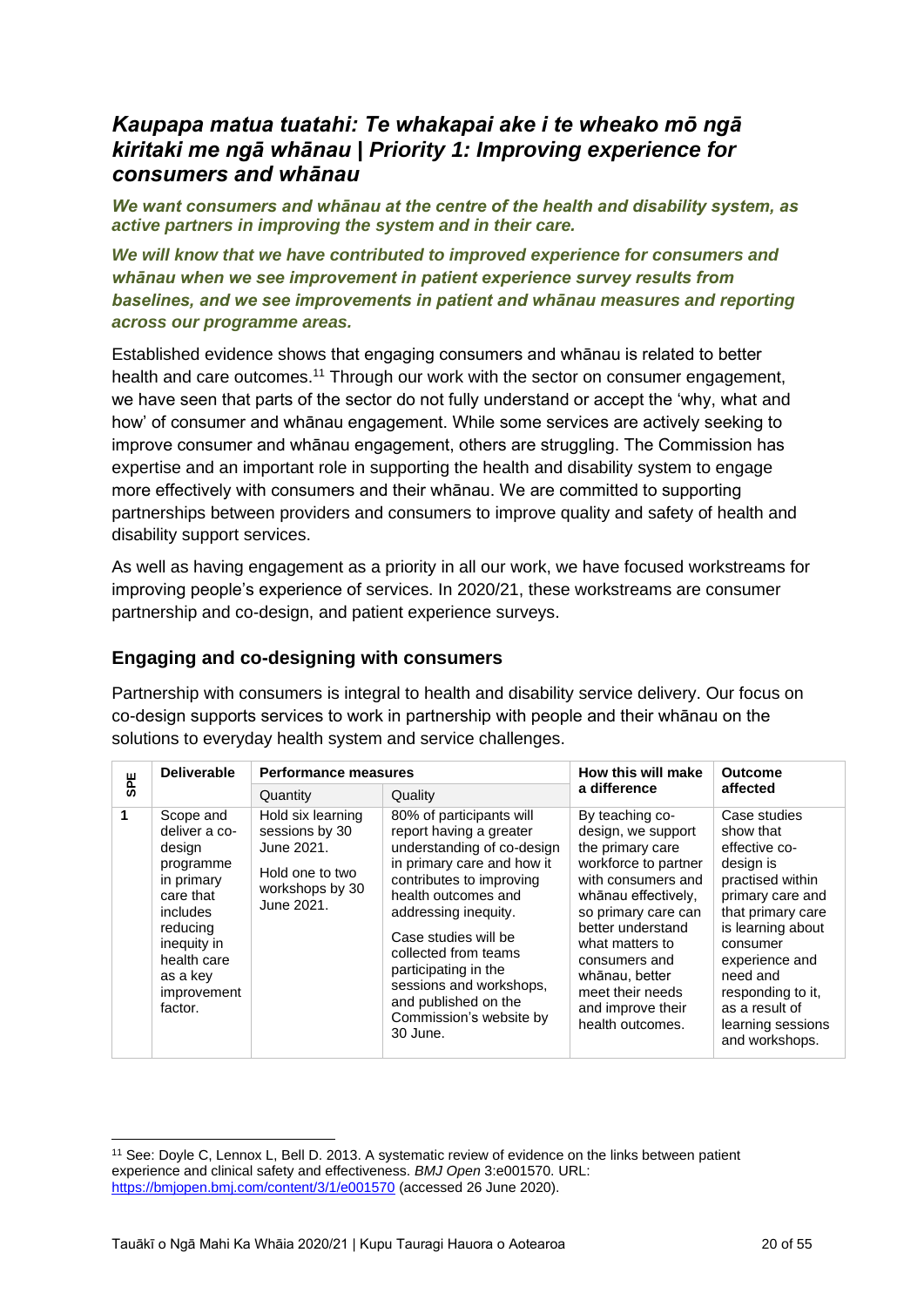### <span id="page-20-0"></span>**Responding to patient experience in hospitals and primary care**

Since 2014, we have been checking back on improvements to care and patient experience by coordinating the New Zealand adult inpatient experience survey. High survey response rates suggest that people want to tell us about their experiences. For the first time in 2018/19, survey responses indicated that about 30,000 hospital inpatients felt they **had** been involved in decisions about their treatment.

The Commission coordinates New Zealand's primary care patient experience survey as well. Through this survey, we aim to find out about patients' experience in primary care and how their general practice, diagnostic services, specialists and hospital staff together manage their overall care.

Data on disability status has been collected in both surveys since August 2019. The impact of disability status, age, ethnicity, gender, socioeconomic status and long-term conditions on experience of care will be analysed and profiled in a quarterly newsletter.

| <b>SPE</b>     | <b>Deliverable</b>                                                                       | <b>Performance measures</b>                                                                                                                                                                               |                                                                                                                                                                                                                                                                                                                                               | How this will make a                                                                                                                                                                                                                                                | <b>Outcome</b>                                                                                                             |
|----------------|------------------------------------------------------------------------------------------|-----------------------------------------------------------------------------------------------------------------------------------------------------------------------------------------------------------|-----------------------------------------------------------------------------------------------------------------------------------------------------------------------------------------------------------------------------------------------------------------------------------------------------------------------------------------------|---------------------------------------------------------------------------------------------------------------------------------------------------------------------------------------------------------------------------------------------------------------------|----------------------------------------------------------------------------------------------------------------------------|
|                |                                                                                          | Quantity                                                                                                                                                                                                  | Quality                                                                                                                                                                                                                                                                                                                                       | difference                                                                                                                                                                                                                                                          | affected                                                                                                                   |
| $\overline{2}$ | Report on<br>patient<br>experience<br>surveys<br>across<br>hospital and<br>primary care. | Four reports will be<br>published. <sup>12</sup><br>A report analysing<br>the impact of factors<br>including disability<br>on patient<br>experience will be<br>analysed and<br>shared with the<br>sector. | Activities to improve<br>participation rates in<br>Māori and Pacific<br>peoples are tested<br>throughout 2020/21.<br>Patient experience<br>questions around<br>cultural safety are<br>developed, tested<br>and implemented.<br>Given these new<br>approaches, a<br>response rate<br>baseline will be<br>established for<br>monitoring equity. | Measurement and<br>reporting interact with<br>a range of incentives<br>to stimulate<br>improvement by<br>health service<br>organisations. <sup>13</sup><br>Well-designed<br>reporting provides<br>clear direction and<br>targeting of<br>improvement<br>activities. | Relevant and<br>valid constructs<br>equating to<br>consumer/<br>patient<br>experience<br>show<br>improvement<br>over time. |

<sup>&</sup>lt;sup>12</sup> This number is lower than in 2019/20 because the May and August surveys may not run due to COVID-19. <sup>13</sup> Fung C, Lim Y, Mattke S, et al. 2008, Systematic Review: The Evidence That Publishing Patient Care Performance Data Improves Quality of Care. *Annals of Internal Medicine* 148: 111–23. URL: <https://citeseerx.ist.psu.edu/viewdoc/download?doi=10.1.1.691.1541&rep=rep1&type=pdf> (accessed 28 June 2020).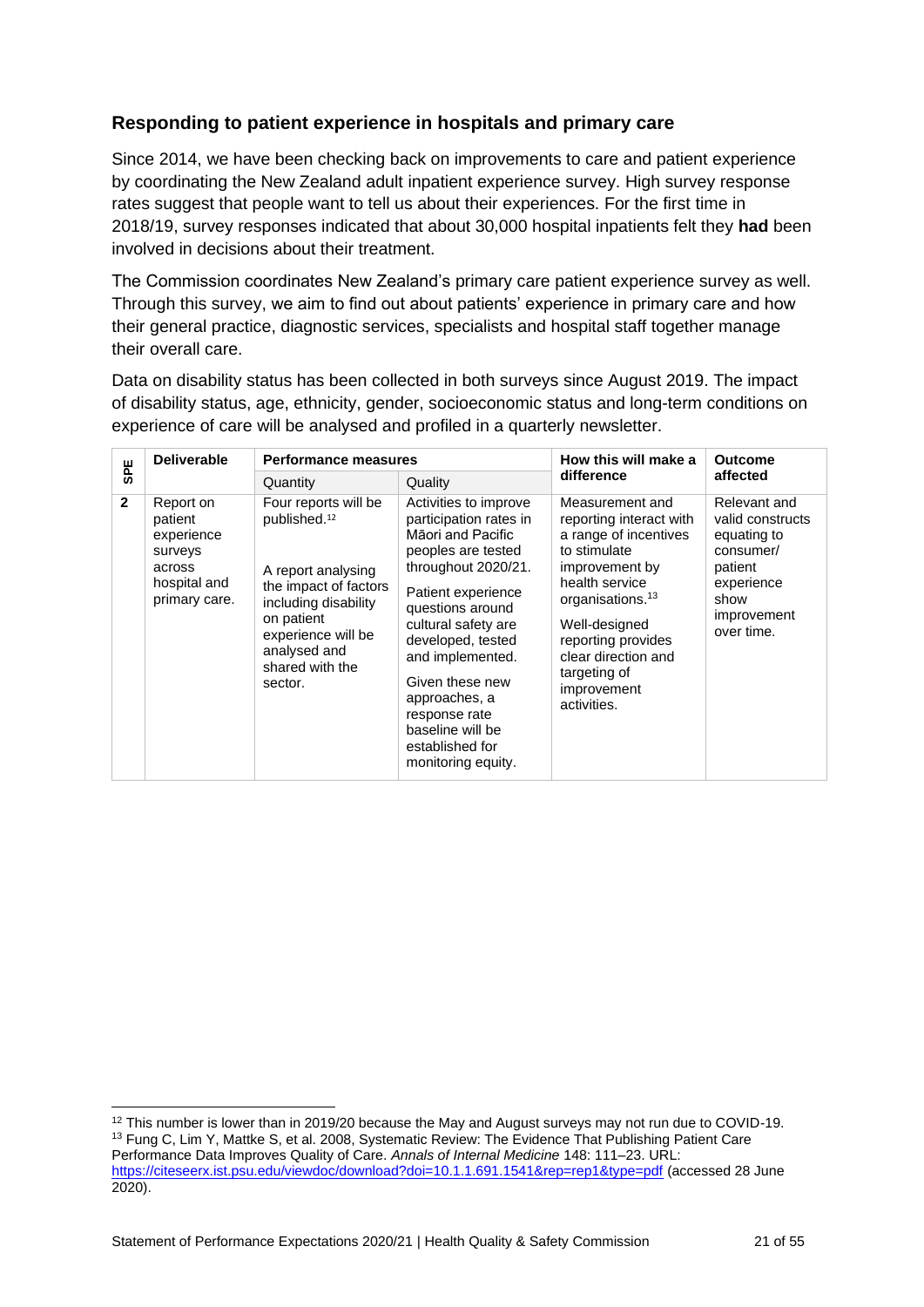## <span id="page-21-0"></span>*Kaupapa matua tuarua: Te whakapūmau me te whakatinana i Te Tiriti o Waitangi, te hāpai i te mana motuhake | Priority 2: Embedding and enacting Te Tiriti o Waitangi, supporting mana motuhake*

*We want partnerships based on Te Tiriti so that the whole health and disability system and all services support mana motuhake.*

*We will know we have contributed to embedding and enacting Te Tiriti and supporting mana motuhake when we can see improvement in Māori patient and whānau experience and, over time, in Māori health outcome measures, both at system level and within our programme areas. However, we recognise that improving wider determinants of health is another key aspect of improving Māori health outcomes.*

A central part of our health and disability system and services must be Te Tiriti o Waitangi based relationships that support mātauranga and te ao Māori solutions and uphold mana motuhake. By supporting mana motuhake, we support Māori solutions that work for Māori to advance Māori health, helping to address both institutional racism and inequity. We recognise all health and disability settings can better use te ao Māori values and concepts and integrate them across system design and practice to improve access to care, the quality of services and the health outcomes of all New Zealanders.

Our specific focus for this SPE priority is to develop and implement a te ao Māori quality improvement framework and scope Māori-determined quality improvement measures.

#### <span id="page-21-1"></span>**Implementing a te ao Māori quality improvement framework**

The Commission will work with Māori to develop a te ao Māori framework for quality improvement. The framework will have accompanying resources designed to guide improvement initiatives from the perspective of te ao Māori.

| <b>SPE</b> | <b>Deliverable</b>                                                                                                                                                                               | Performance measures                                                                                                                                                                                                                    |                                                                                                                                        | How this will make a                                                                                                                                                                                                                                                                                   | <b>Outcome affected</b>                                                                                                                                                                                                                                                                      |
|------------|--------------------------------------------------------------------------------------------------------------------------------------------------------------------------------------------------|-----------------------------------------------------------------------------------------------------------------------------------------------------------------------------------------------------------------------------------------|----------------------------------------------------------------------------------------------------------------------------------------|--------------------------------------------------------------------------------------------------------------------------------------------------------------------------------------------------------------------------------------------------------------------------------------------------------|----------------------------------------------------------------------------------------------------------------------------------------------------------------------------------------------------------------------------------------------------------------------------------------------|
|            |                                                                                                                                                                                                  | Quantity                                                                                                                                                                                                                                | Quality                                                                                                                                | difference                                                                                                                                                                                                                                                                                             |                                                                                                                                                                                                                                                                                              |
| 3          | Develop a te ao<br>Māori quality<br>improvement (QI)<br>framework and<br>implementation<br>guide, and test<br>and consult on it<br>with the wider<br>sector and with<br>Māori health<br>experts. | Hold at least 10<br>wānanga to<br>develop, test<br>and consult on<br>the framework.<br>Produce the te<br>ao Māori QI<br>framework and<br>implementation<br>quide for<br>publication on<br>the Commission<br>website by 30<br>June 2021. | The<br>Commission's<br>advisory<br>groups<br>endorse the<br>framework.<br>The Board will<br>endorse the<br>framework by<br>March 2021. | A te ao Māori QI<br>framework and<br>implementation quide<br>will encourage and<br>enable the health<br>workforce to draw on<br>Māori worldviews and<br>models directly in their<br>improvement work and<br>enable the application<br>of the Articles of Te<br><b>Tiriti o Waitangi in</b><br>practice | Drawing on te ao<br>Māori, and<br>strengthening Te Tiriti<br>partnerships, will<br>strengthen and<br>broaden quality<br>improvement practice<br>to better meet the<br>needs of Maori and<br><i>improve the</i><br>experience and<br>outcomes for all who<br>access healthcare in<br>Aoteroa. |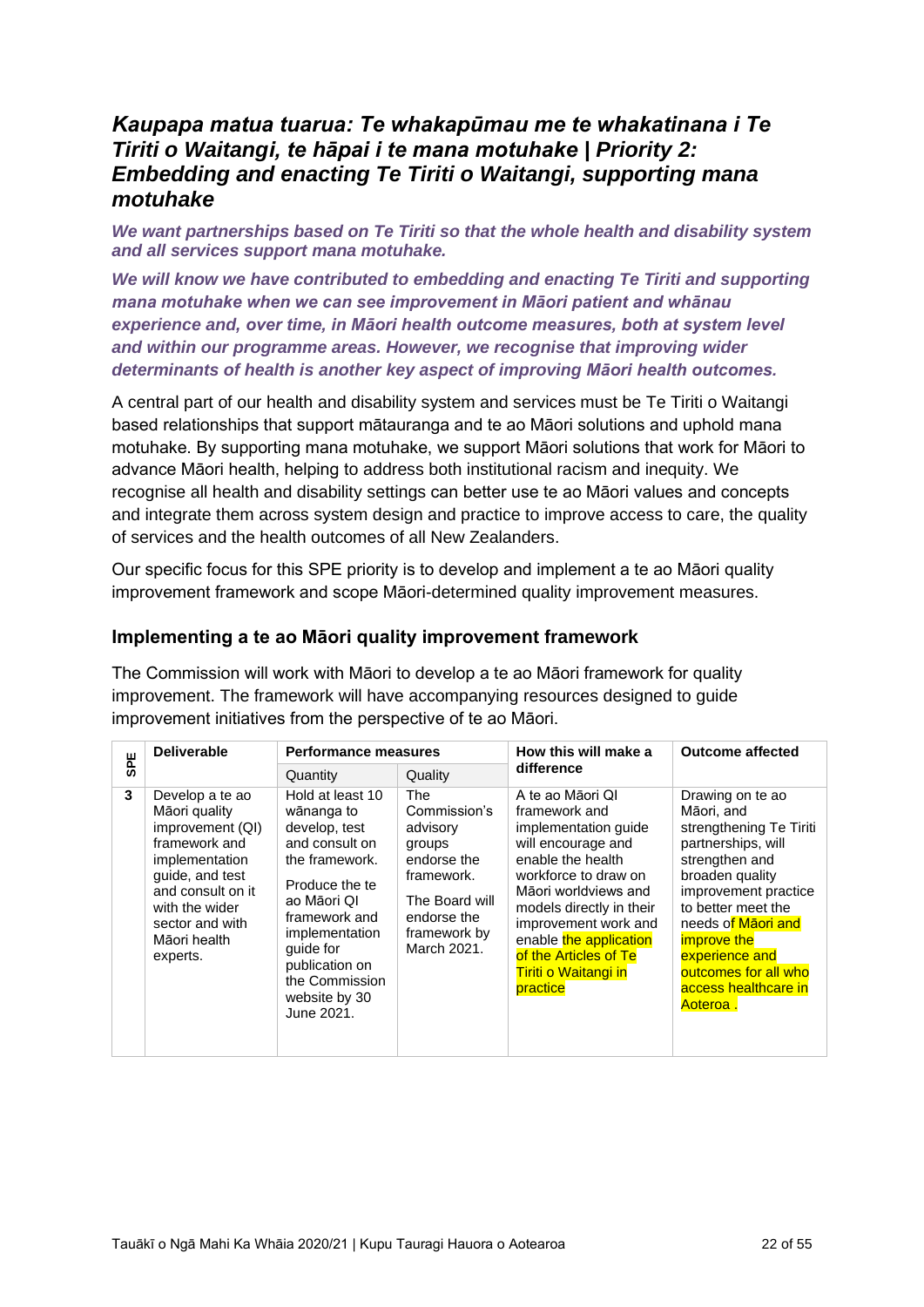### <span id="page-22-0"></span>**Developing Māori-determined quality improvement measures**

To help embed Te Tiriti and support mana motuhake in our work, the Commission will partner with Māori to scope the development of Māori-determined quality improvement measures.

|            | <b>Deliverable</b>                                                                                                                                                                                                     | <b>Performance measures</b>                                                                                                                          |                                                                                                                                                                                                                    | How this will make a                                                                                                                                                                                                                                                                                                                                                                         | <b>Outcome affected</b>                                                                                                                                                                                                    |
|------------|------------------------------------------------------------------------------------------------------------------------------------------------------------------------------------------------------------------------|------------------------------------------------------------------------------------------------------------------------------------------------------|--------------------------------------------------------------------------------------------------------------------------------------------------------------------------------------------------------------------|----------------------------------------------------------------------------------------------------------------------------------------------------------------------------------------------------------------------------------------------------------------------------------------------------------------------------------------------------------------------------------------------|----------------------------------------------------------------------------------------------------------------------------------------------------------------------------------------------------------------------------|
| <b>SPE</b> |                                                                                                                                                                                                                        | Quantity                                                                                                                                             | Quality                                                                                                                                                                                                            | difference                                                                                                                                                                                                                                                                                                                                                                                   |                                                                                                                                                                                                                            |
| 4          | Collect and collate<br>information on te<br>ao Māori models<br>of QI in use<br>across the health<br>sector.<br>Develop a draft<br>set of te ao Māori<br>OI measures with<br>Māori experts,<br>providers and<br>whānau. | Publish our<br>collation of te ao<br>Māori models by<br>30 June 2021.<br>Develop a draft<br>set of te ao<br>Māori QI<br>measures by 30<br>June 2021. | Engage at<br>least five<br>Māori<br>providers in<br>our te ao<br>Māori QI<br>framework<br>development.<br>Engage at<br>least five<br>district health<br>boards (DHBs)<br>in work on te<br>ao Māori QI<br>measures. | Developing a collation<br>of Māori QI models of<br>practice will<br>demonstrate the<br>success of Maori QI<br>practice to the sector<br>and encourage general<br>services to learn from<br>te ao Māori.<br>Developing a set of<br>Māori QI measures is<br>fundamental to being<br>able to measure the<br>success of change<br>work, according to te<br>ao Māori standards and<br>worldviews. | Te ao Māori<br>approaches will be<br>better understood and<br>valued within general<br>services.<br>Quality will be able to<br>be measured using te<br>ao Māori measures<br>that emphasise<br>elements valued by<br>Māori. |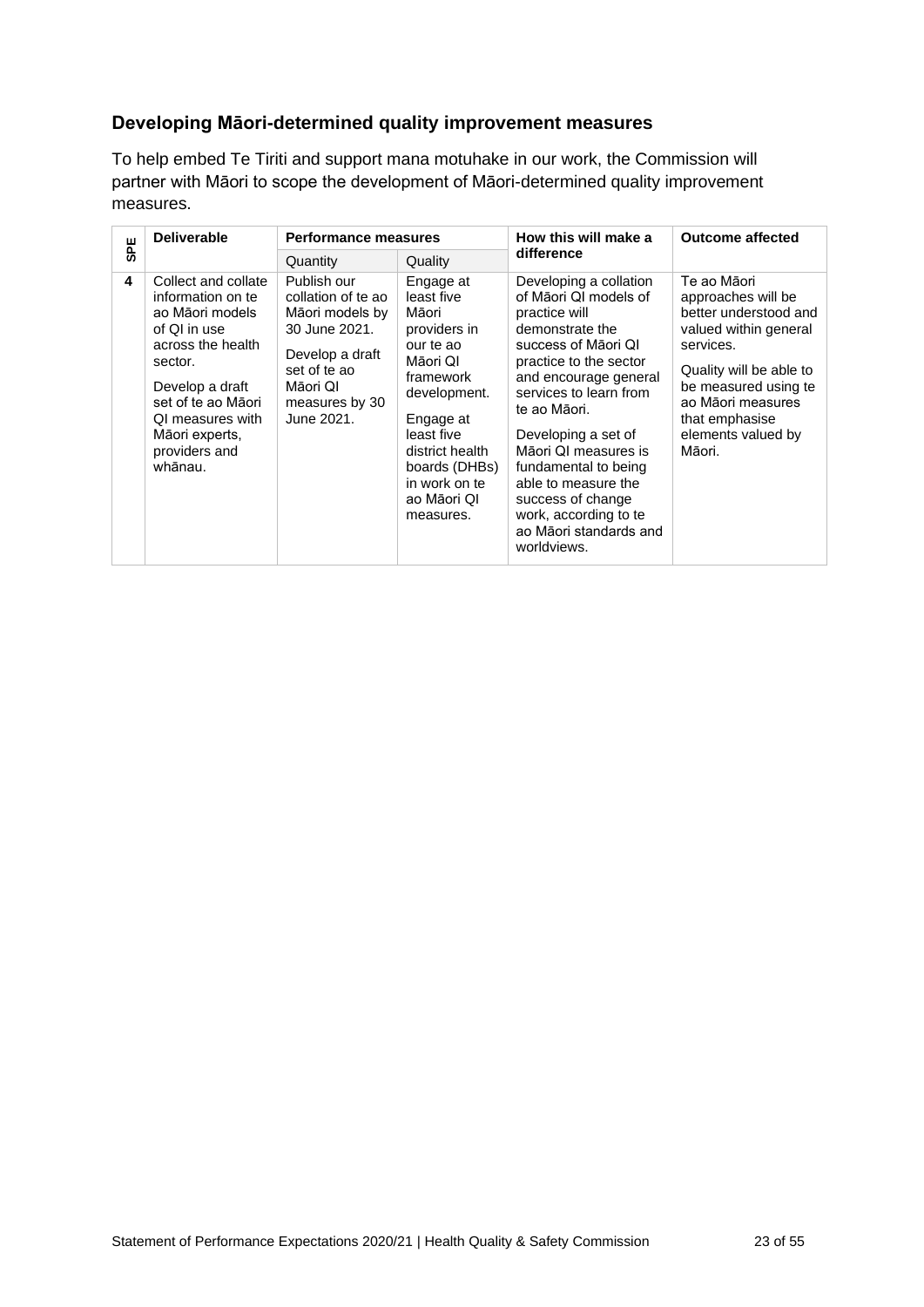## <span id="page-23-0"></span>*Kaupapa matua tuatoru: Te whai kia ōrite te hauora | Priority 3: Achieving health equity*

*We want systems, services and the workforce to prioritise equity and work to achieve equitable access, treatment and outcomes.*

*We will know our work has contributed to health equity when we highlight health care variation and inequities across population groups, and we see greater health equity in our system and programme measures.*

The Commission's work, along with the work of many others, has demonstrated inequities in the determinants of health, in access to health services, in treatment and quality of care, and in outcomes for different groups in the Aotearoa New Zealand health system, and notably for Māori<sup>14</sup> and Pacific peoples.<sup>15</sup> In our work, we describe health inequities as avoidable and unfair differences in health outcomes. Health equity means people receive the care they need – which is different from health equality, where everyone receives the same care.<sup>16</sup> In short, a health equity approach is about recognising different needs and responding appropriately.

If health systems and services and the health workforce can respond appropriately to the needs of those experiencing the greatest health inequities, particularly Māori and Pacific peoples, they will help achieve health equity. High-quality health services use health equity and culturally safe approaches to enable people with greater need to access services and get treatment that meets their needs. In matching response to need, high-quality health care supports greater equity of health outcomes across all population groups.

The Commission will contribute to our strategic priority of achieving health equity in 2020/21 through our work on analysing the effects of the health system's response to COVID-19 on different population groups, as well as our work on the *New Zealand Atlas of Healthcare Variation* and *Window 2021: A Pacific perspective on health in New Zealand*.

### <span id="page-23-1"></span>**Analysis of effects of COVID-19**

Massive changes due to the COVID-19 pandemic and health system responses to it have created a range of uncertainties and unknowns. Rapid change in service delivery approaches, consumer and whānau responses to change, delayed screening and treatment and anticipated economic recession are expected to impact population groups and health quality, safety and equity differently. Understanding the broader effects of change on quality will be required to support the health and disability system to proactively manage quality risks and ensure improvement.

<sup>16</sup> Poynter M, Hamblin R, Shuker C, et al. 2017. *Quality improvement: no quality without equity?* Wellington: Health Quality & Safety Commission. URL: [www.hqsc.govt.nz/assets/Other-](http://www.hqsc.govt.nz/assets/Other-Topics/Equity/Quality_improvement_-_no_quality_without_equity.pdf)

<sup>14</sup> Health Quality & Safety Commission. 2019. *A window on the quality of Aotearoa New Zealand's health care 2019: A view on Māori health equity.* Wellington: Health Quality & Safety Commission. URL: [www.hqsc.govt.nz/our-programmes/health-quality-evaluation/publications-and-resources/publication/3721](http://www.hqsc.govt.nz/our-programmes/health-quality-evaluation/publications-and-resources/publication/3721) (accessed 30 April 2020).

<sup>15</sup> Health Quality & Safety Commission. 2018. *A window on the quality of Aotearoa New Zealand's health care 2018.* Wellington: Health Quality & Safety Commission. URL: [www.hqsc.govt.nz/assets/Health-Quality-](http://www.hqsc.govt.nz/assets/Health-Quality-Evaluation/Windows_Document/Window-Jun-2018.pdf)[Evaluation/Windows\\_Document/Window-Jun-2018.pdf](http://www.hqsc.govt.nz/assets/Health-Quality-Evaluation/Windows_Document/Window-Jun-2018.pdf) (accessed 5 May 2020)

[Topics/Equity/Quality\\_improvement\\_-\\_no\\_quality\\_without\\_equity.pdf](http://www.hqsc.govt.nz/assets/Other-Topics/Equity/Quality_improvement_-_no_quality_without_equity.pdf) (accessed 26 April 2020).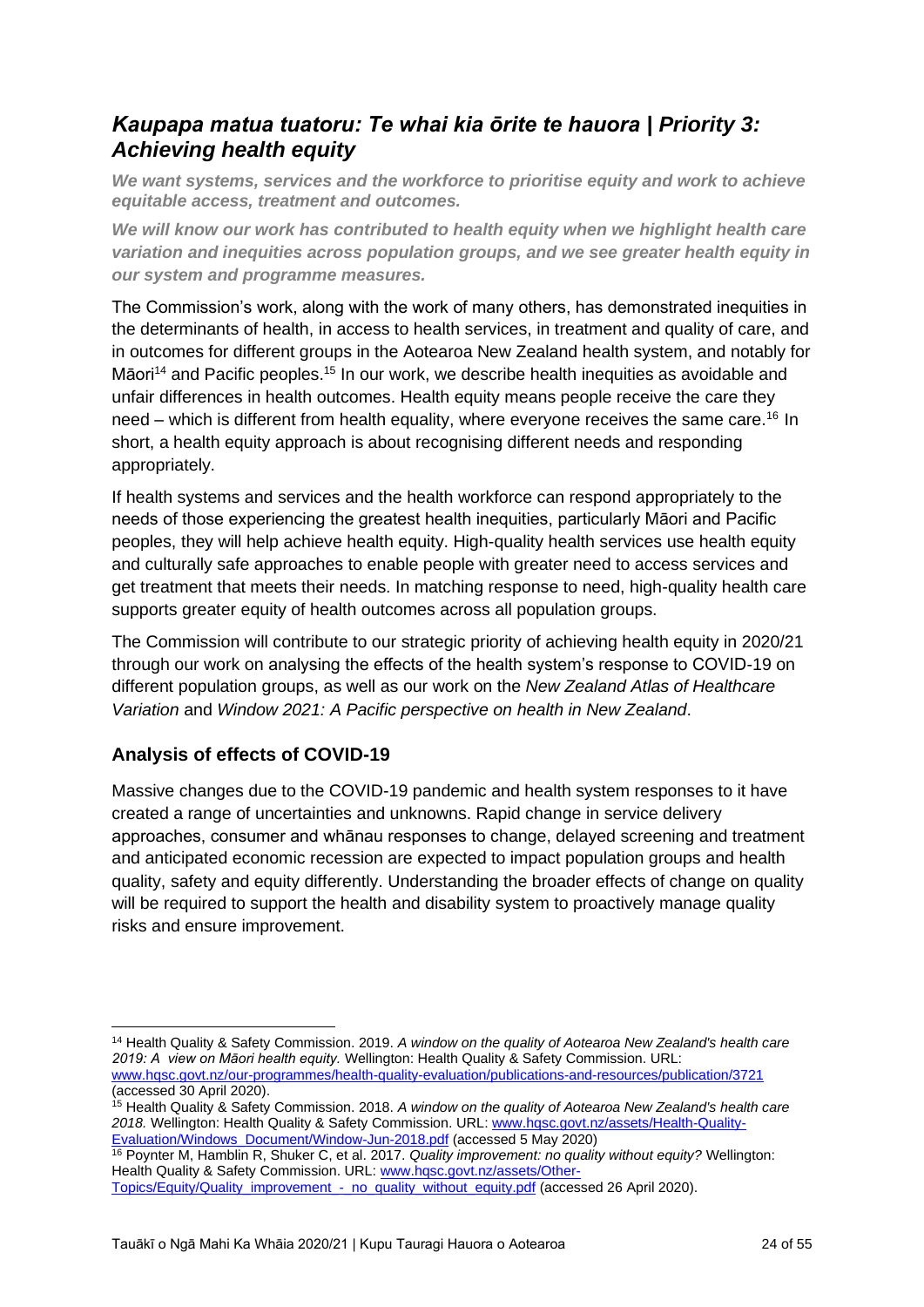| <b>SPE</b> | <b>Deliverable</b>                                                                                                                                                                         | <b>Performance measures</b>                                                                                                                                                                                    |                                                                                                                         | How this will make a                                                                                                                                 | <b>Outcome affected</b>                                                                                                                                                                                                                                                                                                                         |
|------------|--------------------------------------------------------------------------------------------------------------------------------------------------------------------------------------------|----------------------------------------------------------------------------------------------------------------------------------------------------------------------------------------------------------------|-------------------------------------------------------------------------------------------------------------------------|------------------------------------------------------------------------------------------------------------------------------------------------------|-------------------------------------------------------------------------------------------------------------------------------------------------------------------------------------------------------------------------------------------------------------------------------------------------------------------------------------------------|
|            |                                                                                                                                                                                            | Quantity                                                                                                                                                                                                       | Quality                                                                                                                 | difference                                                                                                                                           |                                                                                                                                                                                                                                                                                                                                                 |
| 5          | Deliver analysis<br>highlighting the<br>broader effects of<br>COVID-19 on the<br>health system,<br>with particular<br>regard to effects<br>on equity of<br>access, quality<br>and outcome. | Analysis will be<br>made available<br>in forms that<br>support the<br>health and<br>disability system<br>to 'recover' in<br>ways that best<br>address pre-<br>existing<br>inequities (by<br>December<br>2020). | Partner with<br>DHBs, primary<br>health<br>organisations<br>and Māori<br>organisations<br>in producing<br>the analysis. | Measurement and<br>reporting interact with a<br>range of incentives to<br>stimulate improvement<br>by health service<br>organisations. <sup>17</sup> | Responses to the<br>monitoring of access,<br>quality and outcomes<br>of care with an equity<br>lens contribute to<br>demonstrable<br>improvement in these<br>measures over time.<br>Where access, quality<br>or outcomes issues<br>are identified, health<br>services and the<br>system will be able to<br>respond early to<br>improve quality. |

### <span id="page-24-0"></span>**New Zealand Atlas of Healthcare Variation**

| SPE        |                                                                                                                                                                                                                                                                                                                                                                                                                                                                                                                                                                                                                                                     | Quantity                                                                                                                                                                                                                                                                                   | Quality                                                                                                                 | difference                                                                                                                                                                                                                                                             |                                                                                                                                                                                                                                                                                                                                                 |  |  |  |
|------------|-----------------------------------------------------------------------------------------------------------------------------------------------------------------------------------------------------------------------------------------------------------------------------------------------------------------------------------------------------------------------------------------------------------------------------------------------------------------------------------------------------------------------------------------------------------------------------------------------------------------------------------------------------|--------------------------------------------------------------------------------------------------------------------------------------------------------------------------------------------------------------------------------------------------------------------------------------------|-------------------------------------------------------------------------------------------------------------------------|------------------------------------------------------------------------------------------------------------------------------------------------------------------------------------------------------------------------------------------------------------------------|-------------------------------------------------------------------------------------------------------------------------------------------------------------------------------------------------------------------------------------------------------------------------------------------------------------------------------------------------|--|--|--|
| 5          | Deliver analysis<br>highlighting the<br>broader effects of<br>COVID-19 on the<br>health system,<br>with particular<br>regard to effects<br>on equity of<br>access, quality<br>and outcome.                                                                                                                                                                                                                                                                                                                                                                                                                                                          | Analysis will be<br>made available<br>in forms that<br>support the<br>health and<br>disability system<br>to 'recover' in<br>ways that best<br>address pre-<br>existing<br>inequities (by<br>December<br>2020).                                                                             | Partner with<br>DHBs, primary<br>health<br>organisations<br>and Māori<br>organisations<br>in producing<br>the analysis. | Measurement and<br>reporting interact with a<br>range of incentives to<br>stimulate improvement<br>by health service<br>organisations. <sup>17</sup>                                                                                                                   | Responses to the<br>monitoring of access,<br>quality and outcomes<br>of care with an equity<br>lens contribute to<br>demonstrable<br>improvement in these<br>measures over time.<br>Where access, quality<br>or outcomes issues<br>are identified, health<br>services and the<br>system will be able to<br>respond early to<br>improve quality. |  |  |  |
|            | <b>New Zealand Atlas of Healthcare Variation</b><br>The New Zealand Atlas of Healthcare Variation highlights how geographic areas differ in the<br>way they provide and use health services and in their health outcomes. It covers over 20<br>domains, with each one dealing with a specific clinical area. Each domain also includes<br>more detailed analyses based on age, ethnicity and gender, allowing users to see the impact<br>of demographic variables on, for instance, the regular dispensing of medication or<br>hospitalisation rates. These analyses highlight areas of inequity where further action is<br>needed for improvement. |                                                                                                                                                                                                                                                                                            |                                                                                                                         |                                                                                                                                                                                                                                                                        |                                                                                                                                                                                                                                                                                                                                                 |  |  |  |
| <b>SPE</b> | <b>Deliverable</b>                                                                                                                                                                                                                                                                                                                                                                                                                                                                                                                                                                                                                                  | <b>Performance measures</b>                                                                                                                                                                                                                                                                |                                                                                                                         | How this will make<br>a difference                                                                                                                                                                                                                                     | <b>Outcome affected</b>                                                                                                                                                                                                                                                                                                                         |  |  |  |
|            |                                                                                                                                                                                                                                                                                                                                                                                                                                                                                                                                                                                                                                                     | Quantity                                                                                                                                                                                                                                                                                   | Quality                                                                                                                 |                                                                                                                                                                                                                                                                        |                                                                                                                                                                                                                                                                                                                                                 |  |  |  |
| 6          | Report<br>variation in<br>access,<br>treatment<br>options, and<br>outcomes of<br>care and<br>experience.                                                                                                                                                                                                                                                                                                                                                                                                                                                                                                                                            | Update at least four<br>Atlas domains.<br>Atlas domains will<br>include analysis<br>across population<br>groups, including<br>Māori and Pacific<br>peoples.<br>All DHBs have<br>actions in their<br>annual plans to<br>improve in the<br>priority areas of<br>asthma, gout or<br>diabetes. | Develop Atlas<br>domains with<br>experts.                                                                               | Measurement and<br>reporting interact<br>with a range of<br>incentives to<br>stimulate<br>improvement by<br>health service<br>organisations. <sup>18</sup><br>Well-designed<br>reporting provides<br>clear direction and<br>targeting of<br>improvement<br>activities. | Where indicators<br>have a clear<br>positive direction,<br>improvement at a<br>national level is<br>seen. Where there<br>is no clear positive<br>direction, variation<br>reduces. In both<br>cases, inequity<br>between different<br>groups reduces.                                                                                            |  |  |  |
| $18$ Ibid. | <sup>17</sup> Fung et al 2008, op.cit.                                                                                                                                                                                                                                                                                                                                                                                                                                                                                                                                                                                                              |                                                                                                                                                                                                                                                                                            |                                                                                                                         |                                                                                                                                                                                                                                                                        |                                                                                                                                                                                                                                                                                                                                                 |  |  |  |

<span id="page-24-1"></span><sup>17</sup> Fung et al 2008, *op.cit.*

<sup>18</sup> *Ibid.*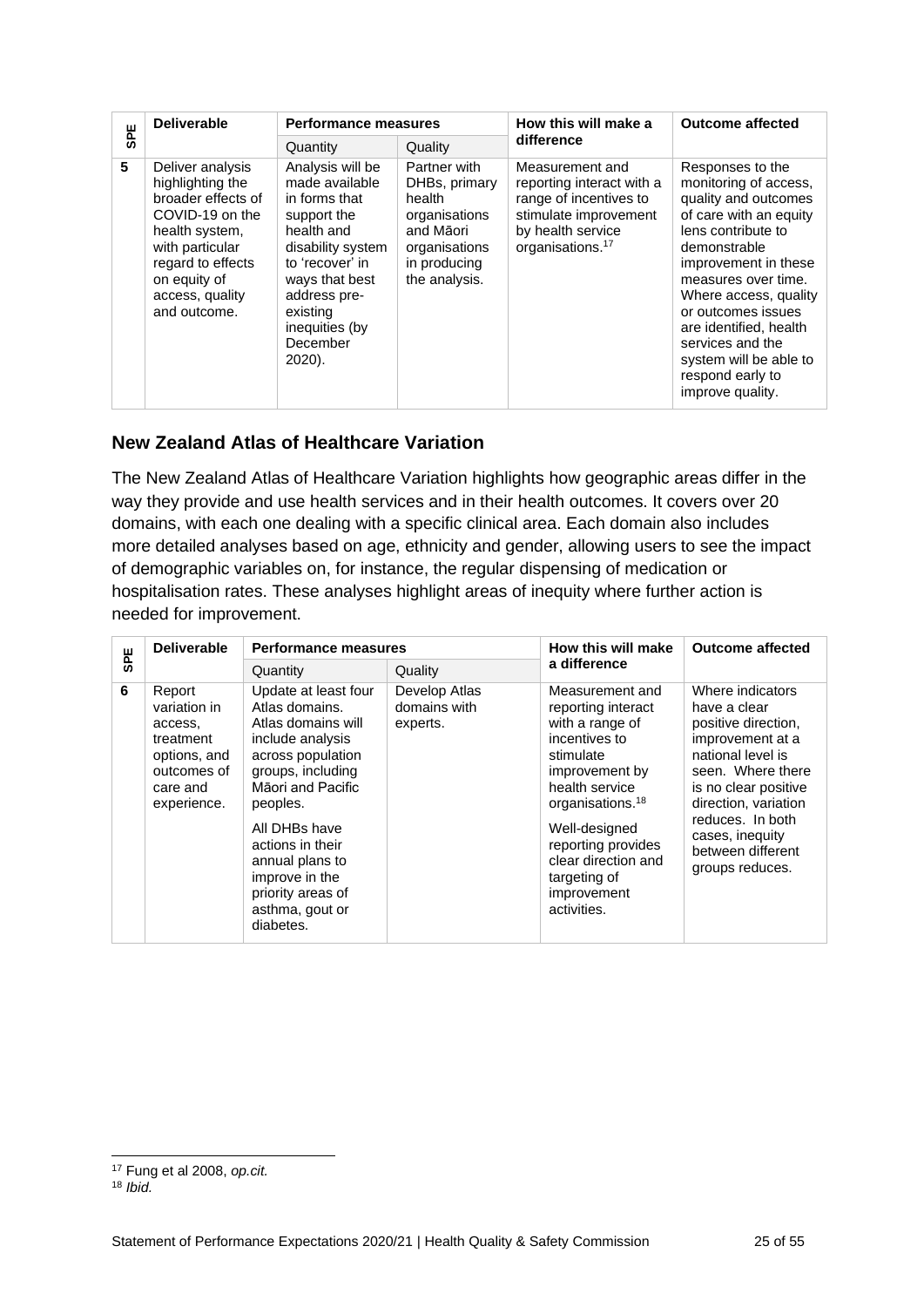### **A Pacific perspective on health in New Zealand**

The Commission has committed to publish *Windows 2021: A Pacific perspective on health in New Zealand* in 2020/21 (the 'Pacific Window'). The Pacific Window insights will include lessons learnt from Pacific health experts and consumers. This workstream will provide information needed to develop high-quality health policies and improvement programmes that are effective, relevant and meaningful for Pacific New Zealanders.

| <b>SPE</b>     | <b>Deliverable</b>                                                                               | <b>Performance measures</b>                                                                                                                  |                                                                                                                                                                                                                                                                              | How this will make a                                                                                                                                                                                                                                                                                                                     | <b>Outcome affected</b>                                                                                                                                                                                                                                                                                    |
|----------------|--------------------------------------------------------------------------------------------------|----------------------------------------------------------------------------------------------------------------------------------------------|------------------------------------------------------------------------------------------------------------------------------------------------------------------------------------------------------------------------------------------------------------------------------|------------------------------------------------------------------------------------------------------------------------------------------------------------------------------------------------------------------------------------------------------------------------------------------------------------------------------------------|------------------------------------------------------------------------------------------------------------------------------------------------------------------------------------------------------------------------------------------------------------------------------------------------------------|
|                |                                                                                                  | Quantity                                                                                                                                     | Quality                                                                                                                                                                                                                                                                      | difference                                                                                                                                                                                                                                                                                                                               |                                                                                                                                                                                                                                                                                                            |
| $\overline{7}$ | <b>Publish</b><br>Window<br>2021: A<br>Pacific<br>perspective<br>on health in<br>New<br>Zealand. | Publish a report<br>by 30 June<br>2021.<br>Evidence shows<br>we are sharing<br>the report with<br>health sector<br>leaders and<br>providers. | Pacific experts are<br>appropriately<br>engaged in the<br>design and shaping<br>of the report.<br>We will review<br>metrics such as<br>media coverage,<br>downloads of the<br>report, requests for<br>further information<br>and useful work<br>coming out of the<br>report. | This opportunity makes<br>the most of the<br>knowledge and ideas of<br>recognised Pacific<br>leaders, helping to<br>establish and maintain<br>systems that facilitate<br>cultural safety,<br>information sharing,<br>learning, early<br>identification of quality<br>and safety concerns,<br>and appropriate<br>solutions at all levels. | Over time the<br>inequities identified in<br>the report are<br>reduced, and the<br>good practice<br>identified spreads.<br>Understanding, within<br>the health and<br>disability sector, of<br>the different and<br>changing needs and<br>intersectionality of<br>diverse Pacific<br>populations improves. |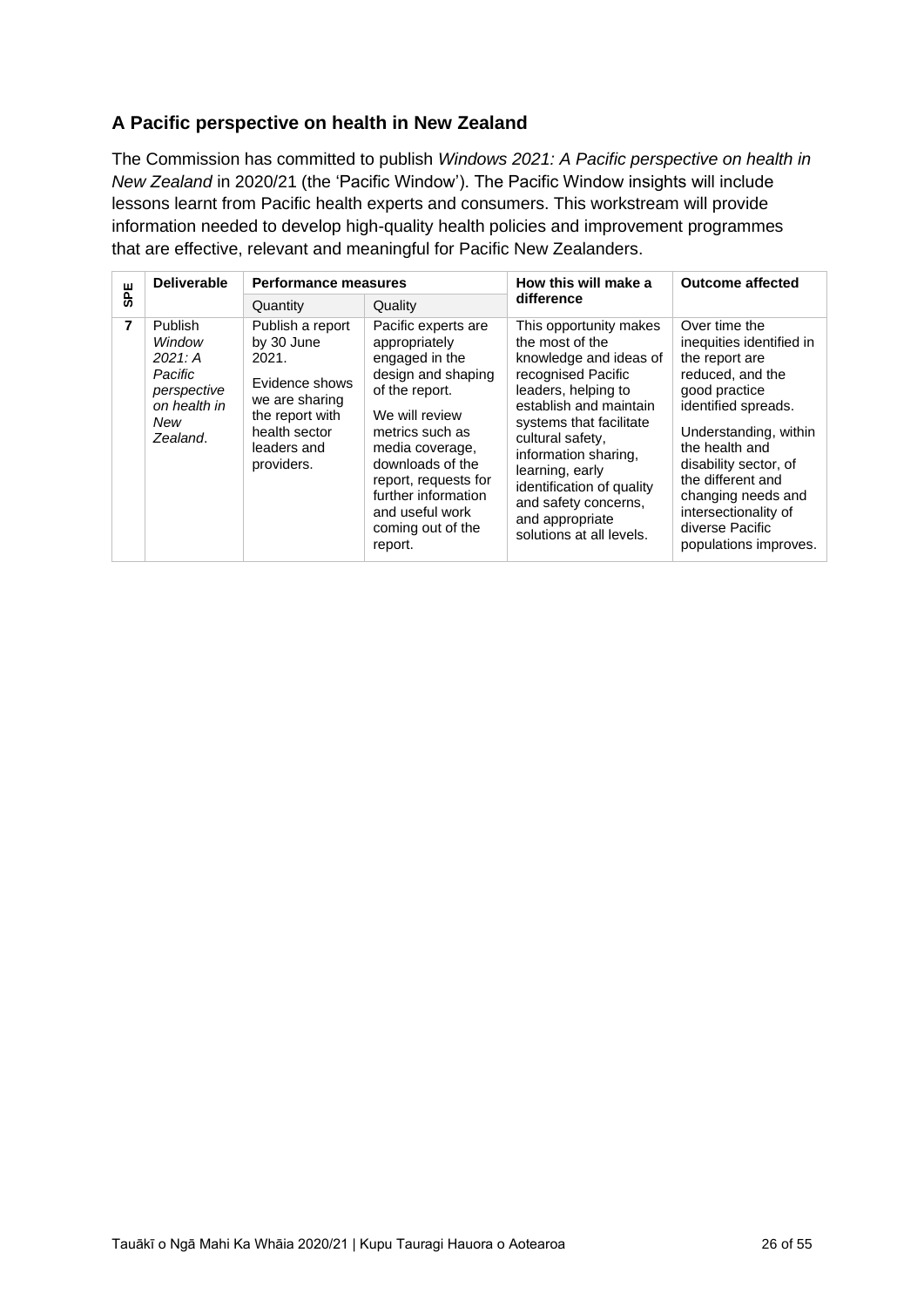## <span id="page-26-0"></span>*Kaupapa matua tuawhā: Te whakakaha i ngā pūnaha mō ngā ratonga tino kounga | Priority 4: Strengthening systems for quality services*

*We want systems that facilitate cultural safety, information sharing, learning, early identification of quality and safety concerns, and appropriate solutions at all levels.*

*We know that our work is contributing to a stronger system for high-quality services when we see:*

- *more whānau involvement in adverse event reviews, learning and communication*
- *DHBs addressing issues raised in 'Quality Alerts' that are relevant to them*
- *reduced mortality over time, in mortality review cohort groups*
- *improved capability in data and measurement, quality improvement science and clinical governance within the health system and the health workforce*
- *improved quality and safety measures across the system and in our programme areas.*

Around the world, health quality and safety work has made great progress through using quality improvement approaches in focused interventions and through reactive approaches, based on data and learning from past events. However, the process of anticipating, monitoring and responding to early changes in quality and safety is slow. Proactive approaches and more complex systemic quality improvement challenges, such as institutional racism and health inequity, require a greater focus on partnerships, and on open and transparent communication between consumers and those delivering care. A highquality health and disability system needs the relevant tools, intelligence and capability to identify emerging issues at all levels, so that it can avoid harm as much as possible. The health and disability system needs a capable and skilled workforce that is well positioned to manage the quality challenges that we face.

A high-quality health and disability system also needs to look beyond its own structural and systemic biases so that it can address ongoing patterns of harm, including inequitable access, effectiveness and outcomes for particular population groups. Using data and partnerships to build intelligence, alongside appropriate responses to complex challenges, is important to develop a more resilient and stronger Aotearoa New Zealand health and disability system.

Six workstreams are aimed directly at strengthening systems to support high-quality services. These are: learning from adverse events; providing 'Quality Alerts' to support the sector; supporting system level measures; continuing mortality review; building improvement science capability, and strengthening clinical governance within the health and disability sector.

#### <span id="page-26-1"></span>**Learning from adverse events**

The purpose of the *National Adverse Events Reporting Policy 2017* (the policy) is to help improve the quality and safety of health and disability services as well as people's experience of them. The policy supports a national approach to reporting, reviewing and learning from adverse events and near misses. The policy is based on six principles (open communication, consumer participation, culturally appropriate review practice, system changes, accountability and safe reporting) that health and disability service providers must base their internal policies and processes on.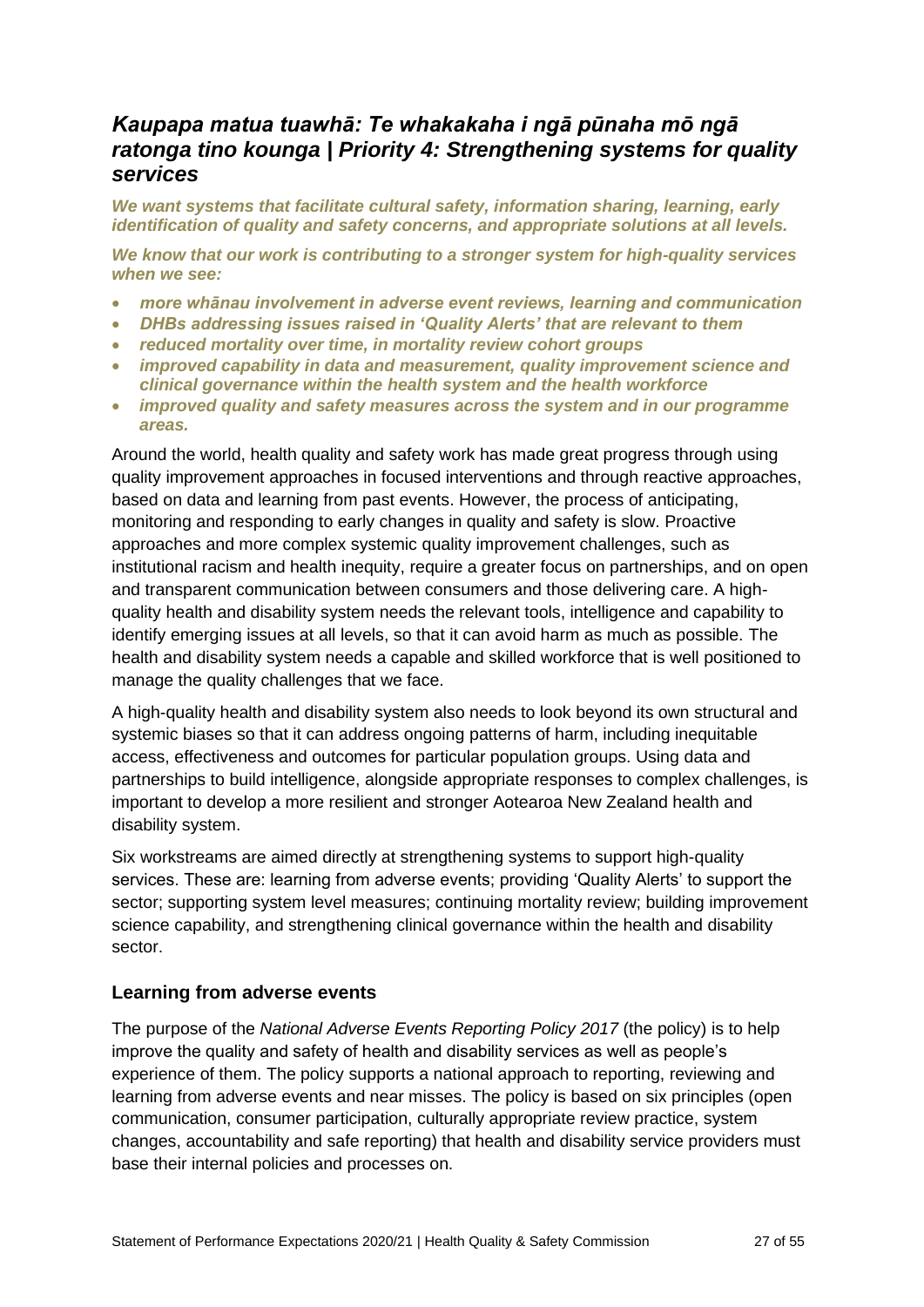To support providers to embed these principles in their own policies and processes, we offer education, resources, advice and national-level adverse event reporting. Through this work, we can identify quality themes and issues that may not be apparent at a local level, and share them nationally.

| <b>SPE</b> | <b>Deliverable</b>                                                                                                                                                                                                                                                                          | <b>Performance measures</b>                                                                                                                                                                                                                                                                                                                                     |                                                                                                                                                                                                                                                                                     | How this will make a                                                                                                                                                                                                                                                                                                                                                                                                                           | <b>Outcome</b>                                                                                                                                                                                                                                                              |
|------------|---------------------------------------------------------------------------------------------------------------------------------------------------------------------------------------------------------------------------------------------------------------------------------------------|-----------------------------------------------------------------------------------------------------------------------------------------------------------------------------------------------------------------------------------------------------------------------------------------------------------------------------------------------------------------|-------------------------------------------------------------------------------------------------------------------------------------------------------------------------------------------------------------------------------------------------------------------------------------|------------------------------------------------------------------------------------------------------------------------------------------------------------------------------------------------------------------------------------------------------------------------------------------------------------------------------------------------------------------------------------------------------------------------------------------------|-----------------------------------------------------------------------------------------------------------------------------------------------------------------------------------------------------------------------------------------------------------------------------|
|            |                                                                                                                                                                                                                                                                                             | Quantity                                                                                                                                                                                                                                                                                                                                                        | Quality                                                                                                                                                                                                                                                                             | difference                                                                                                                                                                                                                                                                                                                                                                                                                                     | affected                                                                                                                                                                                                                                                                    |
| 8          | Strengthen<br>learning from<br>adverse events<br>across the<br>health and<br>disability sector<br>(specifically<br>focusing on<br>intellectual<br>disability<br>services in<br>2020/21) and<br>improve<br>transparency of<br>reporting<br>through national<br>adverse events<br>dashboards. | Complete three<br>adverse event<br>training workshops<br>that promote the<br>adverse event<br>learning review by<br>30 June 2021.<br>Up to 150 health<br>care workers<br>complete the two-<br>day adverse event<br>training workshops.<br>National adverse<br>event reporting<br>dashboards are<br>available for the<br>hospital sector by<br>31 December 2020. | Apply and<br>integrate te ao<br>Māori<br>worldviews<br>across all<br>training and<br>learning.<br>Conduct a<br>survey on the<br>effectiveness of<br>adverse event<br>reporting<br>dashboards in<br>improving<br>transparency of<br>and national<br>learning from<br>adverse events. | Partnering with Māori<br>and including te ao<br>Māori worldviews will<br>provide understanding<br>of Māori experience<br>and understanding of<br>adverse events and of<br>solutions.<br>Training the workforce<br>in adverse event review<br>supports useful reviews<br>that can identify issues<br>and improvements<br>locally.<br>Supporting national<br>reporting can improve<br>transparency and help<br>to share learnings<br>nationally. | Adverse event<br>review will lead to<br>solutions that<br>work better for<br>Māori.<br>Adverse event<br>review will more<br>effectively identify<br>improvements to<br>reduce future<br>events.<br>National sharing<br>and learning from<br>adverse events<br>will improve. |

#### <span id="page-27-0"></span>**Quality Alerts to provide information on each DHB**

In 2020/21, we will develop and produce a quarterly 'Quality Alert' aimed at supporting DHB Boards and executive to govern, and the health sector workforce to improve, quality and safety, using information relevant to their own DHB. The Quality Alert will bring together information and indicators in a comprehensive report on each DHB, from which it is possible to identify quality issues within a DHB and make clear comparisons with other DHBs.

This work will support DHBs to better understand their own quality strengths and weaknesses, and direct their attention to where they should focus their improvement efforts. We will also encourage DHBs to share successful approaches and to learn from other DHBs that have different strengths.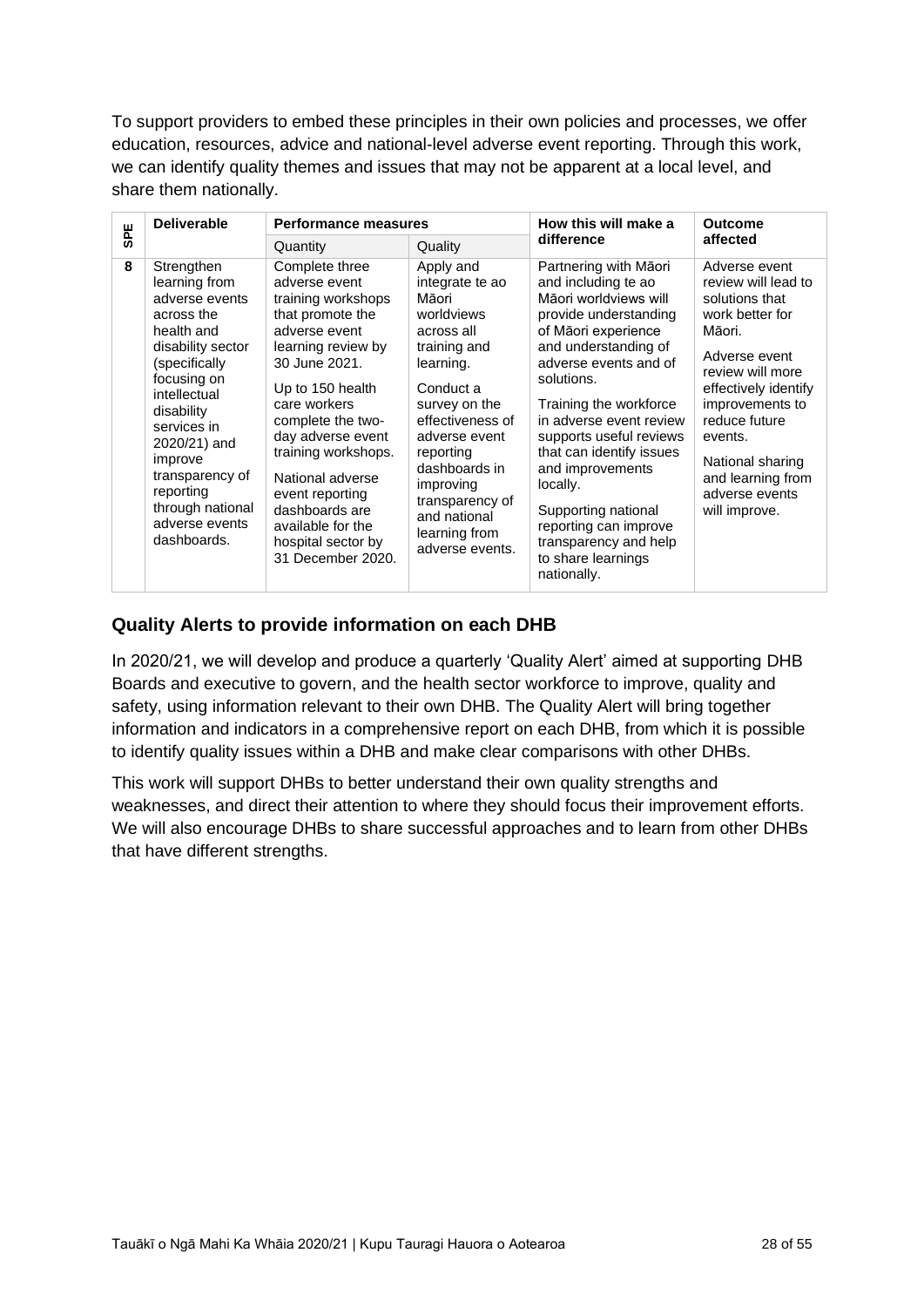| <b>SPE</b> | <b>Deliverable</b>                                                                                                                                        | <b>Performance measures</b>                                                                                                                                                                                                                   |                                                                                                                                                                                                  | How this will make a difference                                                                                                                                                                                                                                                                                                                                                                                                                         | <b>Outcome</b>                                                                                                  |  |
|------------|-----------------------------------------------------------------------------------------------------------------------------------------------------------|-----------------------------------------------------------------------------------------------------------------------------------------------------------------------------------------------------------------------------------------------|--------------------------------------------------------------------------------------------------------------------------------------------------------------------------------------------------|---------------------------------------------------------------------------------------------------------------------------------------------------------------------------------------------------------------------------------------------------------------------------------------------------------------------------------------------------------------------------------------------------------------------------------------------------------|-----------------------------------------------------------------------------------------------------------------|--|
|            |                                                                                                                                                           | Quantity                                                                                                                                                                                                                                      | Quality                                                                                                                                                                                          |                                                                                                                                                                                                                                                                                                                                                                                                                                                         | affected                                                                                                        |  |
| 9          | Provide<br>quarterly<br>reporting of<br>early<br>identification<br>of potential<br>quality and<br>safety<br>concerns.<br>through a<br>'Quality<br>Alert'. | The initial<br>design of the<br><b>Quality Alert</b><br>approach will be<br>in place and<br>operating from<br>December 2020.<br>At least three<br><b>Quality Alerts</b><br>are made<br>available to<br>DHBs from<br>December 2020<br>onwards. | Feedback<br>will be<br>sought after<br>each version<br>of the<br>Quality Alert,<br>from DHBs.<br>Necessary<br>changes to<br>the Quality<br>Alert will be<br>made within<br>two report<br>cycles. | Measurement and reporting interact<br>with a range of incentives to<br>stimulate improvement by health<br>service organisations. <sup>19</sup><br>In particular, early warning of<br>deteriorating performance allows<br>organisations and systems to<br>identify problems quickly and<br>respond to them before outcomes<br>deteriorate further. As part of this<br>response, it is possible to expose<br>and deal with underlying systemic<br>issues. | Alerts are<br>addressed and<br>specific<br>examples of<br>concern show<br>improved<br>performance<br>over time. |  |

#### <span id="page-28-0"></span>**Supporting system-level measures**

| <b>ASPE</b>                                                                                                                                                                                                                                                                      |                                                                                                                                                           |                                                                                                                                                                                                                                                                                                      |                                                                                                                                                                                                                                               |                                                                                                                                                                                                                                                | affected                                                                                                                                                                                                                                                                                                                                                                                                          |                                                                                                                                                                                                                                                                                                                                       |                |  |  |
|----------------------------------------------------------------------------------------------------------------------------------------------------------------------------------------------------------------------------------------------------------------------------------|-----------------------------------------------------------------------------------------------------------------------------------------------------------|------------------------------------------------------------------------------------------------------------------------------------------------------------------------------------------------------------------------------------------------------------------------------------------------------|-----------------------------------------------------------------------------------------------------------------------------------------------------------------------------------------------------------------------------------------------|------------------------------------------------------------------------------------------------------------------------------------------------------------------------------------------------------------------------------------------------|-------------------------------------------------------------------------------------------------------------------------------------------------------------------------------------------------------------------------------------------------------------------------------------------------------------------------------------------------------------------------------------------------------------------|---------------------------------------------------------------------------------------------------------------------------------------------------------------------------------------------------------------------------------------------------------------------------------------------------------------------------------------|----------------|--|--|
|                                                                                                                                                                                                                                                                                  |                                                                                                                                                           |                                                                                                                                                                                                                                                                                                      | Quantity                                                                                                                                                                                                                                      | Quality                                                                                                                                                                                                                                        | Measurement and reporting interact                                                                                                                                                                                                                                                                                                                                                                                |                                                                                                                                                                                                                                                                                                                                       |                |  |  |
| $\boldsymbol{9}$                                                                                                                                                                                                                                                                 | Provide<br>quarterly<br>reporting of<br>early<br>identification<br>of potential<br>quality and<br>safety<br>concerns,<br>through a<br>'Quality<br>Alert'. |                                                                                                                                                                                                                                                                                                      | The initial<br>design of the<br><b>Quality Alert</b><br>approach will be<br>in place and<br>operating from<br>December 2020.<br>At least three<br><b>Quality Alerts</b><br>are made<br>available to<br>DHBs from<br>December 2020<br>onwards. | Feedback<br>will be<br>sought after<br>each version<br>of the<br>Quality Alert,<br>from DHBs.<br>Necessary<br>changes to<br>the Quality<br>Alert will be<br>made within<br>two report<br>cycles.                                               | with a range of incentives to<br>stimulate improvement by health<br>service organisations. <sup>19</sup><br>In particular, early warning of<br>deteriorating performance allows<br>organisations and systems to<br>identify problems quickly and<br>respond to them before outcomes<br>deteriorate further. As part of this<br>response, it is possible to expose<br>and deal with underlying systemic<br>issues. | Alerts are<br>addressed and<br>specific<br>examples of<br>concern show<br>improved<br>performance<br>over time.                                                                                                                                                                                                                       |                |  |  |
|                                                                                                                                                                                                                                                                                  | <b>Supporting system-level measures</b>                                                                                                                   |                                                                                                                                                                                                                                                                                                      |                                                                                                                                                                                                                                               |                                                                                                                                                                                                                                                |                                                                                                                                                                                                                                                                                                                                                                                                                   |                                                                                                                                                                                                                                                                                                                                       |                |  |  |
|                                                                                                                                                                                                                                                                                  |                                                                                                                                                           |                                                                                                                                                                                                                                                                                                      |                                                                                                                                                                                                                                               |                                                                                                                                                                                                                                                |                                                                                                                                                                                                                                                                                                                                                                                                                   | By supporting the health and disability sector workforce to improve capability in                                                                                                                                                                                                                                                     |                |  |  |
|                                                                                                                                                                                                                                                                                  |                                                                                                                                                           |                                                                                                                                                                                                                                                                                                      |                                                                                                                                                                                                                                               |                                                                                                                                                                                                                                                |                                                                                                                                                                                                                                                                                                                                                                                                                   | measurement, we can strengthen skills in understanding quality strengths and weaknesses.                                                                                                                                                                                                                                              |                |  |  |
|                                                                                                                                                                                                                                                                                  |                                                                                                                                                           |                                                                                                                                                                                                                                                                                                      |                                                                                                                                                                                                                                               |                                                                                                                                                                                                                                                |                                                                                                                                                                                                                                                                                                                                                                                                                   | The Commission will scope a measures library that we can use to support the sector in                                                                                                                                                                                                                                                 |                |  |  |
|                                                                                                                                                                                                                                                                                  |                                                                                                                                                           |                                                                                                                                                                                                                                                                                                      |                                                                                                                                                                                                                                               |                                                                                                                                                                                                                                                |                                                                                                                                                                                                                                                                                                                                                                                                                   | implementing measures across the health system. We will also scope educational options to                                                                                                                                                                                                                                             |                |  |  |
|                                                                                                                                                                                                                                                                                  | support the sector in using the library.                                                                                                                  |                                                                                                                                                                                                                                                                                                      |                                                                                                                                                                                                                                               |                                                                                                                                                                                                                                                |                                                                                                                                                                                                                                                                                                                                                                                                                   |                                                                                                                                                                                                                                                                                                                                       |                |  |  |
|                                                                                                                                                                                                                                                                                  |                                                                                                                                                           |                                                                                                                                                                                                                                                                                                      |                                                                                                                                                                                                                                               |                                                                                                                                                                                                                                                |                                                                                                                                                                                                                                                                                                                                                                                                                   |                                                                                                                                                                                                                                                                                                                                       |                |  |  |
|                                                                                                                                                                                                                                                                                  | <b>Deliverable</b>                                                                                                                                        |                                                                                                                                                                                                                                                                                                      | <b>Performance measures</b>                                                                                                                                                                                                                   |                                                                                                                                                                                                                                                |                                                                                                                                                                                                                                                                                                                                                                                                                   | How this will                                                                                                                                                                                                                                                                                                                         | <b>Outcome</b> |  |  |
| <b>SPE</b>                                                                                                                                                                                                                                                                       |                                                                                                                                                           | Quantity                                                                                                                                                                                                                                                                                             |                                                                                                                                                                                                                                               |                                                                                                                                                                                                                                                | Quality                                                                                                                                                                                                                                                                                                                                                                                                           | make a<br>difference                                                                                                                                                                                                                                                                                                                  | affected       |  |  |
| 10<br>Support the<br>implementation of<br>system-level<br>measures in the<br>health sector by<br>building a library<br>of quality<br>measures, for use<br>in the health<br>sector, and for<br>working with<br>Māori to support<br>their data<br>capability in<br>priority areas. |                                                                                                                                                           | measures library.<br>options to build capability<br>in using data for quality<br>improvement and<br>achieving equity of<br>outcomes.<br>There will be early<br>engagement with Māori<br>providers to support them<br>in building data capability<br>in priority areas, for<br>example, child health. | Partially scope and build a<br>Scope and test a range of                                                                                                                                                                                      | The<br>Commission's<br>external expert<br>advisors will<br>endorse<br>progress on the<br>measures<br>library. It will be<br>completed by 30<br>June 2022.<br>Some partnering<br>with Māori<br>providers will be<br>evident by 30<br>June 2021. | Responding to<br>measurement and<br>reporting requires<br>development of<br>skills and<br>capabilities in data<br>and analytics. The<br>measures library,<br>by sharing robust<br>and tested<br>measures across<br>the sector, is an<br>essential support<br>to building this<br>capability.                                                                                                                      | <b>Measures</b><br>from the<br>library are<br>used within<br>the sector to<br>inform and<br>support<br>improvement,<br>which is<br>reflected in<br>better patient<br>outcomes over<br>time.                                                                                                                                           |                |  |  |
|                                                                                                                                                                                                                                                                                  | <b>Mortality review</b>                                                                                                                                   |                                                                                                                                                                                                                                                                                                      |                                                                                                                                                                                                                                               |                                                                                                                                                                                                                                                |                                                                                                                                                                                                                                                                                                                                                                                                                   |                                                                                                                                                                                                                                                                                                                                       |                |  |  |
|                                                                                                                                                                                                                                                                                  |                                                                                                                                                           |                                                                                                                                                                                                                                                                                                      |                                                                                                                                                                                                                                               |                                                                                                                                                                                                                                                |                                                                                                                                                                                                                                                                                                                                                                                                                   | We use mortality review to improve systems and practice within services and communities in                                                                                                                                                                                                                                            |                |  |  |
|                                                                                                                                                                                                                                                                                  |                                                                                                                                                           |                                                                                                                                                                                                                                                                                                      |                                                                                                                                                                                                                                               |                                                                                                                                                                                                                                                |                                                                                                                                                                                                                                                                                                                                                                                                                   | ways that reduce morbidity and mortality. The Commission hosts five statutory mortality                                                                                                                                                                                                                                               |                |  |  |
|                                                                                                                                                                                                                                                                                  |                                                                                                                                                           |                                                                                                                                                                                                                                                                                                      |                                                                                                                                                                                                                                               |                                                                                                                                                                                                                                                |                                                                                                                                                                                                                                                                                                                                                                                                                   | review committees: Child & Youth Mortality Review Committee; Family Violence Death                                                                                                                                                                                                                                                    |                |  |  |
|                                                                                                                                                                                                                                                                                  |                                                                                                                                                           |                                                                                                                                                                                                                                                                                                      |                                                                                                                                                                                                                                               |                                                                                                                                                                                                                                                |                                                                                                                                                                                                                                                                                                                                                                                                                   |                                                                                                                                                                                                                                                                                                                                       |                |  |  |
|                                                                                                                                                                                                                                                                                  |                                                                                                                                                           |                                                                                                                                                                                                                                                                                                      |                                                                                                                                                                                                                                               |                                                                                                                                                                                                                                                |                                                                                                                                                                                                                                                                                                                                                                                                                   |                                                                                                                                                                                                                                                                                                                                       |                |  |  |
|                                                                                                                                                                                                                                                                                  | June 2020)                                                                                                                                                |                                                                                                                                                                                                                                                                                                      |                                                                                                                                                                                                                                               |                                                                                                                                                                                                                                                |                                                                                                                                                                                                                                                                                                                                                                                                                   | <sup>19</sup> Fung C, Lim Y; Mattke, S, Damberg C, and Shekelle P. 2008, Systematic Review: The Evidence That<br>Publishing Patient Care Performance Data Improves Quality of Care. Annals of Internal Medicine 148:111-123<br>URL: https://citeseerx.ist.psu.edu/viewdoc/download?doi=10.1.1.691.1541&rep=rep1&type=pdf (accessed 28 |                |  |  |
|                                                                                                                                                                                                                                                                                  | Statement of Performance Expectations 2020/21   Health Quality & Safety Commission<br>29 of 55                                                            |                                                                                                                                                                                                                                                                                                      |                                                                                                                                                                                                                                               |                                                                                                                                                                                                                                                |                                                                                                                                                                                                                                                                                                                                                                                                                   |                                                                                                                                                                                                                                                                                                                                       |                |  |  |

### <span id="page-28-1"></span>**Mortality review**

<sup>19</sup>Fung C, Lim Y; Mattke, S, Damberg C, and Shekelle P. 2008, Systematic Review: The Evidence That Publishing Patient Care Performance Data Improves Quality of Care. *Annals of Internal Medicine 148:111-123* URL:<https://citeseerx.ist.psu.edu/viewdoc/download?doi=10.1.1.691.1541&rep=rep1&type=pdf> (accessed 28 June 2020)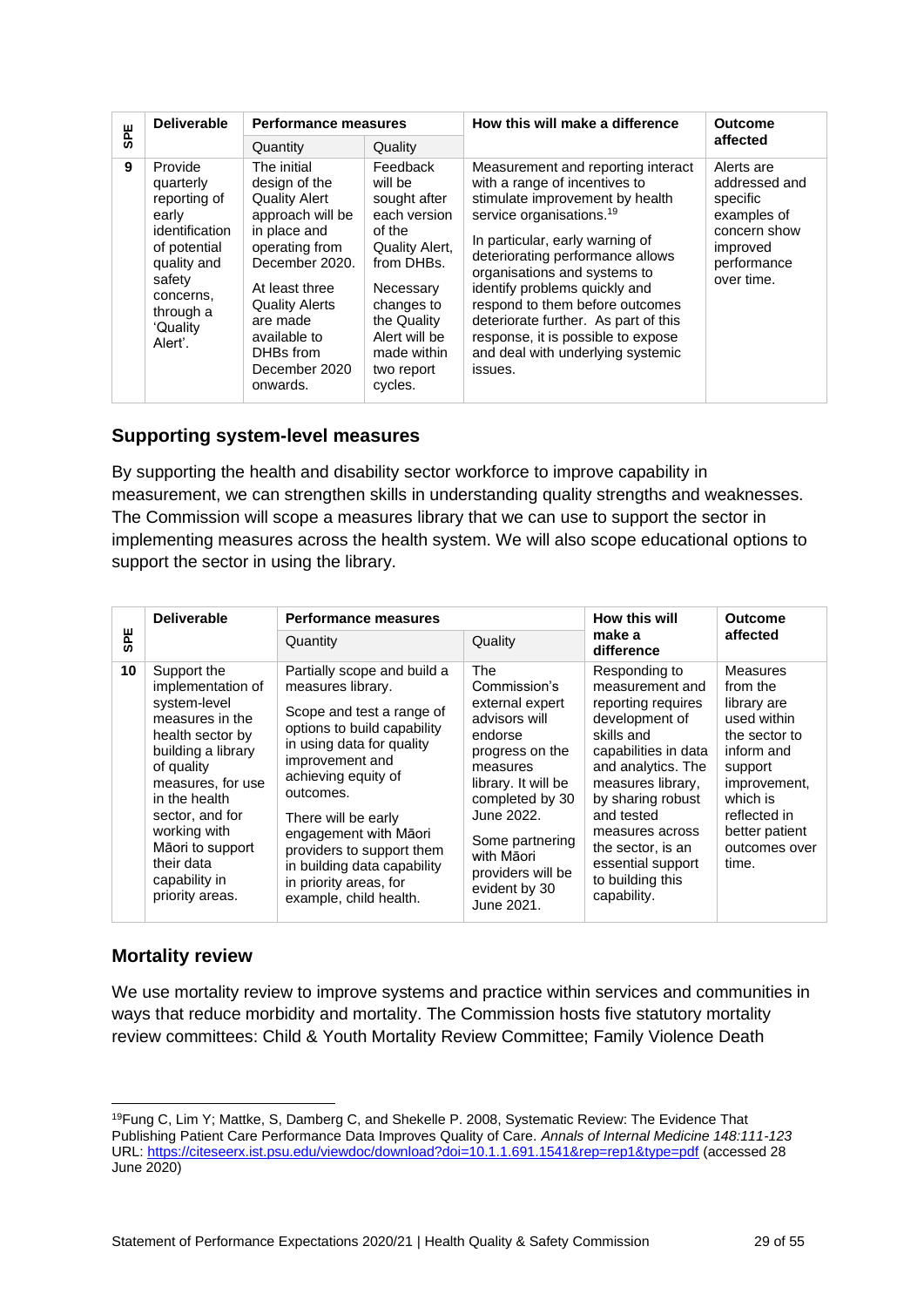Review Committee; Perinatal & Maternal Mortality Review Committee; Perioperative Mortality Review Committee; and Suicide Mortality Review Committee.

Mortality review meets its responsibilities to Te Tiriti of Waitangi by continually improving the quality of mortality review equity reporting through the use of Te Pou, the Māori responsiveness rubric and its guidelines.<sup>20</sup> Developed by the Māori caucus of the mortality review committees, Ngā Pou Arawhenua, Te Pou is a tool that the committees can use to follow a Māori-centred approach in gathering, interpreting and reporting data on Māori mortality.

The mortality review committees report and publish regularly. They make recommendations on particular sectors or topics to the health sector, and to wider government agencies, with the aim of influencing system changes and reducing mortality and morbidity. The mortality review committees also monitor the progress agencies make in implementing the recommendations that apply to them.

In 2020/21 the mortality review committees will produce at least two evidence-based reports containing recommendations for improvement that align with the strategic priorities of the Commission. They will also develop a cross-committee tool to monitor the response to recommendations in a coordinated way. The five mortality review committees will be able to use the tool to track all their recommendations for improvement to identify whether and how DHBs, health providers and health professionals, along with wider government agencies and key stakeholders that influence the determinants of health, have implemented or progressed with them.

The mortality review committees also support a local child and youth mortality review system that operates in DHBs. This system encourages a multidisciplinary and multi-agency approach to review child and youth mortality, in order to apply the learnings locally and nationally.

|            | <b>Deliverable</b>                                                                                                                                                             | <b>Performance measures</b>                                                                                                                                                                                                                                                                                                                                                  |                                                                                                                                                                                                                                                                                                                                                                                                                                                     | How this will                                                                                                                                                                                                                                                                                             | <b>Outcome</b>                                                                                                                                                                                                                                |
|------------|--------------------------------------------------------------------------------------------------------------------------------------------------------------------------------|------------------------------------------------------------------------------------------------------------------------------------------------------------------------------------------------------------------------------------------------------------------------------------------------------------------------------------------------------------------------------|-----------------------------------------------------------------------------------------------------------------------------------------------------------------------------------------------------------------------------------------------------------------------------------------------------------------------------------------------------------------------------------------------------------------------------------------------------|-----------------------------------------------------------------------------------------------------------------------------------------------------------------------------------------------------------------------------------------------------------------------------------------------------------|-----------------------------------------------------------------------------------------------------------------------------------------------------------------------------------------------------------------------------------------------|
| <b>SPE</b> |                                                                                                                                                                                | Quantity                                                                                                                                                                                                                                                                                                                                                                     | Quality                                                                                                                                                                                                                                                                                                                                                                                                                                             | make a<br>difference                                                                                                                                                                                                                                                                                      | affected                                                                                                                                                                                                                                      |
| 11         | Use mortality<br>review to<br>improve<br>systems and<br>practice<br>across<br>sectors.<br>within<br>services and<br>communities<br>to reduce<br>morbidity<br>and<br>mortality. | The mortality review<br>committees will publish at<br>least two reports by 30<br>June 2021.<br>The committees will<br>report on the<br>implementation and<br>progress of<br>recommendations every<br>six months.<br>Develop a monitoring tool<br>to track and follow up on<br>recommendations from<br>the reports of the five<br>committees over the<br>previous five years. | In developing and finalising<br>their reports, the mortality<br>review committees consult<br>with key internal and<br>external stakeholders.<br>Two external subject-<br>matter experts will review<br>all published reports.<br>The monitoring tool will<br>provide evidence of clear<br>pathways that have led to<br>recommendation uptake,<br>such as report distribution,<br>ongoing cross-agency<br>relationships and<br>committee membership. | Mortality review<br>committee reports<br>and<br>recommendations<br>lead to<br>measurable<br>improvement and<br>reduced mortality<br>over time. The<br>monitoring tool will<br>help the<br>committees to<br>make their<br>recommendations<br>as influential as<br>possible,<br>maximising their<br>impact. | Systems and<br>practice<br>across<br>sectors,<br>within<br>services and<br>communities,<br>will be<br>improved, to<br>reduce<br>morbidity<br>and mortality<br>within the<br>groups that<br>the mortality<br>review<br>committees<br>focus on. |

<sup>20</sup> [www.hqsc.govt.nz/publications-and-resources/publication/3903](http://www.hqsc.govt.nz/publications-and-resources/publication/3903/)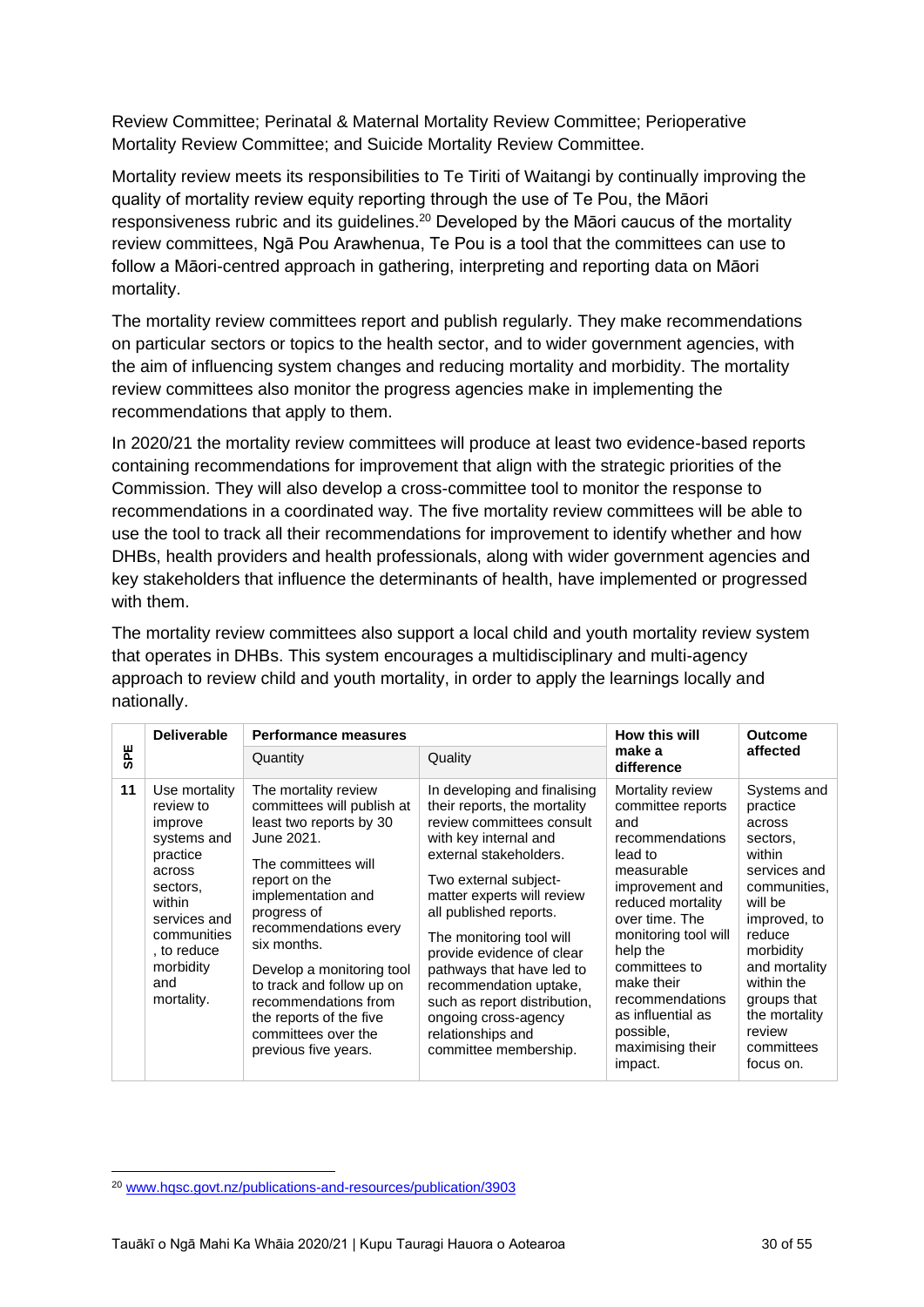#### <span id="page-30-0"></span>**Improvement science capability**

The Commission is continually focused on building leadership capability in quality improvement and patient safety. This work aligns with Government's expectation for the Commission to support a collaborative learning approach to increase capacity and capability for quality improvement and patient safety in the health sector. The Commission will continue to provide the health and disability workforce with quality improvement and safety knowledge and skills appropriate to their roles, and to provide opportunities for professional development and shared learning.

| <b>SPE</b> | <b>Deliverable</b>                                                                                                                                                                                                                                                                                                                                                                                                                             | <b>Performance measures</b>                                                                                                                                                                                                                                                                                                                                                                               |                                                                                                                                                                                                                                                                                                                                                                                                                                                                                                                                                   | How this will make                                                                                                                                                                                                                                                                                                                                                                                                              | <b>Outcome</b>                                                                                                                                                                                                                                  |
|------------|------------------------------------------------------------------------------------------------------------------------------------------------------------------------------------------------------------------------------------------------------------------------------------------------------------------------------------------------------------------------------------------------------------------------------------------------|-----------------------------------------------------------------------------------------------------------------------------------------------------------------------------------------------------------------------------------------------------------------------------------------------------------------------------------------------------------------------------------------------------------|---------------------------------------------------------------------------------------------------------------------------------------------------------------------------------------------------------------------------------------------------------------------------------------------------------------------------------------------------------------------------------------------------------------------------------------------------------------------------------------------------------------------------------------------------|---------------------------------------------------------------------------------------------------------------------------------------------------------------------------------------------------------------------------------------------------------------------------------------------------------------------------------------------------------------------------------------------------------------------------------|-------------------------------------------------------------------------------------------------------------------------------------------------------------------------------------------------------------------------------------------------|
|            |                                                                                                                                                                                                                                                                                                                                                                                                                                                | Quantity                                                                                                                                                                                                                                                                                                                                                                                                  | Quality                                                                                                                                                                                                                                                                                                                                                                                                                                                                                                                                           | a difference                                                                                                                                                                                                                                                                                                                                                                                                                    | affected                                                                                                                                                                                                                                        |
| 12         | Strengthen<br>capability in<br>improvement<br>science across<br>the health and<br>disability sector<br>by: sponsoring<br>participation in<br>improvement<br>advisor education<br>and training;<br>implementing a<br>sector-wide<br>system leadership<br>programme for<br>quality and safety;<br>and working with<br>the Ministry of<br>Health to identify<br>requirements for a<br>quality<br>improvement<br>sharing and<br>learning platform. | Up to 20 health care<br>workers complete<br>the improvement<br>advisor education<br>and training<br>programme by 30<br>June 2021.<br>Up to 60 senior<br>health leaders<br>participate in the<br>system leadership<br>programme for<br>quality and safety<br>by 30 June 2021.<br>Complete specific<br>requirements for the<br>collaborative quality<br>improvement<br>sharing platform by<br>30 June 2021. | Increased participation<br>from Māori and Pacific<br>providers will be<br>evident by 30 June<br>2021.<br>Conduct participant<br>evaluations for each<br>course and analyse<br>them for content<br>relevance, best practice<br>and learning outcomes.<br>80% of participants will<br>report an increased<br>understanding and<br>application of<br>improvement science.<br>Test the requirements<br>with the health and<br>disability sector, and<br>stakeholder networks<br>feed into the quality<br>improvement sharing<br>platform development. | Evidence shows<br>that strengthening<br>capability in<br>improvement<br>science across the<br>health and disability<br>sector improves the<br>quality and safety of<br>health care.<br>Evidence supports<br>networks as a<br>means of improved<br>outcomes. A<br>national<br>collaboration<br>platform with easy<br>access to QI<br>resources and<br>information allows<br>for improved<br>experiences of care<br>and outcomes. | Sharing with<br>and learning<br>from others<br>and<br>strengthened<br>workforce<br>capability will<br>increase<br>patient<br>safety and<br>quality<br>improvement<br>activities and<br>lead to<br>improved<br>quality and<br>safety of<br>care. |

### <span id="page-30-1"></span>**Strengthening clinical governance in the health and disability sector**

Strong clinical governance is essential to the quality of health and disability services. The Commission will work alongside the Ministry of Health (the Ministry) to undertake a strategic review of clinical governance in the health and disability sector. Our involvement in this process will strengthen the focus on health quality and safety in the review.

| <b>SPE</b> |    | <b>Deliverable</b>                                                                                                                                                                                   | <b>Performance measures</b>                                                                                                                         |                                                                                                                                                                                                                                                                                                                                 | How this will make a                                                                                                                                                                                              | <b>Outcome</b>                                                                                                           |
|------------|----|------------------------------------------------------------------------------------------------------------------------------------------------------------------------------------------------------|-----------------------------------------------------------------------------------------------------------------------------------------------------|---------------------------------------------------------------------------------------------------------------------------------------------------------------------------------------------------------------------------------------------------------------------------------------------------------------------------------|-------------------------------------------------------------------------------------------------------------------------------------------------------------------------------------------------------------------|--------------------------------------------------------------------------------------------------------------------------|
|            |    |                                                                                                                                                                                                      | Quantity                                                                                                                                            | Quality                                                                                                                                                                                                                                                                                                                         | difference                                                                                                                                                                                                        | affected                                                                                                                 |
|            | 13 | Strengthen clinical<br>governance in the<br>health and<br>disability sector,<br>by providing<br>strategic<br>leadership in the<br>Ministry-led<br>review of clinical<br>governance in the<br>sector. | Participate in<br>a Ministry-<br>led<br>programme<br>of work that<br>aims to<br>improve<br>clinical<br>governance<br>systems by<br>30 June<br>2021. | Provide data, system<br>intelligence and direction in<br>key priority areas of clinical<br>governance as identified by<br>the health and disability<br>system leadership council.<br>The Commission will seek<br>views on ways to enhance the<br>value of its participation in the<br>process, from other agencies<br>involved. | A collaborative<br>approach to system<br>governance of quality,<br>with a diversity of<br>agencies and<br>expertise, will<br>improve experiences<br>and outcomes of<br>health care in<br>Aotearoa New<br>Zealand. | Improved<br>clinical<br>qovernanc<br>e of quality<br>will<br>improve<br>the quality<br>of services<br>and the<br>system. |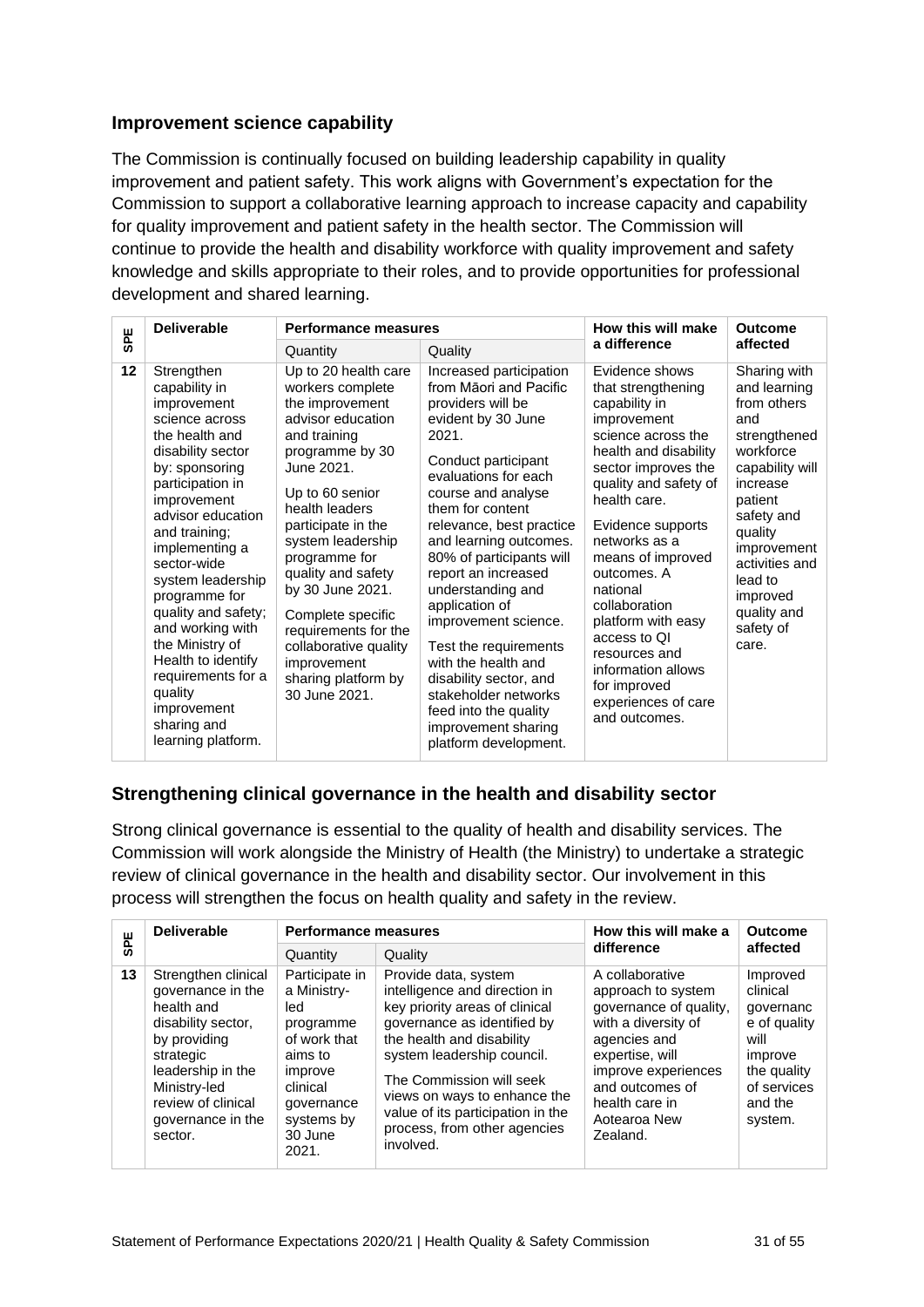# <span id="page-31-0"></span>**Ngā hononga ki ētahi hunga kē | Third-party partnerships**

In addition to carrying out our work that Government funds directly, the Commission partners with third parties when improvement goals fit with our priorities and mandate. DHBs, ACC and the Ministry of Health have contributed funding to our third-party revenue projects. These programmes have helped the Commission expand the scope and scale of improvement work in specific areas.

In contributing to these projects, the Commission brings a focus on improving outcomes for Māori, equity of health outcomes for all and partnerships with consumers. The level of expansion through third-party partnerships within specific areas indicates how highly sector agencies value our role and work. The following are the current projects supported with thirdparty revenue.

## <span id="page-31-1"></span>*Mental health and addiction improvement*

The Commission's DHB-funded national mental health and addiction quality improvement programme started in July 2017. In 2020/21 we will continue to work closely with DHB project teams to implement three improvement projects:

- Zero seclusion: towards eliminating seclusion
- Connecting care: Improving service transitions
- Learning from adverse events and consumer, family and whānau experience.

This programme will have an external independent evaluation in 2020 and the findings will inform its priorities and delivery.

We are working with DHBs to keep mental health quality improvement central to the work programme in the changing environment associated with COVID-19.

### <span id="page-31-2"></span>*Major trauma quality improvement programme*

From March 2019 to June 2023, ACC is funding the Commission to provide intelligence and improvement support to the National Trauma Network. This support will build on the work to date and support the network to move towards a sustainable business platform. Areas of focus include traumatic brain injury, major haemorrhage, rehabilitation services and implementing national destination protocols. We will apply an equity lens to all improvement work.

## <span id="page-31-3"></span>*Advance care planning*

DHBs are funding the Commission to promote advance care planning within the health sector and to the public. Advance care planning is the process of thinking about, talking about and planning for future health care and end-of-life care. Areas of focus for the programme are promotion, resources, education and training, and monitoring and evaluation. Priority audiences include Māori and diverse communities.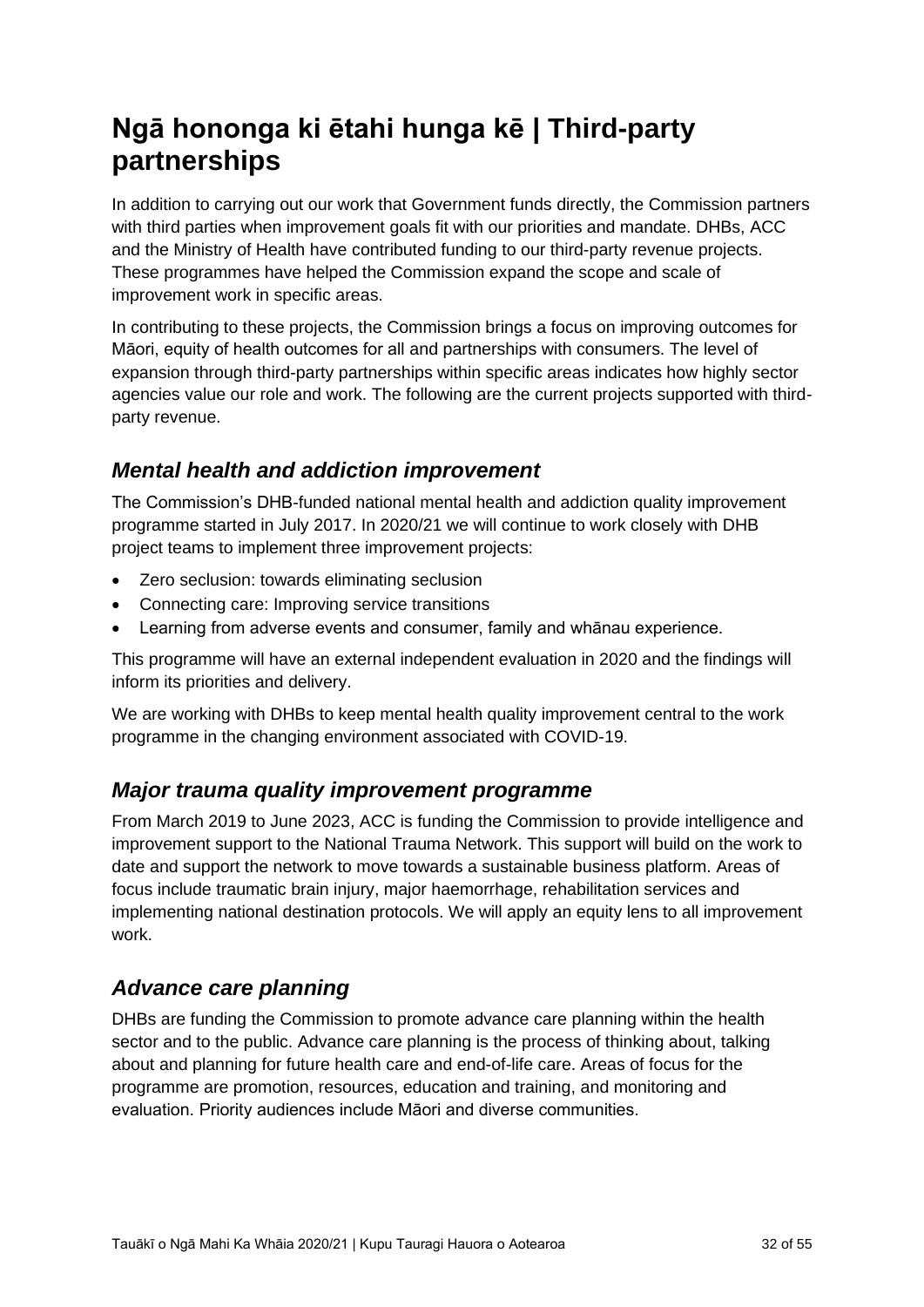## <span id="page-32-0"></span>*Healthcare associated infections*

The Commission has led a national programme in partnership with DHBs and more recently ACC since 2011. Initially the programme focused on a central line associated infection (CLAB) quality collaborative and improving the compliance of health care workers with the World Health Organization's 'five moments for hand hygiene'. The New Zealand surgical site infection improvement programme was added in 2012. In 2019 DHBs agreed to partner with the Commission to support a sustainable extension of the programme's scale and spread.

We are also working with DHBs to ensure that infection prevention and control remains central to the work programme in the changing environment associated with COVID-19.

## <span id="page-32-1"></span>*Paediatric focus in deteriorating patient work*

The Commission is working with the Paediatric Society of New Zealand and sector, supporting a working group to reach consensus on national paediatric vital signs charts and early warning scores. The tools and guidance for the national Paediatric Early Warning System will include four vital signs charts to cover ages 0–12+ years, using the same human factors principles as those used for the New Zealand Early Warning System and the Maternity Early Warning System.

## <span id="page-32-2"></span>*Australia and New Zealand Intensive Care Society – clinical register*

The Australia and New Zealand Intensive Care Society (ANZICS) is the leading advocate on all matters related to intensive care. ANZICS leads the world in intensive care research through its Clinical Trials Group and patient databases, including the Adult Patient Database, the Paediatric Intensive Care Registry and Critical Care Resources. The Commission holds the contract for the ANZICS clinical register. ANZICS is devoted to all aspects of intensive care medical practice through ongoing professional education.

The Ministry of Health provides funding that goes directly and in total to ANZICS for it to provide the register to New Zealand intensive care units.

### <span id="page-32-3"></span>*Patient experience surveys*

We hold the contract for the primary and secondary care patient experience surveys on behalf of the Ministry of Health and DHBs, respectively.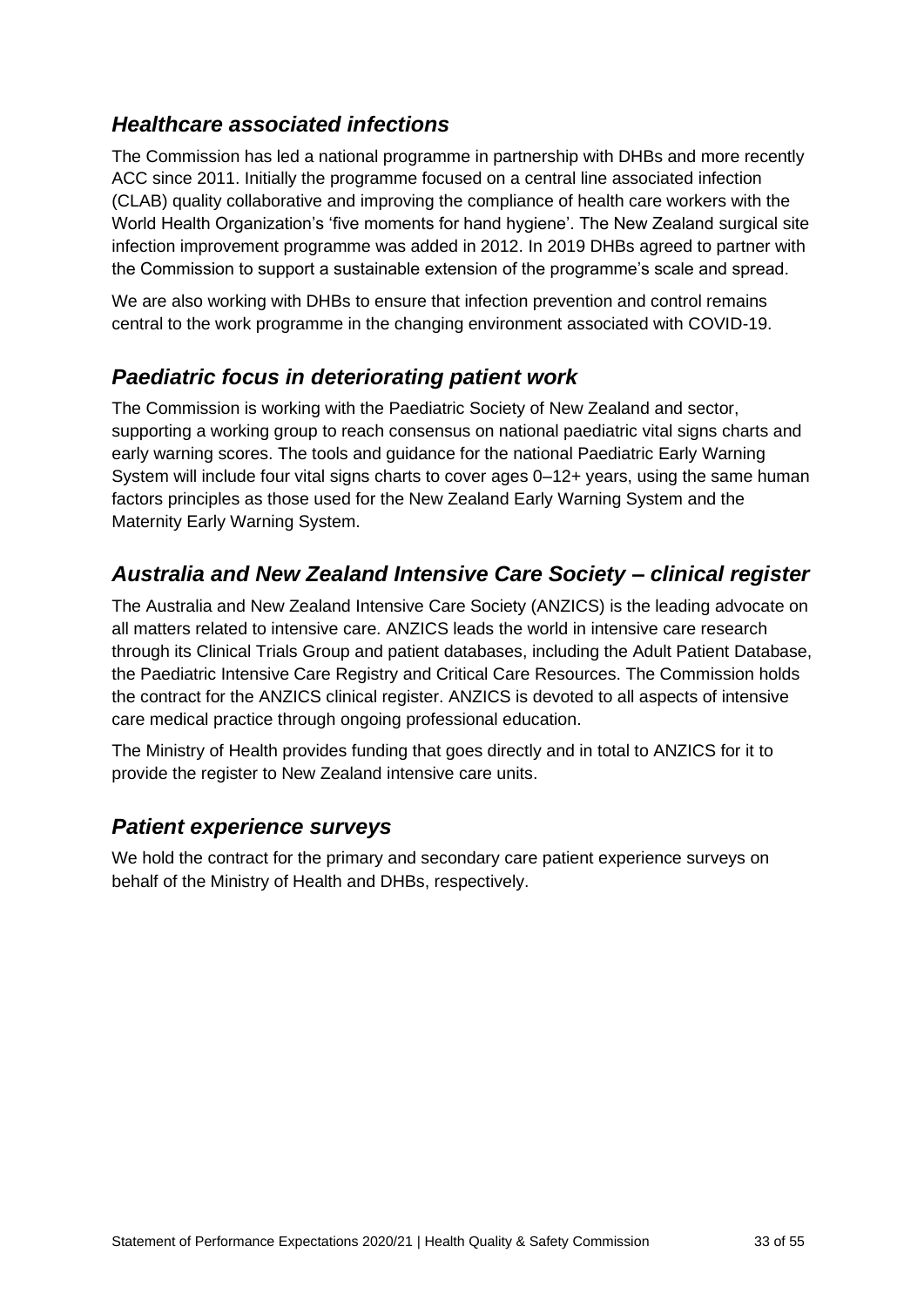# <span id="page-33-0"></span>**Te hauora me te kaha o te whakahaere | Organisational health and capability**

As an improvement organisation, the Commission prioritises our own capability and capacity, so that we are best positioned to help the health sector improve. This section outlines our areas of focus for organisational health and capability in 2020/21.

## <span id="page-33-1"></span>*Fulfilling our responsibilities under Te Tiriti o Waitangi*

The Commission is clearly focused on our ability to enact Te Tiriti o Waitangi across all aspects of our work.

Supporting mātauranga and te ao Māori solutions and upholding mana motuhake is central to health system and service improvement in Aotearoa. We recognise te ao Māori values and concepts can be better integrated across health system design and practice in all health settings, as a way of improving access, the quality of health services and health outcomes for all New Zealanders. We embed and reflect Māori worldviews and values, including rangatiratanga, mātauranga, wairuatanga and tikanga, in the Commission's programmes of work.

## <span id="page-33-2"></span>*Continuing to build our internal capability in specific areas*

We are increasing the capability of staff to identify inequity and design programmes to improve health equity. Examples of initiatives for this purpose are Health Equity Assessment Tool training, Te Tiriti o Waitangi workshops, the Kapasa policy framework, Yavu – Foundations of Pacific Engagement, and the Rainbow Tick.

The Commission has been successful in achieving the Rainbow Tick [\(www.rainbowtick.co.nz\)](http://www.rainbowtick.co.nz/) and assessed as meeting the Aotearoa New Zealand standard for gender and sexual diversity in employment. We join several public sector agencies that have achieved the Rainbow Tick.

We are committed to strengthening our capability in te ao Māori so that we can embed it more strongly across all of our work.

Like other government agencies, we are looking at ways to make our public-facing documents more accessible.

We will continue to work together to define and develop a culture that enables the Commission to build the skills necessary to provide better support for improving health practice across the health sector.

### <span id="page-33-3"></span>*Governance and strategic advice*

The Board of the Commission consists of at least seven members, who are appointed under section 28 of the Crown Entities Act 2004. They provide advice and direction on the Commission's strategic intentions and future direction.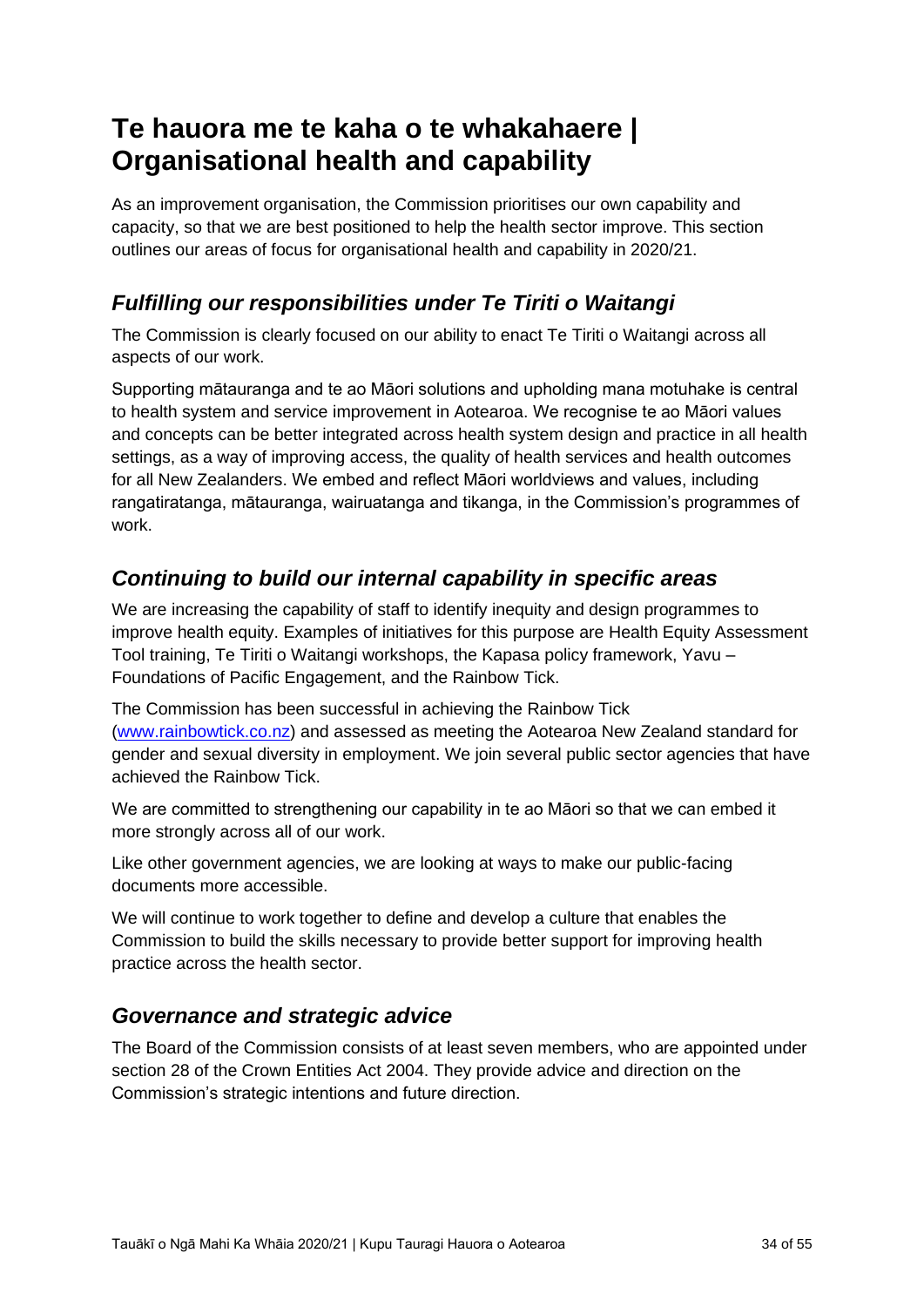In addition to our Board governance, the Commission gains support for our governance and strategic advice from:

- Te Rōpū Māori, our Māori advisory group
- our consumer advisory group.

## <span id="page-34-0"></span>*Environmental Sustainability Strategy*

The Commission recognised early on the possible emissions reductions that could be made through careful purchasing of supplies and services and by off-setting carbon emissions from flight travel. The Commission began off-setting flight carbon emissions through the Fly Neutral programme (run by Air New Zealand) from July 2018 and has also looked to reduce travel itself by using technology such as Zoom to hold meetings rather than having them face to face.

The Commission uses the All of Government procurement templates and Government Electronic Tender Service (GETS) templates, which require suppliers bidding to demonstrate their sustainability strategy.

The Commission staff formed a subgroup to consider other ways to improve sustainability. The subgroup addressed areas such as printing, stationery purchasing and cleaning contracts, all of which promote the use of sustainable and renewable products and low waste. Next steps will be to continue to promote alternatives to travel, use of Zoom for conferences and workshops, and reductions in printing and energy savings in the office.

An Environmental Sustainability Strategy will be developed to document the work already under way as well as that planned. It is expected that the strategy will be complete by 30 September 2020.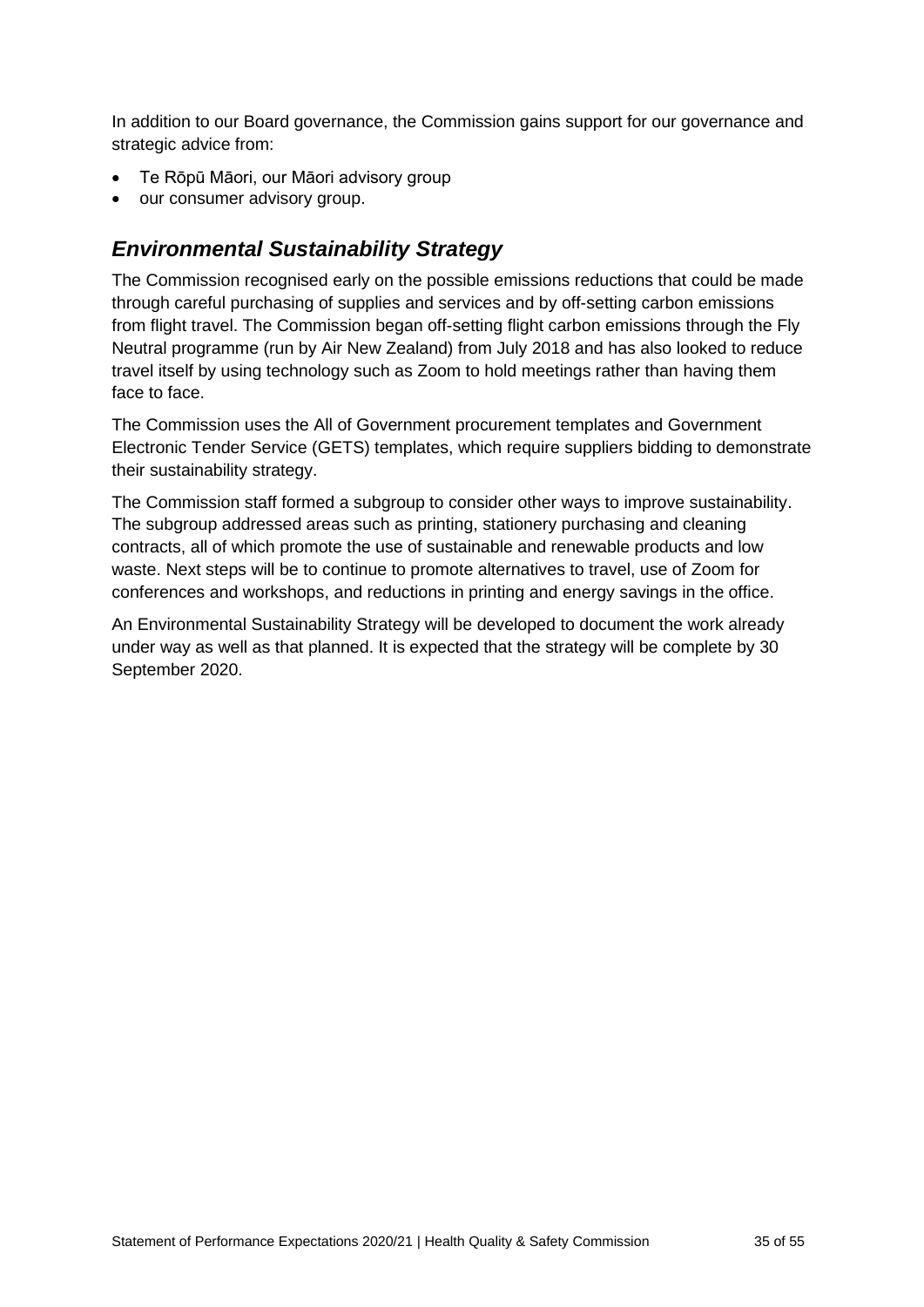## <span id="page-35-0"></span>**Ngā matapae o ngā pūrongo pūtea mō te whā tau ka mutu hei te 30 o Pipiri 2023 | Prospective financial statements for the four years ending 30 June 2023**

For the 2020/21 financial year, the Commission has combined the previous two output classes 'improvement' and 'intelligence' into one output class called 'supporting and facilitating improvement'. The change is due to the size of the organisation and because the majority of activities planned related to both output classes. Therefore, separate output classes are no longer provided within the SPE.

|                                                                 | <b>Planned</b>                  | <b>Forecast</b>                 | <b>Planned</b> | <b>Planned</b> | <b>Planned</b> |
|-----------------------------------------------------------------|---------------------------------|---------------------------------|----------------|----------------|----------------|
|                                                                 | 12 months<br>to 30 June<br>2020 | 12 months<br>to 30 June<br>2020 | 2020/21        | 2021/22        | 2022/23        |
|                                                                 | \$'000                          | \$'000                          | \$'000         | \$'000         | \$'000         |
|                                                                 |                                 |                                 |                |                |                |
| <b>Revenue</b>                                                  |                                 |                                 |                |                |                |
| Revenue from Crown                                              | 14,254                          | 14,253                          | 14,253         | 14,253         | 14,253         |
| Interest revenue                                                | 40                              | 26                              | 20             | 20             | 20             |
| Other revenue                                                   | 4,417                           | 4,623                           | 4,436          | 4,436          | 4,436          |
| <b>Total operating</b><br>revenue                               | 18,711                          | 18,902                          | 18,709         | 18,709         | 18,709         |
|                                                                 |                                 |                                 |                |                |                |
| <b>Expenditure</b>                                              |                                 |                                 |                |                |                |
| <b>Salaries</b>                                                 | 10,885                          | 10,478                          | 10,570         | 10,615         | 10,620         |
| Travel                                                          | 369                             | 301                             | 287            | 265            | 265            |
| Consultants and<br>contractors                                  | 214                             | 601                             | 214            | 214            | 214            |
| <b>Board</b>                                                    | 219                             | 200                             | 218            | 218            | 218            |
| Committees                                                      | 359                             | 301                             | 309            | 309            | 309            |
| Printing/communication                                          | 224                             | 195                             | 214            | 214            | 214            |
| Lease costs                                                     | 430                             | 587                             | 525            | 525            | 525            |
| Overhead and IT<br>expenses                                     | 631                             | 728                             | 671            | 671            | 671            |
| Other expenses                                                  | 8                               | 8                               | 8              | 8              | 8              |
|                                                                 |                                 |                                 |                |                |                |
| <b>Total internal</b><br>programme and<br>operating expenditure | 13,329                          | 13,399                          | 13,016         | 13,039         | 13,044         |
| Quality and safety<br>programmes                                | 4,051                           | 3,681                           | 4,073          | 3,778          | 3,778          |

*Prospective statement of comprehensive revenue and expense*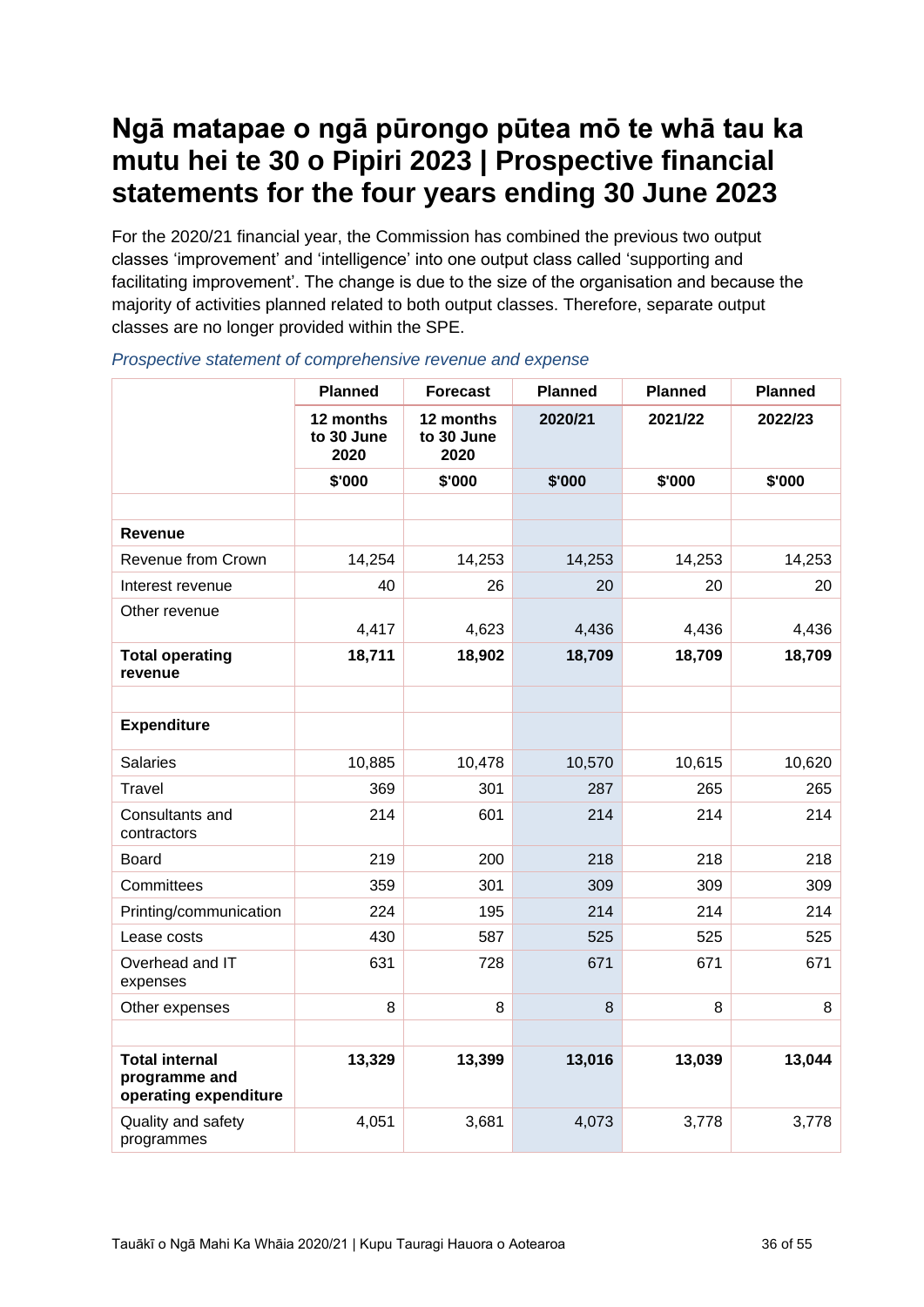| Mortality review<br>programmes              | 1,784  | 1,722  | 1,890  | 1,740  | 1,740  |
|---------------------------------------------|--------|--------|--------|--------|--------|
| <b>Total external</b><br>programme expenses | 5,835  | 5,403  | 5,963  | 5,518  | 5,518  |
| Depreciation and<br>amortisation            | 166    | 180    | 175    | 152    | 147    |
| <b>Total expenditure</b>                    | 19,330 | 18,982 | 19,154 | 18,709 | 18,709 |
| <b>Operating</b><br>surplus/deficit         | (619)  | (80)   | (445)  | 0      | 0      |

Note: Numbers are rounded. See 'Key assumptions for [proposed budget in 2020/21 and outyears'](#page-40-1) later in this section for explanations.

The 2020/21 planned deficit of \$0.445 million relates to revenue received and recognised in prior years for suicide mortality review (\$0.170m), mental health quality improvement (\$0.100m), expansion of the surgical site infection improvement programme (\$0.100m) and the residual of the maternal morbidity improvement programme (\$0.075m) where activity is to be delivered in 2020/21 rather than 2019/20.

For 2020/21, revenue assumptions include:

- \$12.976 million core Crown revenue
- \$0.312 million from the Ministry of Health per year for the Primary Care Patient Experience survey
- \$0.750 million from the Ministry of Health for suicide mortality review
- \$0.215 million from the Ministry of Health for the Australia and New Zealand Intensive Care Society Centre for Outcome and Resource Evaluation (ANZICS CORE) registry
- \$1.500 million per year from DHBs as revenue associated with mental health quality improvement
- \$1.229 million for DHB funding of the national data warehouse and expansion of the surgical site infection improvement programme
- \$0.791 million from ACC for provision of support for the National Trauma Network
- \$0.791 million from DHBs as revenue associated with advance care planning
- \$0.125 million from adverse event and leadership workshops
- \$0.020 million interest.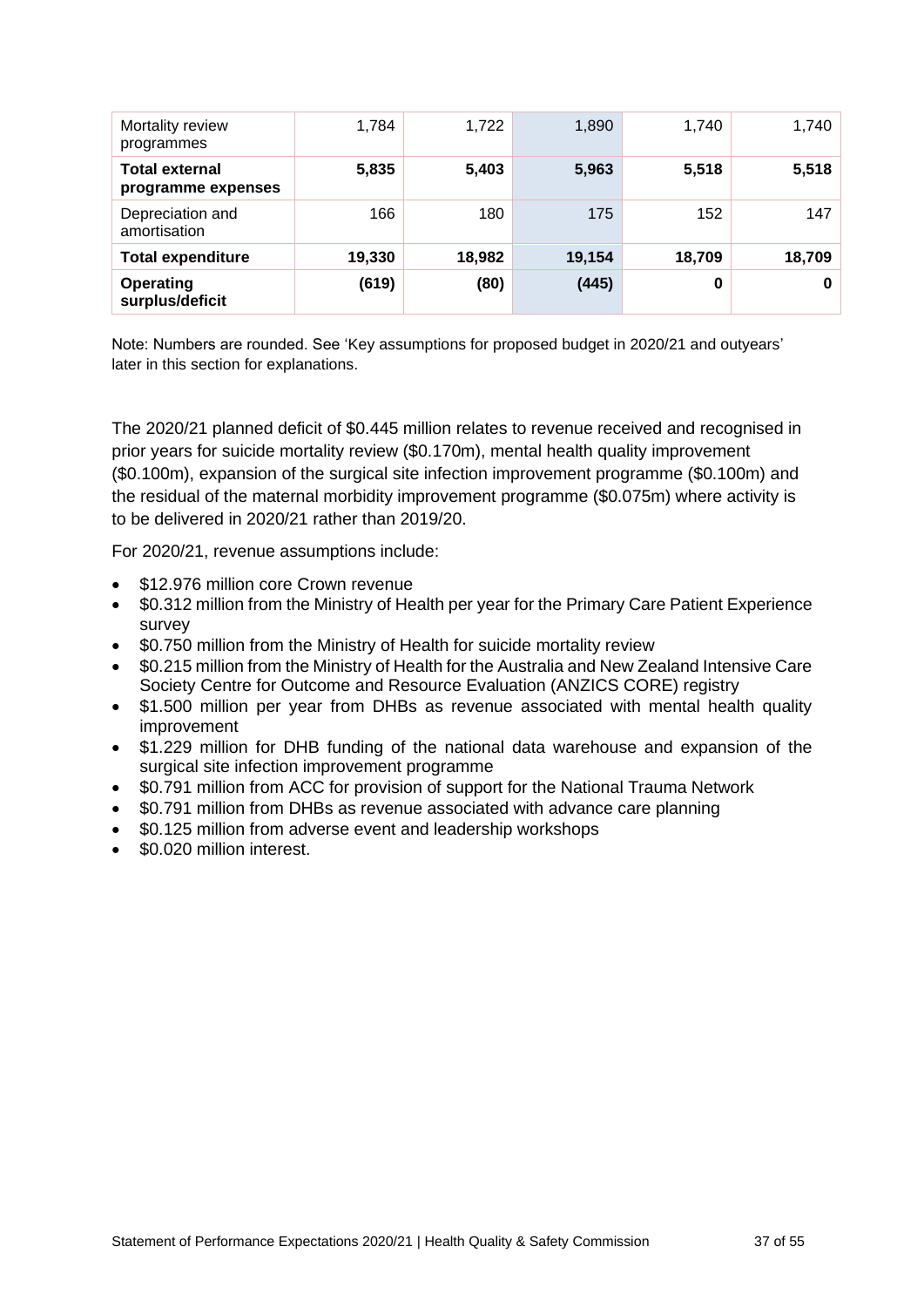### *Prospective statement of changes in equity*

|                                              | Planned                         | Forecast                        | Planned | Planned  | Planned |
|----------------------------------------------|---------------------------------|---------------------------------|---------|----------|---------|
|                                              | 12 months<br>to 30 June<br>2020 | 12 months<br>to 30 June<br>2020 | 2020/21 | 2021/22  | 2022/23 |
|                                              |                                 |                                 |         |          |         |
|                                              | \$'000                          | \$'000                          | \$'000  | \$'000   | \$'000  |
| <b>Opening balance</b>                       | 1,113                           | 1,288                           | 1,208   | 763      | 763     |
| Capital contributions                        | 500                             | 500                             | 500     | 500      | 500     |
| <b>Total comprehensive</b><br><i>income:</i> |                                 |                                 |         |          |         |
| Net surplus / (deficit)                      | (619)                           | (80)                            | (445)   | $\Omega$ | 0       |
| <b>Balance at 30 June</b>                    | 994                             | 1,708                           | 1,263   | 1,263    | 1,263   |

Note: Numbers are rounded.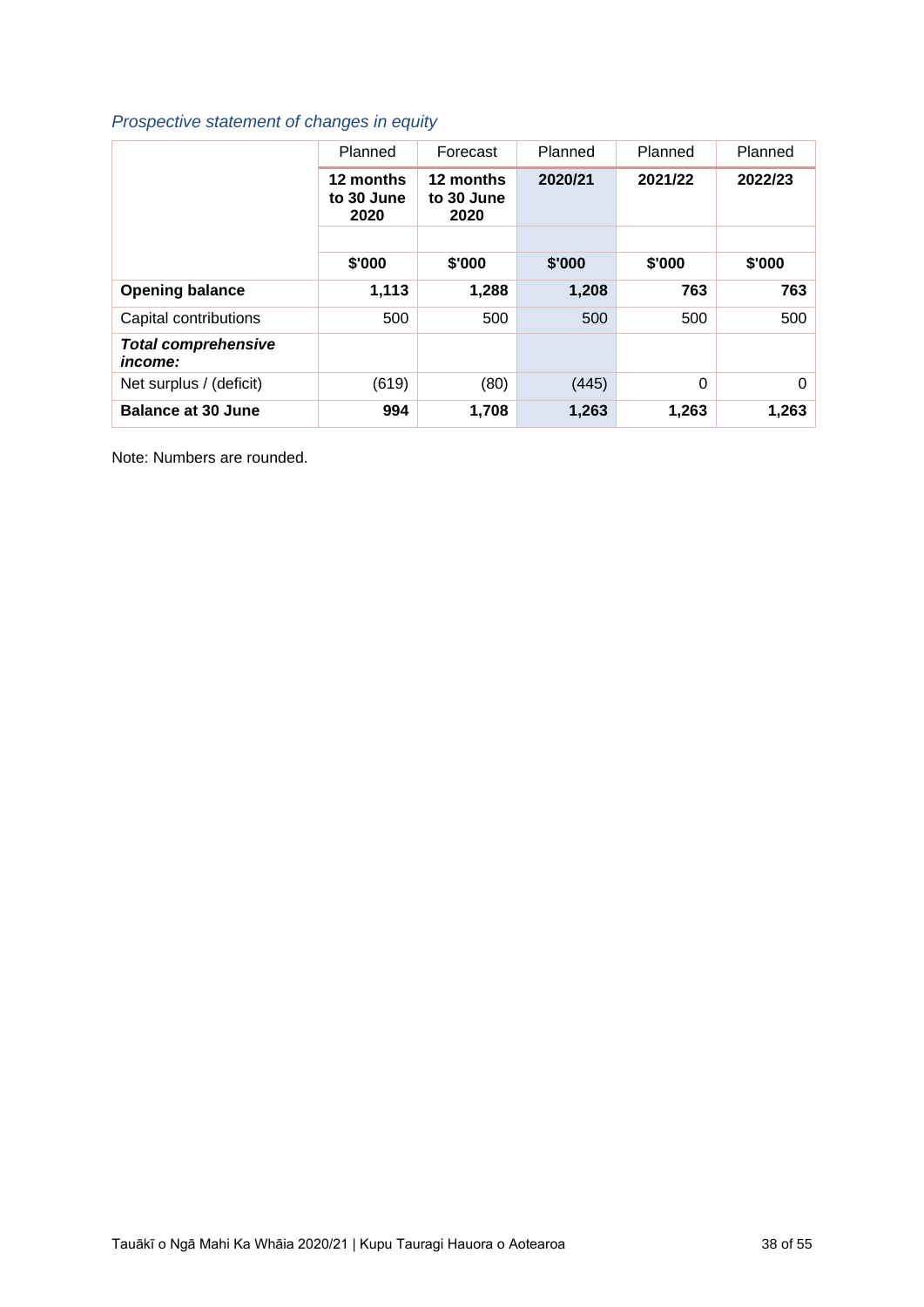### *Prospective statement of financial position*

|                                         | Planned                         | Forecast                        | Planned | Planned  | Planned |
|-----------------------------------------|---------------------------------|---------------------------------|---------|----------|---------|
|                                         | 12 months<br>to 30 June<br>2020 | 12 months<br>to 30 June<br>2020 | 2020/21 | 2021/22  | 2022/23 |
|                                         |                                 |                                 |         |          |         |
|                                         | \$'000                          | \$'000                          | \$'000  | \$'000   | \$'000  |
| <b>Accumulated funds</b>                | 944                             | 1,708                           | 1,263   | 1,263    | 1,263   |
| <b>Represented by current</b><br>assets |                                 |                                 |         |          |         |
| Cash and cash<br>equivalents            | 1,858                           | 2,904                           | 2,196   | 2,180    | 2,327   |
| <b>GST</b> receivable                   | 317                             | 106                             | 107     | 101      | 101     |
| Debtors and other<br>receivables        | 261                             | 230                             | 370     | 370      | 370     |
| Prepayments                             | 56                              | 105                             | 60      | 60       | 60      |
| <b>Total current assets</b>             | 2,492                           | 3,345                           | 2,733   | 2,711    | 2,858   |
| <b>Non-current assets</b>               |                                 |                                 |         |          |         |
| Property, plant and<br>equipment        | 192                             | 198                             | 313     | 261      | 114     |
| Intangible assets                       | $\Omega$                        | 0                               | 0       | $\Omega$ | 0       |
| <b>Total non-current assets</b>         | 192                             | 198                             | 313     | 261      | 114     |
| <b>Total assets</b>                     | 2,684                           | 3,543                           | 3,046   | 2,972    | 2,972   |
| <b>Current liabilities</b>              |                                 |                                 |         |          |         |
| Creditors                               | 1,136                           | 1,124                           | 1,173   | 1,097    | 1,097   |
| Employee benefit liabilities            | 554                             | 711                             | 610     | 612      | 612     |
| <b>Total current liabilities</b>        | 1,690                           | 1,835                           | 1,783   | 1,709    | 1,709   |
| <b>Total liabilities</b>                | 1,690                           | 1,835                           | 1,783   | 1,709    | 1,709   |
| <b>Net assets</b>                       |                                 |                                 |         |          |         |
|                                         | 994                             | 1,708                           | 1,263   | 1,263    | 1,263   |

Note: Numbers are rounded.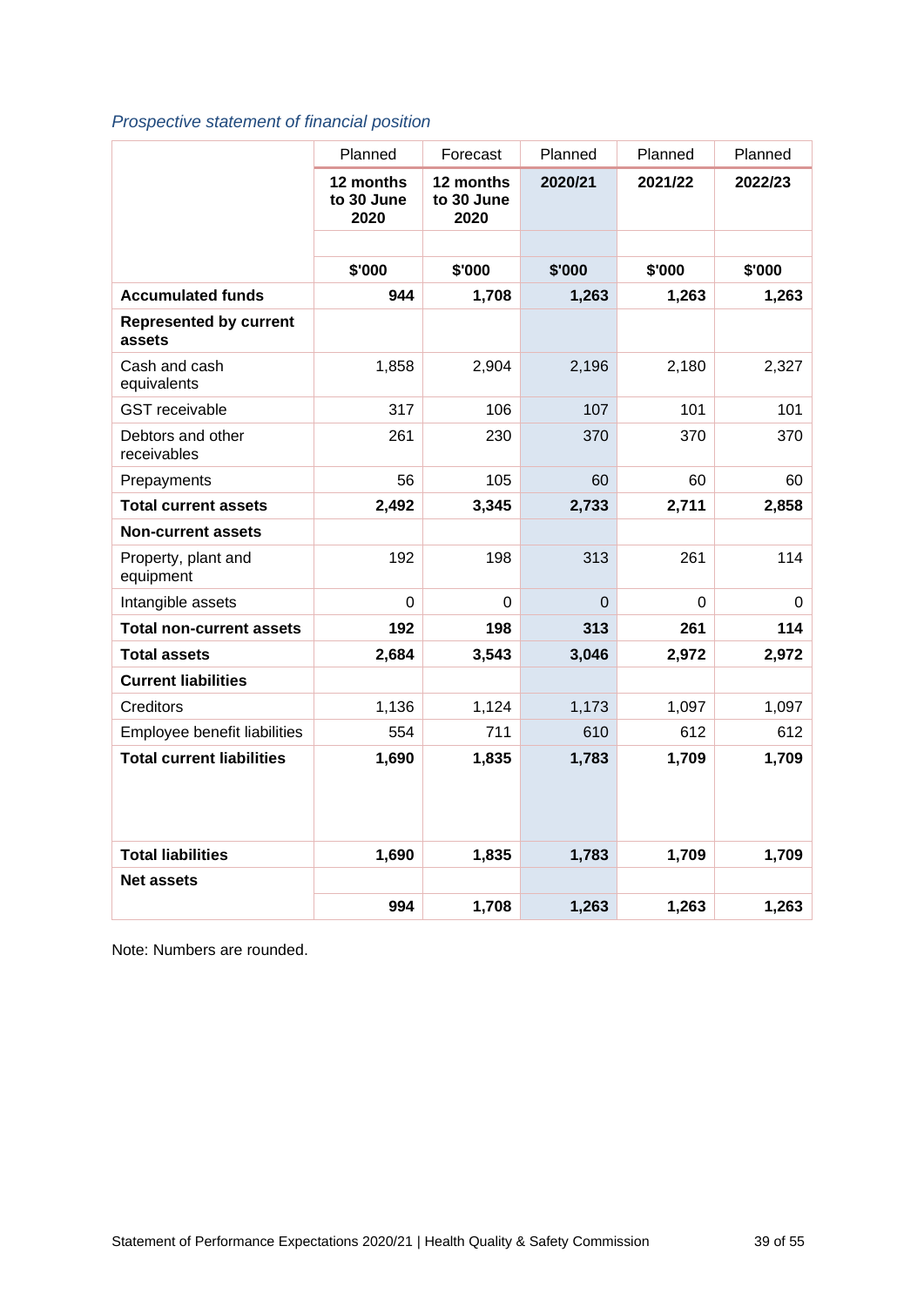### *Prospective statement of cash flows*

|                                                           | Planned                            | Forecast                           | Planned        | Planned   | Planned     |
|-----------------------------------------------------------|------------------------------------|------------------------------------|----------------|-----------|-------------|
|                                                           | 12<br>months to<br>30 June<br>2020 | 12<br>months to<br>30 June<br>2020 | 2020/21        | 2021/22   | 2022/23     |
|                                                           | \$'000                             | \$'000                             | \$'000         | \$'000    | \$'000      |
| Cash flows used in operating<br>activities                |                                    |                                    |                |           |             |
| Cash provided from:                                       |                                    |                                    |                |           |             |
| Crown Revenue                                             | 14,254                             | 14,253                             | 14,253         | 14,253    | 14,253      |
| Interest received                                         | 40                                 | 26                                 | 20             | 20        | 20          |
| Other income                                              | 4,386                              | 5,195                              | 4,296          | 4,436     | 4,436       |
| Cash disbursed to:                                        |                                    |                                    |                |           |             |
| Payments to suppliers                                     | (8,323)                            | (8,681)                            | (8,315)        | (8,019)   | (7, 942)    |
| Payments to employees                                     | (10, 885)                          | (10, 143)                          | (10, 671)      | (10, 612) | (10,620)    |
| Net goods and services tax                                | 11                                 | 51                                 | (1)            | 6         | 0           |
| Net cash flows from (used in)<br>operating activities     | (517)                              | 701                                | (418)          | 84        | 147         |
| Cash flows used in investing<br>activities                |                                    |                                    |                |           |             |
| Cash disbursed to:                                        |                                    |                                    |                |           |             |
| Purchase of property, plant,<br>equipment and intangibles | (40)                               | (12)                               | (290)          | (100)     | 0           |
| Net cash flows (used in)<br>investing activities          | (40)                               | (12)                               | (290)          | (100)     | $\mathbf 0$ |
| Cash flows used in financing<br>activity                  |                                    |                                    |                |           |             |
| Equity injection                                          | $\mathbf 0$                        | 0                                  | $\overline{0}$ | $\Omega$  | 0           |
| Net cash flows (used in)<br>finance activities            | 0                                  | 0                                  | $\bf{0}$       | $\bf{0}$  | $\mathbf 0$ |
| Net increase / (decrease) in<br>cash and cash equivalents | (557)                              | 689                                | (708)          | (16)      | 147         |
| Plus, projected opening cash<br>and cash equivalents      | 2,415                              | 2,215                              | 2,904          | 2,196     | 2,180       |
| <b>Closing cash and cash</b><br>equivalents               | 1,858                              | 2,904                              | 2,196          | 2,180     | 2,327       |

Note: Numbers are rounded.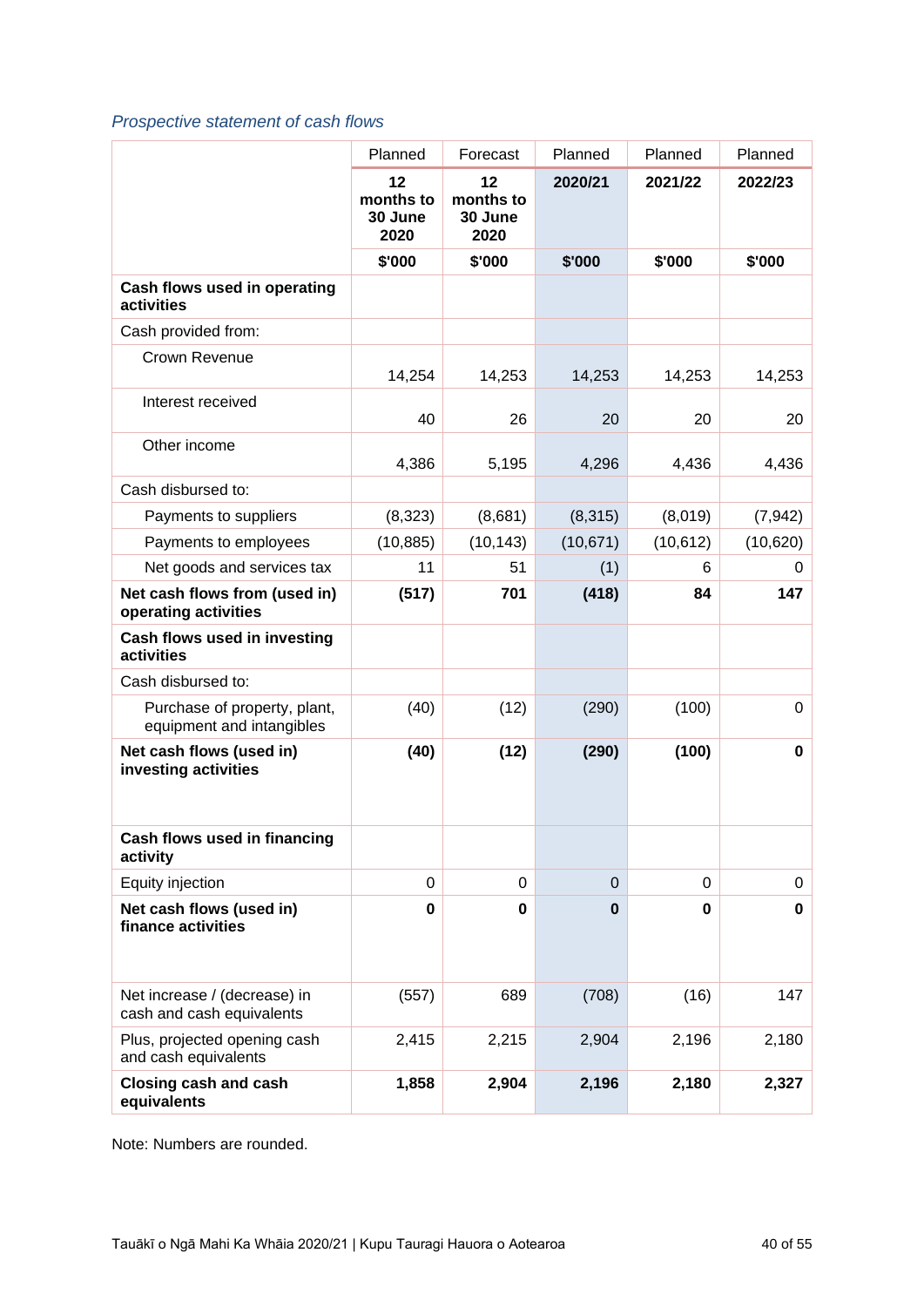## <span id="page-40-0"></span>*Declaration by the Board*

The Board acknowledges its responsibility for the information contained in the Commission's forecast financial statements. The financial statements should also be read in conjunction with the statement of accounting policies on page 43.

## <span id="page-40-1"></span>*Key assumptions for proposed budget in 2020/21 and outyears*

In preparing these financial statements, we have made estimates and assumptions about the future, which may differ from actual results.

Estimates and assumptions are continually evaluated and based on historical experience and other factors, including expectations of future events believed to be reasonable under the circumstances.

As we face the pandemic of COVID-19 in Aotearoa New Zealand, we will see both direct impacts on the health sector itself and effects on our economy and businesses across the nation. In this time of uncertainty, as with others in the sector, our engagement with partners and consumers has been impacted. As such, the financials of this SPE may need to change to accommodate the viability and achievability of our deliverables as the Aotearoa New Zealand health sector recovers from the impacts of COVID-19.

The Commission's role and mandate have gradually grown, as expected, since it began in 2011/12, yet core Crown funding has remained unchanged at \$12.96 million.

The Commission sought funding for cost pressures (1.1 million) and put forward a first-draft SPE on the assumption that this funding would be provided. This second, final SPE is put forward on the assumption that there will be no cost-pressure funding. While we continue our targeted quality improvement programmes, building quality improvement sector capability, improving sector data capability and strengthening relationships across the public sector and with Māori and Pacific peoples, our pace will necessarily be slower than if our cost pressures had been addressed through funding.

Each year when developing the SPE, the Board and management continue to look for savings, reprioritisation and compromises to match programme activity to Crown funding levels and absorb any cost pressures. We have a consistent record of delivering our outputs while remaining within budget.

Mechanisms to address cost pressures include working within available funding, keeping indirect organisational costs low, internal prioritisation processes, and working with ACC, the DHB sector, private providers and other stakeholders to identify opportunities that are mutually beneficial to accelerate the delivery timeframes or expand the scope of our work.

Key assumptions are listed below.

- While personnel costs have been assessed on the basis of expected staff mix and seniority, these may vary. Total expenditure will be maintained within forecast estimates, even if individual line items vary. There may be movements between salary, contractor and programme costs.
- Outyear costs in the operating budget are based on a mix of no general inflationary adjustment and limited general inflationary adjustment.
- The timing of the receipt of Crown revenue is based on quarterly payments made at the beginning of the quarter on the fourth of the month.
- Salaries include no increases for staff earning above band 16 for 2020/21.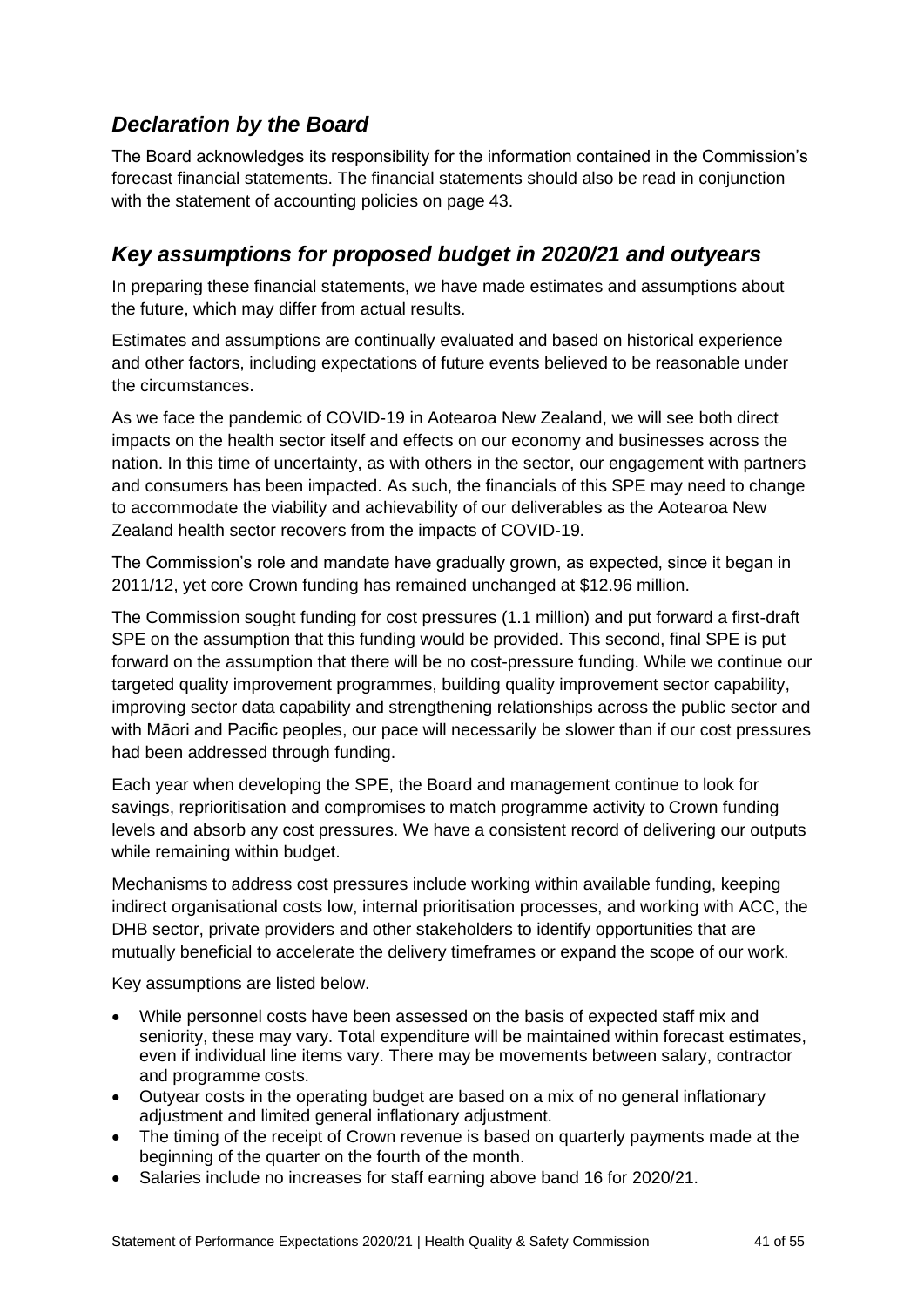- The 2020/21 planned deficit of \$0.445 million relates to revenue received and recognised in prior years for suicide mortality review (\$0.170m), mental health (\$0.100m), expansion of the surgical site infection improvement programme (\$0.100m) and the residual of the maternal morbidity improvement programme (\$0.075m) where activity is to be delivered in 2020/21 rather than 2019/20.
- The Commission continues to work within the assumption of keeping reserve levels of around \$1.1 million to \$1.3 million.
- Information technology hardware and furniture replacement is planned for 2020/21 and 2021/22.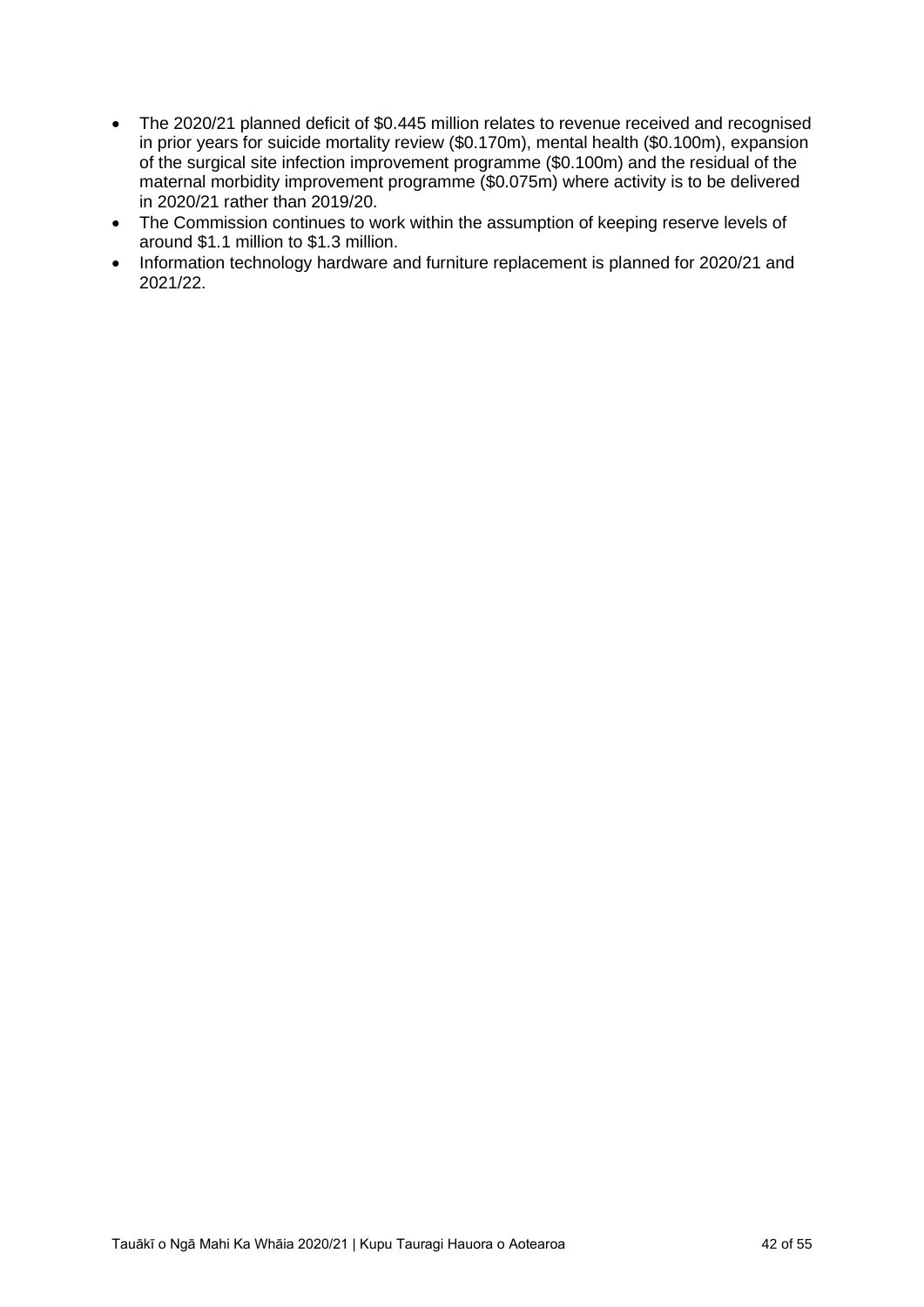## <span id="page-42-0"></span>**Pūrongo o ngā kaupapahere kaute | Statement of accounting policies**

## <span id="page-42-1"></span>*Reporting entity*

The Health Quality & Safety Commission is a Crown entity as defined by the Crown Entities Act 2004 and the New Zealand Public Health and Disability Act 2000 and is domiciled in New Zealand. As such, the Commission is ultimately accountable to the New Zealand Crown.

The Commission's primary objective is to provide public services to New Zealanders, rather than to make a financial return. Accordingly, the Commission has designated itself as a public benefit entity for the purposes of New Zealand Equivalents to International Financial Reporting Standards (NZ IFRS).

## <span id="page-42-2"></span>*Basis of preparation*

### <span id="page-42-3"></span>**Statement of compliance**

These prospective financial statements have been prepared in accordance with the Crown Entities Act 2004. This includes meeting the Act's requirement to comply with New Zealand generally accepted accounting practice (NZ GAAP).

The prospective financial statements have been prepared in accordance with Tier 2 public benefit entity accounting standards.

The prospective financial statements have been prepared for the special purpose of this SPE to the Minister of Health and Parliament. They are not prepared for any other purpose and should not be relied on for any other purpose.

These statements will be used in the annual report as the budgeted figures.

The preceding SPE narrative informs the prospective financial statements and the document should be read as a whole.

The preparation of prospective financial statements requires management to make judgements, estimates and assumptions that affect the application of policies and reported amounts of assets and liabilities, income and expenses. Actual financial results achieved for the period covered are likely to vary from the information presented and the variations may be material.

#### <span id="page-42-4"></span>**Measurement system**

The financial statements have been prepared on a historical cost basis.

#### <span id="page-42-5"></span>**Functional and presentation currency**

The financial statements are presented in New Zealand dollars. The functional currency of the Commission is New Zealand dollars.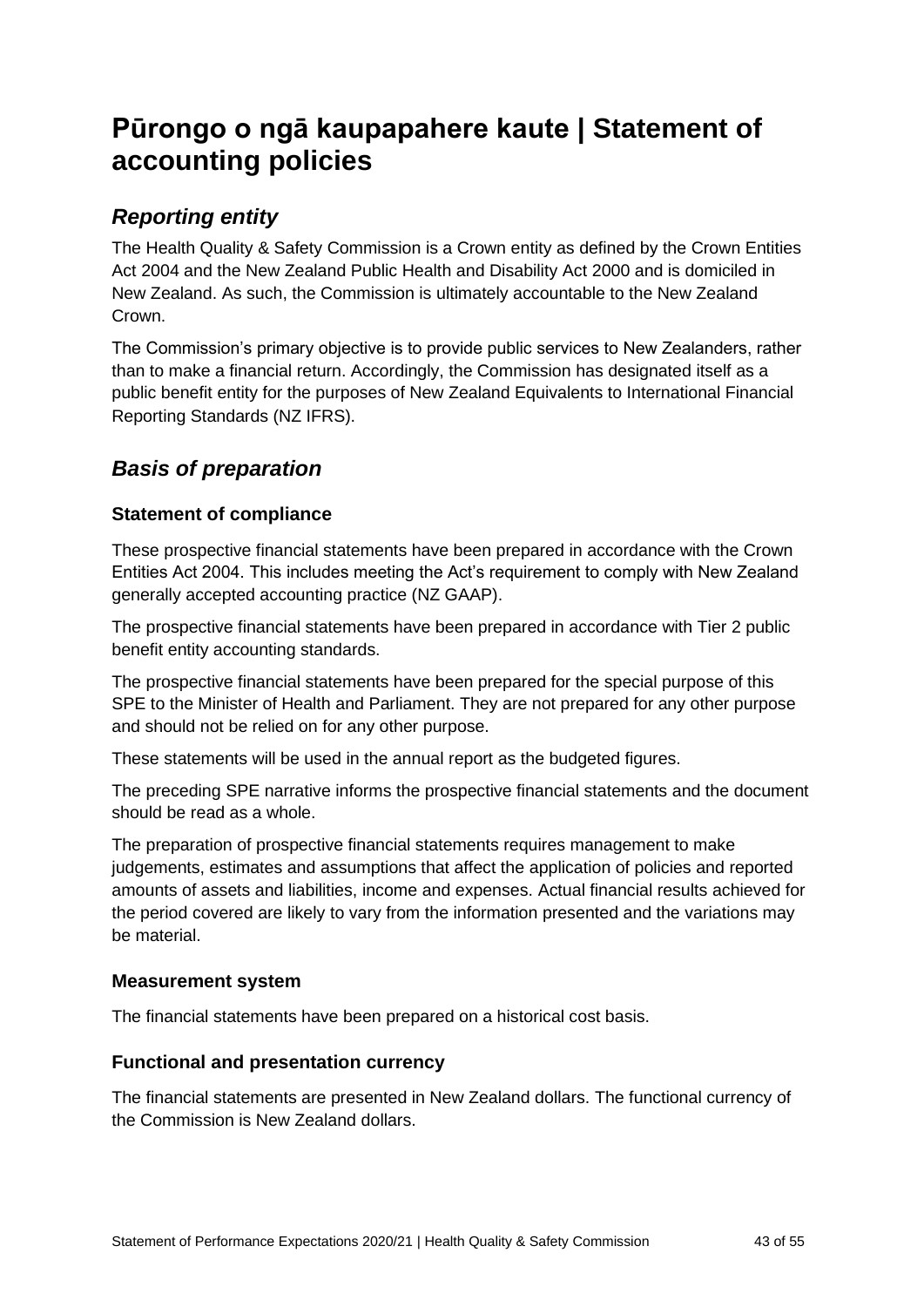## <span id="page-43-0"></span>*Significant accounting policies*

The accounting policies outlined will be applied for the next year when reporting in terms of section 154 of the Crown Entities Act 2004 and will be in a format consistent with generally accepted accounting practice.

The following accounting policies, which significantly affect the measurement of financial performance and of financial position, have been consistently applied.

#### <span id="page-43-1"></span>**Budget figures**

The Commission has authorised these prospective financial statements for issue in June 2020.

The budget figures have been prepared in accordance with generally accepted accounting practice and are consistent with the accounting policies the Commission adopted to prepare the financial statements. The Commission is responsible for the prospective financial statements presented, including the appropriateness of the assumptions underlying the prospective financial statements and all other required disclosure. It is not the Commission's intention to update the prospective financial statements after they are published.

#### <span id="page-43-2"></span>**Revenue**

Revenue is measured at fair value. It is recognised as income when earned and is reported in the financial period to which it relates.

#### <span id="page-43-3"></span>**Revenue from the Crown**

The Commission is primarily funded through revenue received from the Crown, which is restricted in its use for the purpose of the Commission meeting its objectives as specified in this SPE. Revenue from the Crown is recognised as revenue when earned and is reported in the financial period to which it relates.

#### <span id="page-43-4"></span>**Interest**

Interest income is recognised using the effective interest method.

#### <span id="page-43-5"></span>**Operating leases**

Leases that do not transfer substantially all the risks and rewards incidental to ownership of an asset to the Commission are classified as operating leases. Lease payments under an operating lease are recognised as an expense on a straight-line basis over the term of the lease in the prospective statement of financial performance.

#### <span id="page-43-6"></span>**Cash and cash equivalents**

Cash and cash equivalents include cash on hand, deposits held at call with banks and other short-term, highly liquid investments, with original maturities of three months or less.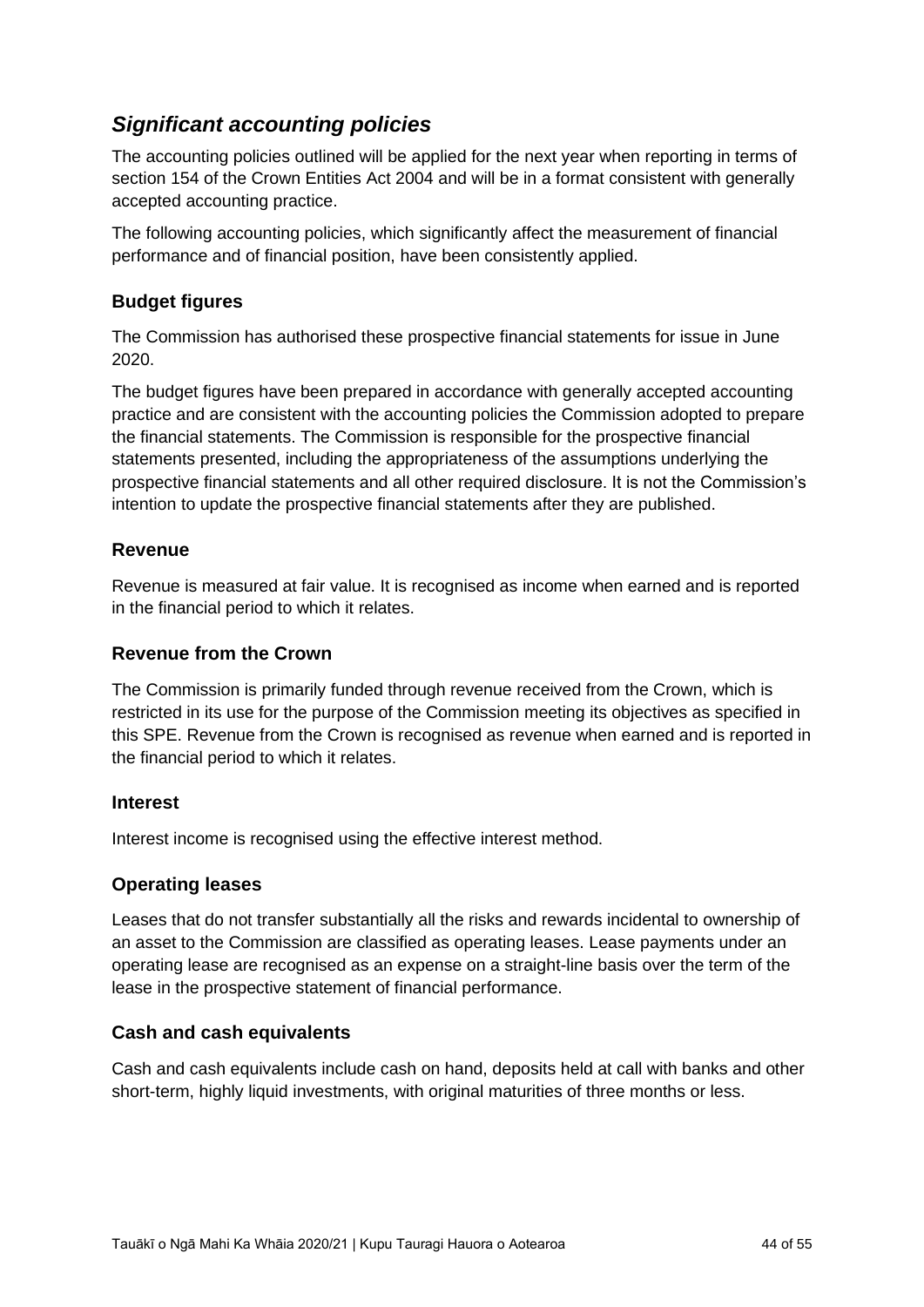#### <span id="page-44-0"></span>**Debtors and other receivables**

Debtors and other receivables are measured at fair value and subsequently measured at amortised cost using the effective interest method, less any provision for impairment.

#### <span id="page-44-1"></span>**Bank deposits**

Investments in bank deposits are initially measured at fair value plus transaction costs. After initial recognition, investments in bank deposits are measured at amortised cost using the effective interest method.

#### <span id="page-44-2"></span>**Inventories**

Inventories held for sale are measured at the lower of cost (calculated using the first-in firstout basis) and net realisable value.

#### <span id="page-44-3"></span>**Property, plant and equipment**

- Property, plant and equipment asset classes consist of building fit-out, computers, furniture and fittings, and office equipment.
- Property, plant and equipment are shown at cost, less any accumulated depreciation and impairment losses.
- The cost of an item of property, plant and equipment is recognised as an asset only when it is probable that future economic benefits or service potential associated with the item will flow to the Commission and the cost of the item can be measured reliably.
- Gains and losses on disposals are determined by comparing the proceeds with the carrying amount of the asset. Gains and losses on disposals are included in the prospective statement of financial performance.
- Costs incurred after initial acquisition are capitalised only when it is probable that future economic benefits or service potential associated with the item will flow to the Commission and the cost of the item can be measured reliably.
- The costs of day-to-day servicing of property, plant and equipment are recognised in the prospective statement of financial performance as they are incurred.

#### <span id="page-44-4"></span>**Depreciation**

Depreciation is provided using the straight-line (SL) basis at rates that will write off the cost (or valuation) of the assets to their estimated residual values over their useful lives. The useful lives and associated depreciation rates of major classes of assets have been estimated as follows:

|           | • Computers      | 3 years | 33% SL |
|-----------|------------------|---------|--------|
| $\bullet$ | Office equipment | 5 years | 20% SL |
|           |                  |         | ------ |

• Furniture and fittings 5 years 20% SL

#### <span id="page-44-5"></span>**Intangibles**

Software acquisition:

- Acquired computer software licences are capitalised on the basis of the costs incurred to acquire and bring to use the specific software.
- Costs associated with maintaining computer software are recognised as an expense when incurred.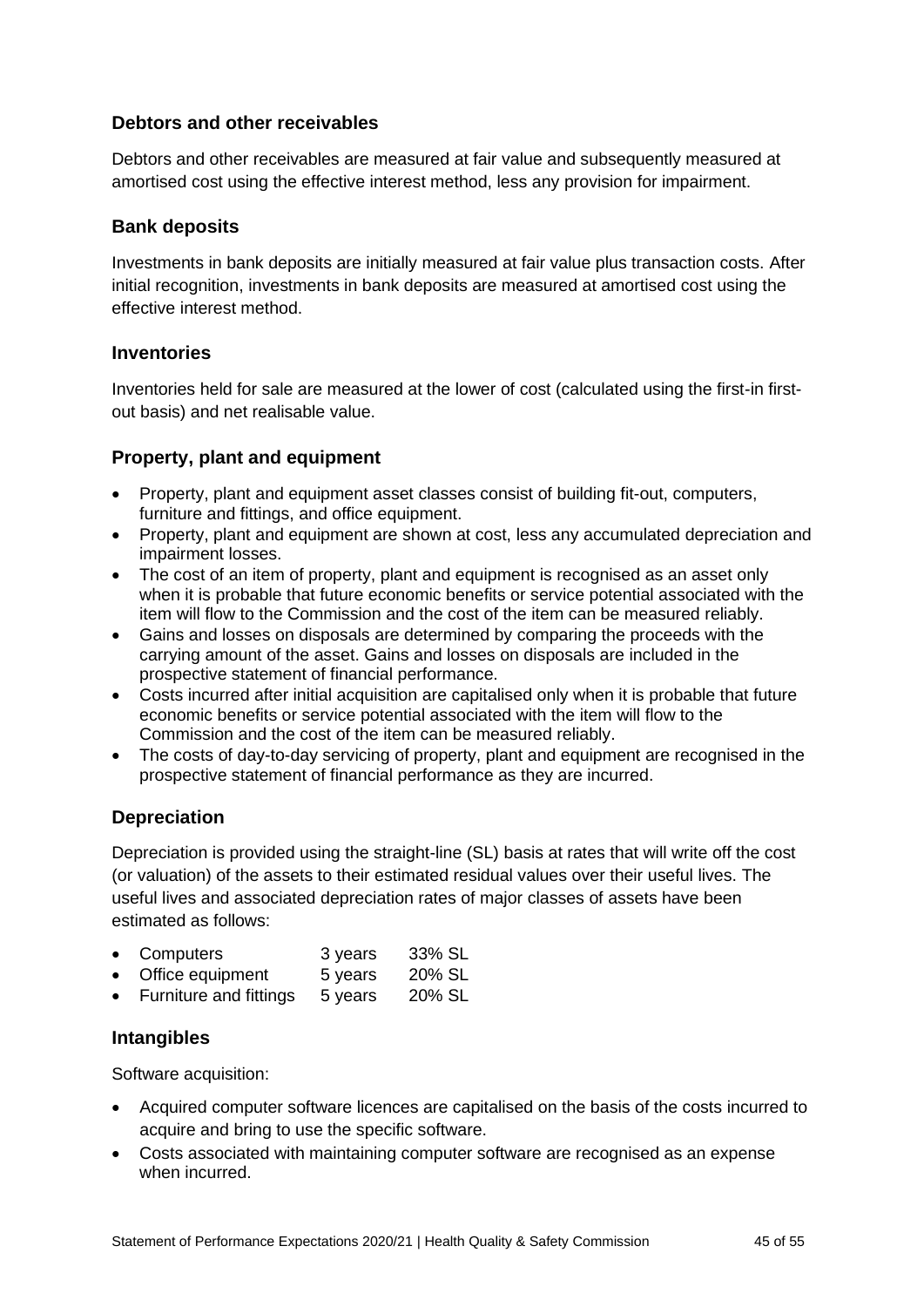• Costs associated with developing and maintaining the Commission's website are recognised as an expense when incurred.

#### Amortisation:

- Amortisation begins when the asset is available for use and ceases at the date the asset is derecognised.
- The amortisation charge for each period is recognised in the prospective statement of financial performance.
- The useful lives and associated amortisation rates of major classes of intangible assets have been estimated as follows:

Acquired computer software 3 years 33% SL

#### <span id="page-45-0"></span>**Impairment of non-financial assets**

Property, plant and equipment, and intangible assets that have a finite useful life are reviewed for impairment whenever events or changes in circumstances indicate the carrying amount may not be recoverable. An impairment loss is recognised for the amount by which the asset's carrying amount exceeds its recoverable amount. The recoverable amount is the higher of an asset's fair value less costs to sell and value in use.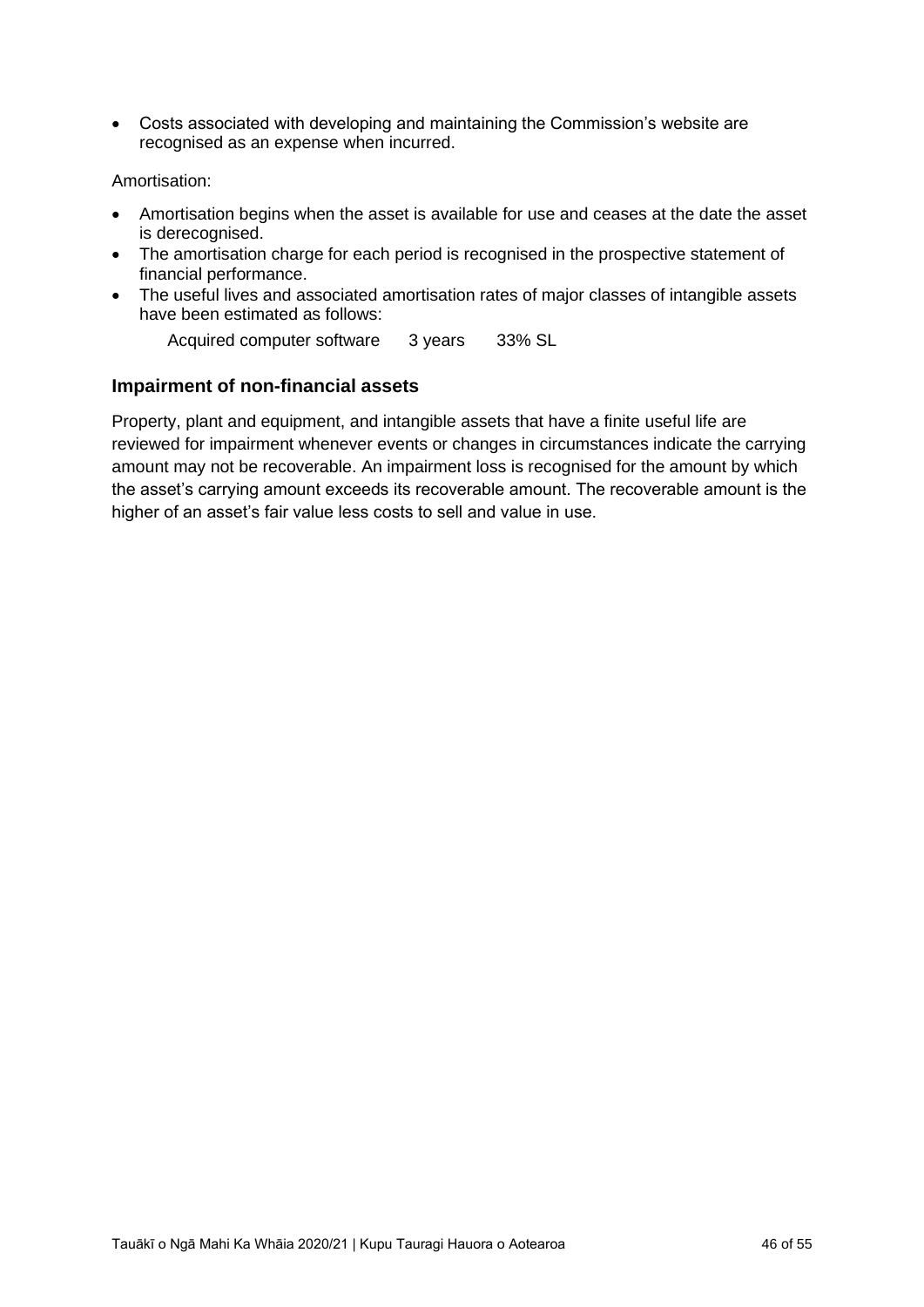# <span id="page-46-0"></span>**Āpitihanga 1: Ngā whāinga me ngā mahi a te Kōmihana | Appendix 1: Commission objectives and functions**

## <span id="page-46-1"></span>*Objectives of the Health Quality & Safety Commission (the Commission)<sup>21</sup>*

The objectives of the Commission are to lead and coordinate work across the health and disability sector for the purposes of:

- 1. monitoring and improving the quality and safety of health and disability support services
- 2. helping providers across the health and disability sector to improve the quality and safety of health and disability support services.

## <span id="page-46-2"></span>*Functions of the commission*

The functions of the Commission are:

- 1. to advise the Minister on how quality and safety in health and disability support services may be improved; and
- 2. to advise the Minister on any matter relating to
	- health epidemiology and quality assurance; or
	- mortality; and
- 3. to determine quality and safety indicators (such as serious and sentinel events) for use in measuring the quality and safety of health and disability support services; and
- 4. to provide public reports on the quality and safety of health and disability support services as measured against —
	- the quality and safety indicators; and
	- any other information that the Commission considers relevant for the purpose of the report; and
- 5. to promote and support better quality and safety in health and disability support services; and
- 6. to disseminate information about the quality and safety of health and disability support services; and
- 7. to perform any other function that
	- relates to the quality and safety of health and disability support services; and
	- the Commission is for the time being authorised to perform by the Minister by written notice to the Commission after consultation with it.

In performing its functions, the Commission must, to the extent it considers appropriate, work collaboratively with —

- 1. the Ministry of Health; and
- 2. the Health and Disability Commissioner; and
- 3. providers; and
- 4. any groups representing the interests of consumers of health or disability support services; and

<sup>21</sup> Section 59B–C, New Zealand Public Health and Disability Act 2000.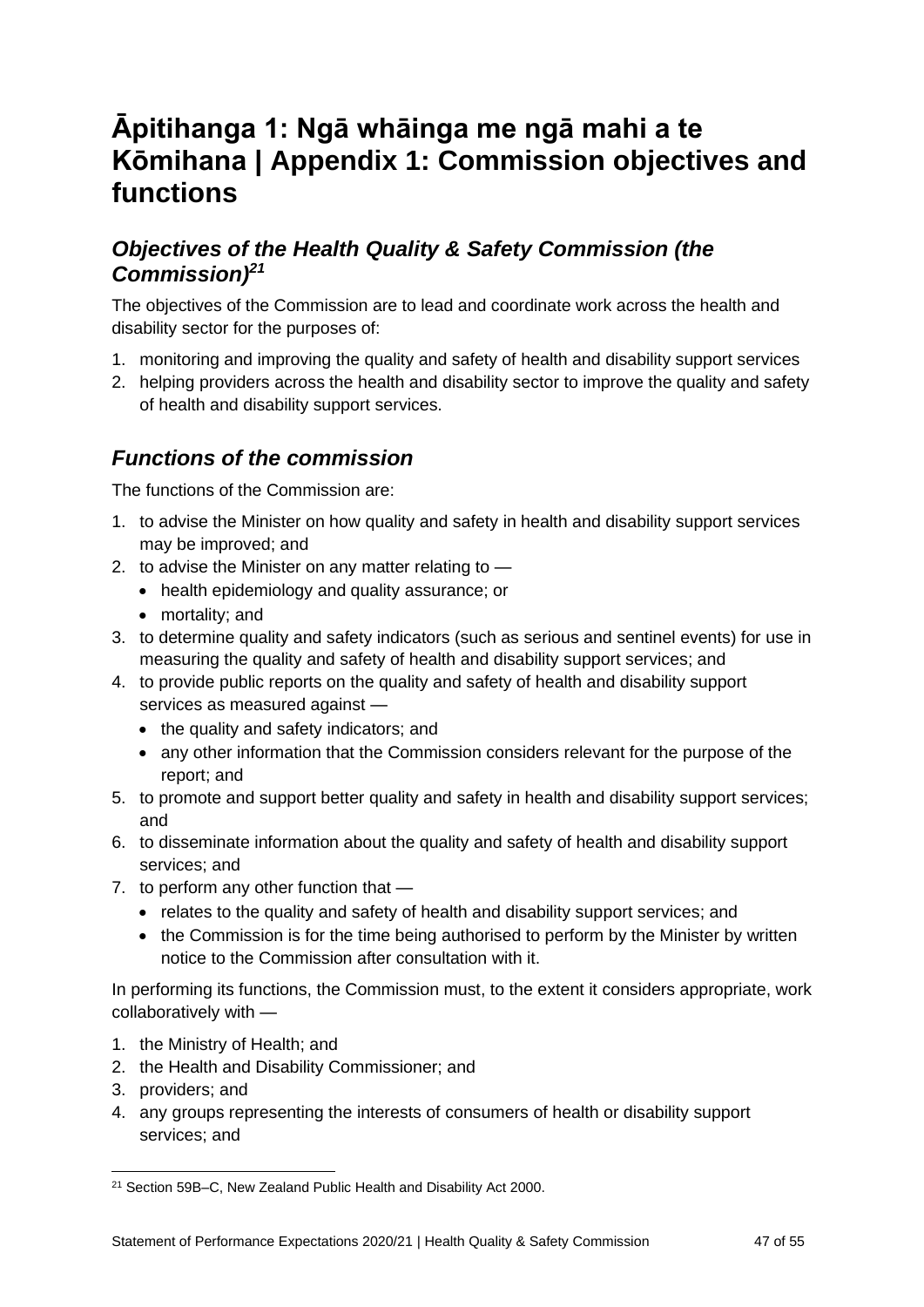5. any other organisations, groups, or individuals that the Commission considers have an interest in, or will be affected by, its work.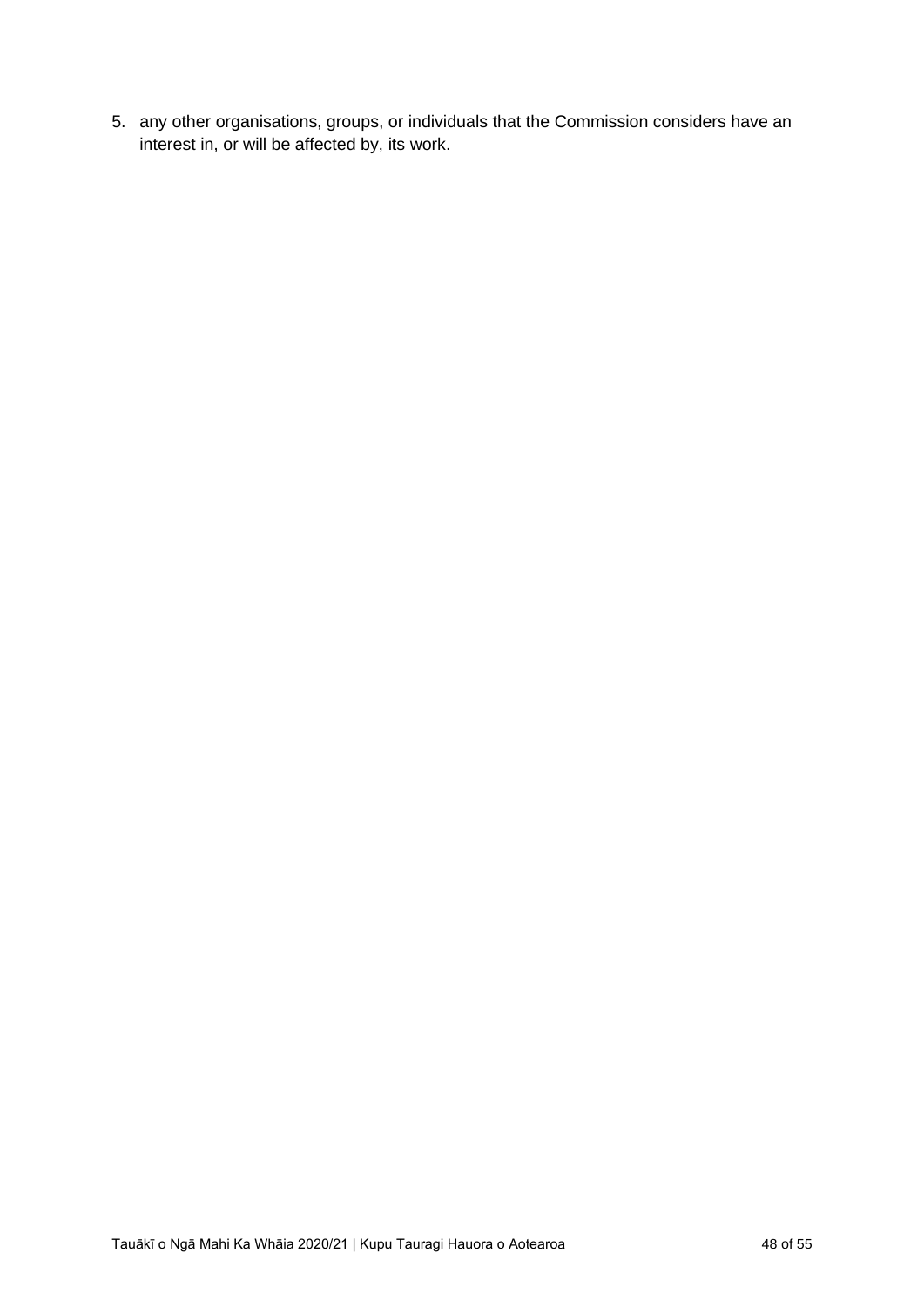# **Āpitihanga 2 | Appendix 2: SPE deliverables**

<span id="page-48-0"></span>

|                                                           |                | <b>Deliverable</b>                                                                                                                                  | <b>Performance measures</b>                                                                                                                                                                      |                                                                                                                                                                                                                                                                                                                                                  | How this will make a difference                                                                                                                                                                                                                                               | <b>Outcome affected</b>                                                                                                                                                                                                                  |  |  |  |
|-----------------------------------------------------------|----------------|-----------------------------------------------------------------------------------------------------------------------------------------------------|--------------------------------------------------------------------------------------------------------------------------------------------------------------------------------------------------|--------------------------------------------------------------------------------------------------------------------------------------------------------------------------------------------------------------------------------------------------------------------------------------------------------------------------------------------------|-------------------------------------------------------------------------------------------------------------------------------------------------------------------------------------------------------------------------------------------------------------------------------|------------------------------------------------------------------------------------------------------------------------------------------------------------------------------------------------------------------------------------------|--|--|--|
| Strategic<br>priority                                     | <b>SPE</b>     |                                                                                                                                                     | Quantity                                                                                                                                                                                         | Quality                                                                                                                                                                                                                                                                                                                                          |                                                                                                                                                                                                                                                                               |                                                                                                                                                                                                                                          |  |  |  |
| tor<br>and whānau<br>experience<br>consumers<br>Improving | $\mathbf{1}$   | Scope and deliver a co-<br>design programme in<br>primary care that includes<br>reducing inequity in health<br>care as a key improvement<br>factor. | Hold six learning sessions by<br>30 June 2021.<br>Hold one to two workshops<br>by 30 June 2021.                                                                                                  | 80% of participants will report<br>having a greater understanding of<br>co-design in primary care and how<br>it contributes to improving health<br>outcomes and addressing inequity.<br>Case studies will be collected from<br>teams participating in the sessions<br>and workshops, and published on<br>the Commission's website by 30<br>June. | By teaching co-design, we<br>support the primary care<br>workforce to partner with<br>consumers and whanau<br>effectively, so primary care can<br>better understand what matters to<br>consumers and whānau, better<br>meet their needs and improve<br>their health outcomes. | Case studies show that effective<br>co-design is practised within<br>primary care and that primary<br>care is learning about consumer<br>experience and need and<br>responding to it, as a result of<br>learning sessions and workshops. |  |  |  |
| Įo<br>and whānau<br>experience<br>consumers<br>Improving  | $\overline{2}$ | Report on patient<br>experience surveys across<br>hospital and primary care.                                                                        | Four reports will be<br>published. <sup>22</sup><br>A report analysing the impact<br>of factors including disability<br>on patient experience will be<br>analysed and shared with<br>the sector. | Activities to improve participation<br>rates in Māori and Pacific peoples<br>are tested throughout 2020/21.<br>Patient experience questions<br>around cultural safety are<br>developed, tested and<br>implemented.<br>Given these new approaches, a<br>response rate baseline will be<br>established for monitoring equity.                      | <b>Measurement and reporting</b><br>interact with a range of incentives<br>to stimulate improvement by<br>health service organisations. <sup>23</sup><br>Well-designed reporting provides<br>clear direction and targeting of<br>improvement activities.                      | <b>Relevant and valid constructs</b><br>equating to consumer/ patient<br>experience show improvement<br>over time.                                                                                                                       |  |  |  |

 $22$  This number is lower than in 2019/20 because the May and August surveys may not run due to COVID-19.

<sup>23</sup> Fung et al 2008, *op.cit.*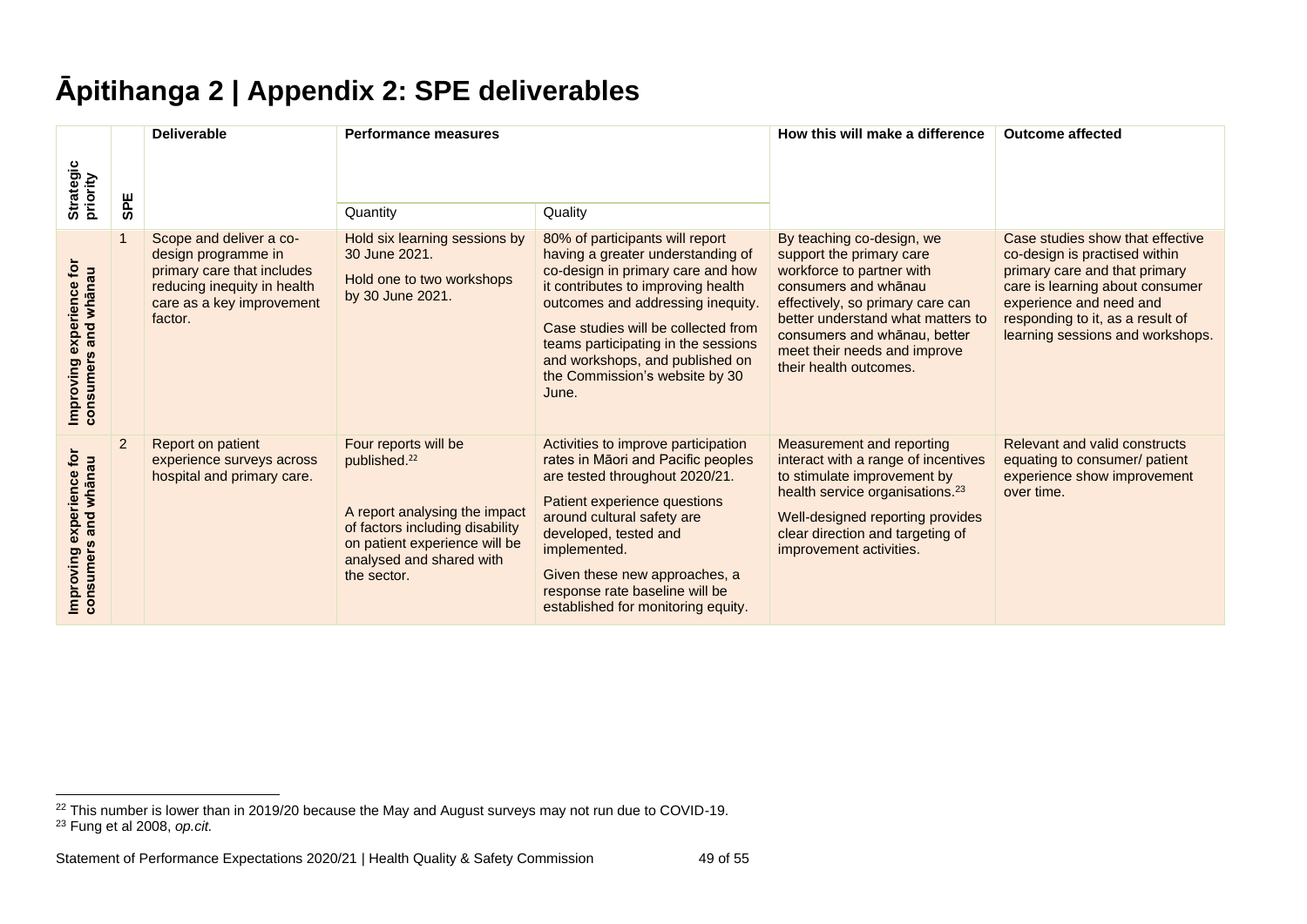| Embedding and enacting Te Tiriti o<br>Waitangi, supporting mana motuhake | 3 | Develop a te ao Māori<br>quality improvement (QI)<br>framework and<br>implementation guide, and<br>test and consult on it with<br>the wider sector and with<br>Māori health experts.                       | Hold at least 10 wānanga to<br>develop, test and consult on<br>the framework.<br>Produce the te ao Māori QI<br>framework and<br>implementation guide for<br>publication on the<br>Commission website by 30<br>June 2021. | The Commission's advisory groups<br>endorse the framework.<br>The Board will endorse the<br>framework by March 2021.                                                                    | A te ao Māori QI framework and<br>implementation guide will<br>encourage and enable the health<br>workforce to draw on Māori<br>worldviews and models directly in<br>their improvement work, as well<br>as encourage Te Tiriti o Waitangi<br>partnerships.                                                                                                                    | Drawing on te ao Māori, and<br>strengthening Te Tiriti<br>partnerships, will strengthen and<br>broaden quality improvement<br>practice to better meet the needs<br>of Māori and other groups.                  |
|--------------------------------------------------------------------------|---|------------------------------------------------------------------------------------------------------------------------------------------------------------------------------------------------------------|--------------------------------------------------------------------------------------------------------------------------------------------------------------------------------------------------------------------------|-----------------------------------------------------------------------------------------------------------------------------------------------------------------------------------------|-------------------------------------------------------------------------------------------------------------------------------------------------------------------------------------------------------------------------------------------------------------------------------------------------------------------------------------------------------------------------------|----------------------------------------------------------------------------------------------------------------------------------------------------------------------------------------------------------------|
| Embedding and enacting Te Tiriti o<br>Waitangi, supporting mana motuhake |   | Collect and collate<br>information on te ao Māori<br>models of QI in use across<br>the health sector.<br>Develop a draft set of te ao<br>Māori QI measures with<br>Māori experts, providers<br>and whanau. | Publish our collation of te ao<br>Māori models by 30 June<br>2021.<br>Develop a draft set of te ao<br>Māori QI measures by 30<br>June 2021.                                                                              | Engage at least five Māori<br>providers in our te ao Māori QI<br>framework development.<br>Engage at least five district health<br>boards (DHBs) in work on te ao<br>Māori QI measures. | Developing a collation of Māori<br>QI models of practice will<br>demonstrate the success of<br>Māori QI practice to the sector<br>and encourage general services<br>to learn from te ao Māori.<br>Developing a set of Māori QI<br>measures is fundamental to<br>being able to measure the<br>success of change work,<br>according to te ao Māori<br>standards and worldviews. | Te ao Māori approaches will be<br>better understood and valued<br>within general services.<br>Quality will be able to be<br>measured using te ao Māori<br>measures that emphasise<br>elements valued by Māori. |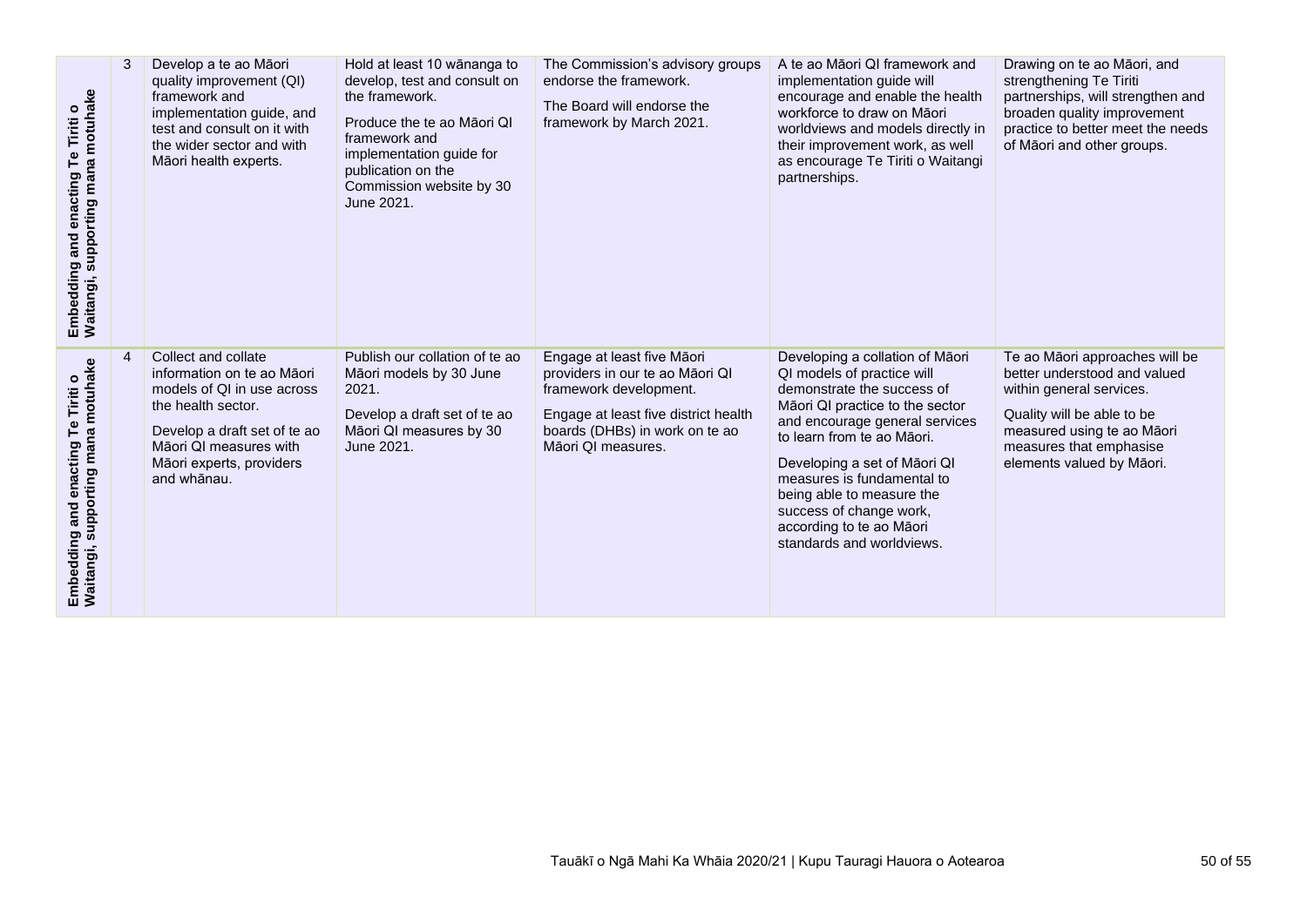| Achieving health equity           | 5              | Deliver analysis<br>highlighting the broader<br>effects of COVID-19 on<br>the health system, with<br>particular regard to<br>effects on equity of<br>access, quality and<br>outcome. | Analysis will be made<br>available in forms that support<br>the health and disability<br>system to 'recover' in ways<br>that best address pre-existing<br>inequities (by December<br>2020).                                                                              | Partner with DHBs, primary health<br>organisations and Māori<br>organisations in producing the<br>analysis.                                                                                                                                                | Measurement and reporting<br>interact with a range of<br>incentives to stimulate<br>improvement by health service<br>organisations. <sup>24</sup>                                                                                                                                                                               | Responses to the monitoring<br>of access, quality and<br>outcomes of care with an<br>equity lens contribute to<br>demonstrable improvement<br>in these measures over time.<br>Where access, quality or<br>outcomes issues are<br>identified. health services<br>and the system will be able<br>to respond early to improve<br>quality. |  |  |  |  |
|-----------------------------------|----------------|--------------------------------------------------------------------------------------------------------------------------------------------------------------------------------------|--------------------------------------------------------------------------------------------------------------------------------------------------------------------------------------------------------------------------------------------------------------------------|------------------------------------------------------------------------------------------------------------------------------------------------------------------------------------------------------------------------------------------------------------|---------------------------------------------------------------------------------------------------------------------------------------------------------------------------------------------------------------------------------------------------------------------------------------------------------------------------------|----------------------------------------------------------------------------------------------------------------------------------------------------------------------------------------------------------------------------------------------------------------------------------------------------------------------------------------|--|--|--|--|
| Achieving health<br>equity        | 6              | Report variation in<br>access, treatment<br>options, and outcomes<br>of care and experience.                                                                                         | Update at least four Atlas<br>domains. Atlas domains will<br>include analysis across<br>population groups, including<br>Māori and Pacific peoples.<br>All DHBs have actions in their<br>annual plans to improve in the<br>priority areas of asthma, gout<br>or diabetes. | Develop Atlas domains with<br>experts.                                                                                                                                                                                                                     | Measurement and reporting<br>interact with a range of<br>incentives to stimulate<br>improvement by health service<br>organisations. <sup>25</sup><br>Well-designed reporting<br>provides clear direction and<br>targeting of improvement<br>activities.                                                                         | Where indicators have a<br>clear positive direction,<br>improvement at a national<br>level is seen. Where there is<br>no clear positive direction.<br>variation reduces. In both<br>cases, inequity between<br>different groups reduces.                                                                                               |  |  |  |  |
| Achieving health<br>equity        | $\overline{7}$ | Publish Window 2021: A<br>Pacific perspective on<br>health in New Zealand.                                                                                                           | Publish a report by 30 June<br>2021.<br>Evidence shows we are<br>sharing the report with health<br>sector leaders and providers.                                                                                                                                         | Pacific experts are appropriately<br>engaged in the design and<br>shaping of the report.<br>We will review metrics such as<br>media coverage, downloads of the<br>report, requests for further<br>information and useful work<br>coming out of the report. | This opportunity makes the<br>most of the knowledge and<br>ideas of recognised Pacific<br>leaders, helping to establish and<br>maintain systems that facilitate<br>cultural safety, information<br>sharing, learning, early<br>identification of quality and<br>safety concerns, and<br>appropriate solutions at all<br>levels. | Over time the inequities<br>identified in the report are<br>reduced, and the good<br>practice identified spreads.<br>Understanding, within the<br>health and disability sector,<br>of the different and changing<br>needs and intersectionality of<br>diverse Pacific populations<br>improves.                                         |  |  |  |  |
| $24$ Ibid.<br><sup>25</sup> Ibid. |                |                                                                                                                                                                                      |                                                                                                                                                                                                                                                                          |                                                                                                                                                                                                                                                            |                                                                                                                                                                                                                                                                                                                                 |                                                                                                                                                                                                                                                                                                                                        |  |  |  |  |
|                                   |                |                                                                                                                                                                                      | Statement of Performance Expectations 2020/21   Health Quality & Safety Commission                                                                                                                                                                                       | 51 of 55                                                                                                                                                                                                                                                   |                                                                                                                                                                                                                                                                                                                                 |                                                                                                                                                                                                                                                                                                                                        |  |  |  |  |

<sup>24</sup> *Ibid.*

<sup>25</sup> *Ibid.*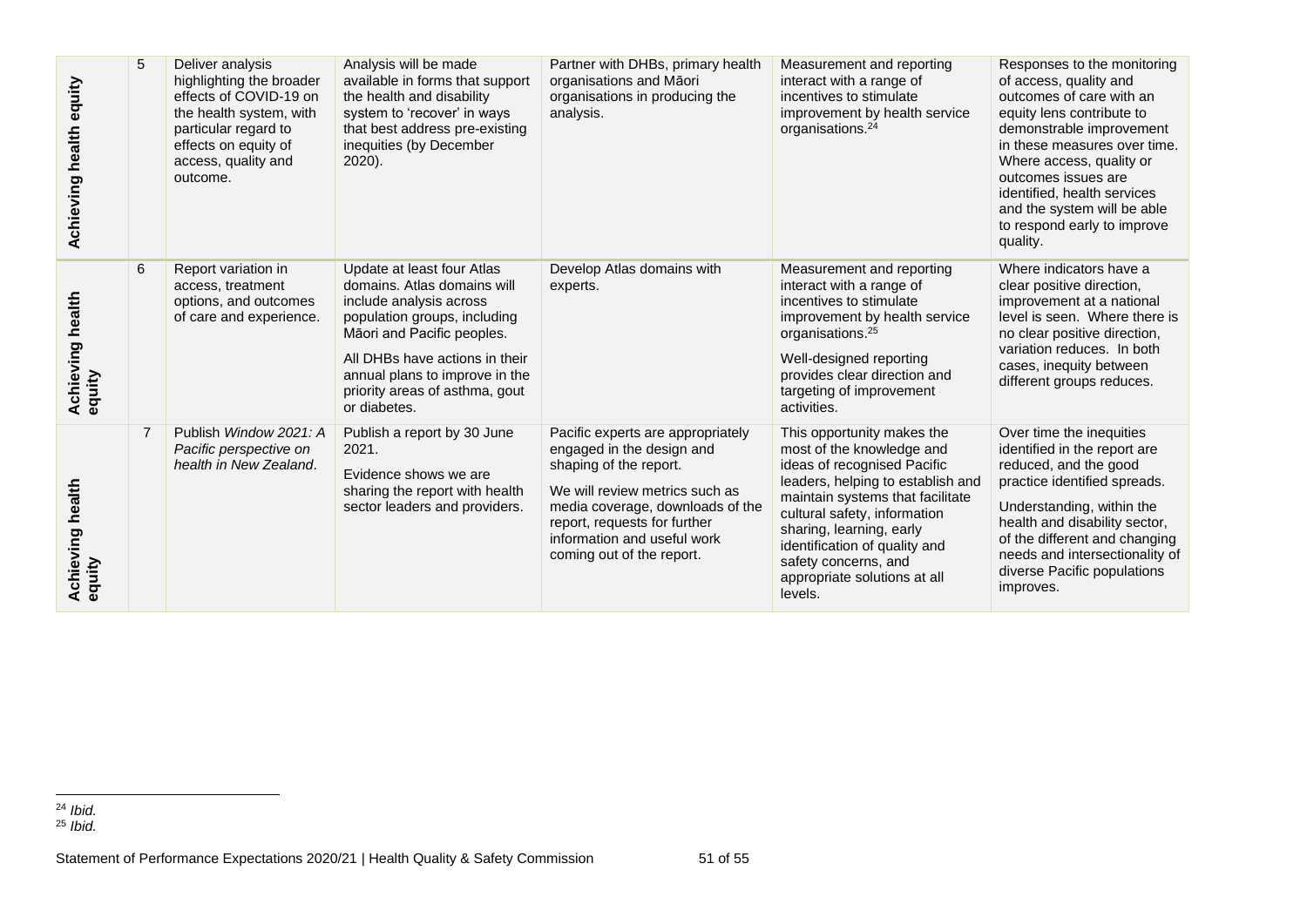| quality<br>systems for<br>Strengthening<br>services | 8 | Strengthen learning from<br>adverse events across the<br>health and disability sector<br>(specifically focusing on<br>intellectual disability services in<br>2020/21) and improve<br>transparency of reporting<br>through national adverse<br>events dashboards. | Complete three adverse event<br>training workshops that<br>promote the adverse event<br>learning review by 30 June<br>2021.<br>Up to 150 health care workers<br>complete the two-day adverse<br>event training workshops.<br>National adverse event<br>reporting dashboards are<br>available for the hospital sector<br>by 31 December 2020. | Apply and integrate te ao Māori<br>worldviews across all training<br>and learning.<br>Conduct a survey on the<br>effectiveness of adverse event<br>reporting dashboards in<br>improving transparency of and<br>national learning from adverse<br>events. | Partnering with Māori and<br>including te ao Māori<br>worldviews will provide<br>understanding of Māori<br>experience and understanding<br>of adverse events and of<br>solutions.<br>Training the workforce in<br>adverse event review supports<br>useful reviews that can identify<br>issues and improvements<br>locally.<br>Supporting national reporting<br>can improve transparency and<br>help to share learnings<br>nationally.                         | Adverse event review will lead<br>to solutions that work better for<br>Māori.<br>Adverse event review will more<br>effectively identify<br>improvements to reduce future<br>events.<br>National sharing and learning<br>from adverse events will<br>improve. |
|-----------------------------------------------------|---|------------------------------------------------------------------------------------------------------------------------------------------------------------------------------------------------------------------------------------------------------------------|----------------------------------------------------------------------------------------------------------------------------------------------------------------------------------------------------------------------------------------------------------------------------------------------------------------------------------------------|----------------------------------------------------------------------------------------------------------------------------------------------------------------------------------------------------------------------------------------------------------|---------------------------------------------------------------------------------------------------------------------------------------------------------------------------------------------------------------------------------------------------------------------------------------------------------------------------------------------------------------------------------------------------------------------------------------------------------------|--------------------------------------------------------------------------------------------------------------------------------------------------------------------------------------------------------------------------------------------------------------|
| systems for<br>quality services<br>Strengthening    | 9 | Provide quarterly reporting of<br>early identification of potential<br>quality and safety concerns,<br>through a 'Quality Alert'.                                                                                                                                | The initial design of the Quality<br>Alert approach will be in place<br>and operating from December<br>2020.<br>At least three Quality Alerts are<br>made available to DHBs from<br>December 2020 onwards.                                                                                                                                   | Feedback will be sought after<br>each version of the Quality<br>Alert, from DHBs.<br>Necessary changes to the<br>Quality Alert will be made<br>within two report cycles.                                                                                 | Measurement and reporting<br>interact with a range of<br>incentives to stimulate<br>improvement by health service<br>organisations. <sup>26</sup><br>In particular, early warning of<br>deteriorating performance<br>allows organisations and<br>systems to identify problems<br>quickly and respond to them<br>before outcomes deteriorate<br>further. As part of this<br>response, it is possible to<br>expose and deal with<br>underlying systemic issues. | Alerts are addressed and<br>specific examples of concern<br>show improved performance<br>over time.                                                                                                                                                          |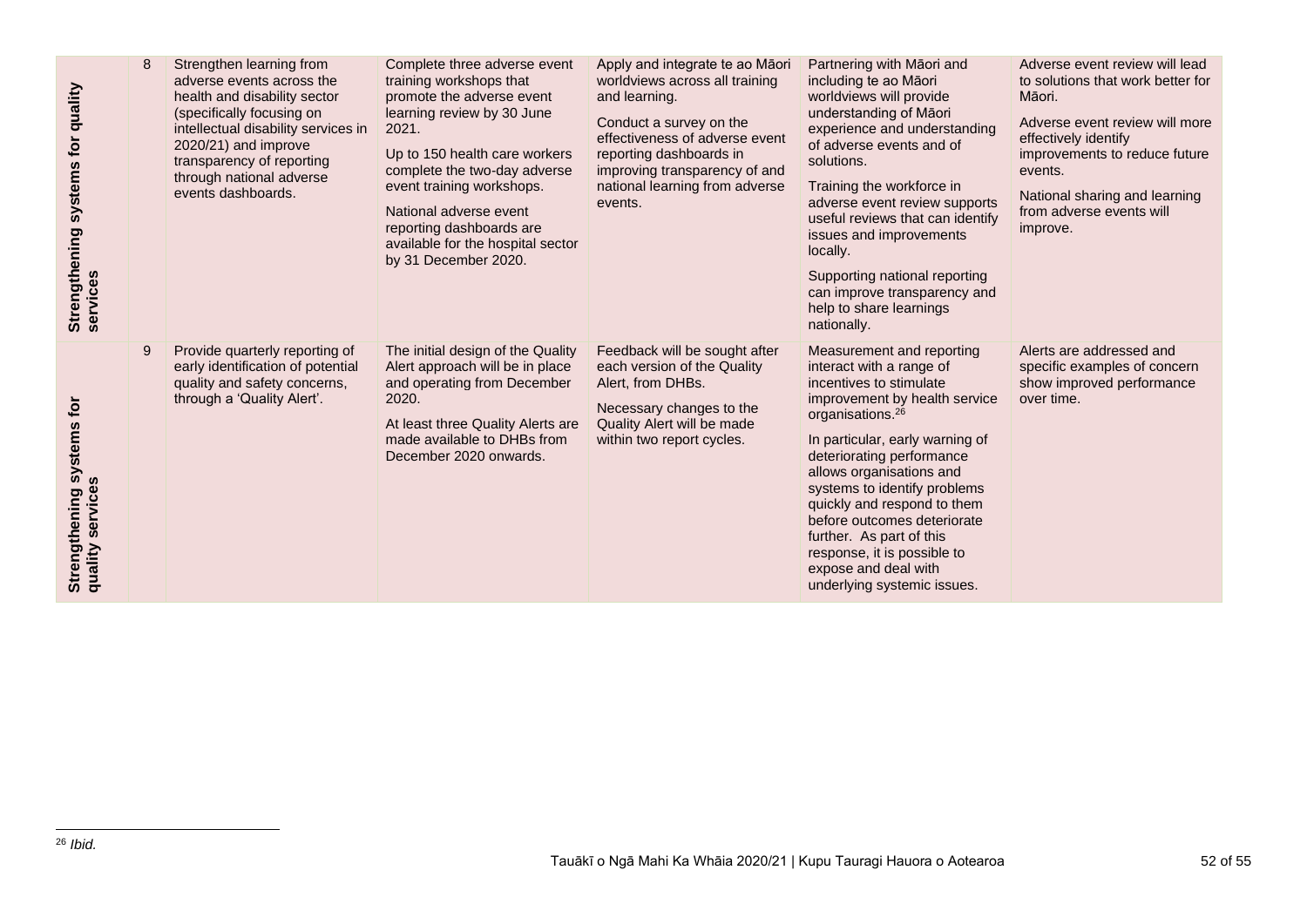| Use mortality review to<br>In developing and finalising<br>Mortality review committee<br>Systems and practice across<br>11<br>The mortality review<br>Strengthening systems for quality<br>services<br>committees will publish at least<br>improve systems and practice<br>their reports, the mortality<br>reports and recommendations<br>sectors, within services and<br>across sectors, within services<br>two reports by 30 June 2021.<br>review committees consult with<br>lead to measurable<br>and communities, to reduce<br>to reduce morbidity and<br>key internal and external<br>improvement and reduced<br>The committees will report on<br>morbidity and mortality.<br>stakeholders.<br>mortality over time. The<br>the implementation and<br>monitoring tool will help<br>the mortality review<br>progress of recommendations<br>Two external subject matter<br>mortality review committees to<br>committees focus on.<br>experts will review all<br>every six months.<br>make their recommendations<br>published reports.<br>as influential as possible,<br>Develop a monitoring tool to<br>maximising their impact.<br>track and follow up on<br>The monitoring tool will provide<br>evidence of clear pathways<br>recommendations from the<br>that have led to<br>reports of the five committees<br>recommendation uptake, such<br>over the previous five years.<br>as report distribution, ongoing<br>cross-agency relationships and<br>committee membership. | Strengthening systems for<br>quality services | 10 | Support the implementation of<br>system-level measures in the<br>health sector by building a<br>library of quality measures, for<br>use in the health sector, and<br>for working with Māori to<br>support their data capability in<br>priority areas. | Partially scope and build a<br>measures library.<br>Scope and test a range of<br>options to build capability in<br>using data for quality<br>improvement and achieving<br>equity of outcomes.<br>There will be early<br>engagement with Māori<br>providers to support them in<br>building data capability in<br>priority areas, for example,<br>child health. | The Commission's external<br>expert advisors will endorse<br>progress on the measures<br>library. It will be completed by<br>30 June 2022.<br>Some partnering with Māori<br>providers will be evident by 30<br>June 2021. | Responding to measurement<br>and reporting requires<br>development of skills and<br>capabilities in data and<br>analytics. The measures<br>library, by sharing robust and<br>tested measures across the<br>sector, is an essential support<br>to building this capability. | Measures from the library are<br>used within the sector to inform<br>and support improvement,<br>which is reflected in better<br>patient outcomes over time. |
|--------------------------------------------------------------------------------------------------------------------------------------------------------------------------------------------------------------------------------------------------------------------------------------------------------------------------------------------------------------------------------------------------------------------------------------------------------------------------------------------------------------------------------------------------------------------------------------------------------------------------------------------------------------------------------------------------------------------------------------------------------------------------------------------------------------------------------------------------------------------------------------------------------------------------------------------------------------------------------------------------------------------------------------------------------------------------------------------------------------------------------------------------------------------------------------------------------------------------------------------------------------------------------------------------------------------------------------------------------------------------------------------------------------------------------------------------------------------------------|-----------------------------------------------|----|-------------------------------------------------------------------------------------------------------------------------------------------------------------------------------------------------------------------------------------------------------|---------------------------------------------------------------------------------------------------------------------------------------------------------------------------------------------------------------------------------------------------------------------------------------------------------------------------------------------------------------|---------------------------------------------------------------------------------------------------------------------------------------------------------------------------------------------------------------------------|----------------------------------------------------------------------------------------------------------------------------------------------------------------------------------------------------------------------------------------------------------------------------|--------------------------------------------------------------------------------------------------------------------------------------------------------------|
|                                                                                                                                                                                                                                                                                                                                                                                                                                                                                                                                                                                                                                                                                                                                                                                                                                                                                                                                                                                                                                                                                                                                                                                                                                                                                                                                                                                                                                                                                |                                               |    |                                                                                                                                                                                                                                                       |                                                                                                                                                                                                                                                                                                                                                               |                                                                                                                                                                                                                           |                                                                                                                                                                                                                                                                            | communities, will be improved,<br>mortality within the groups that                                                                                           |
|                                                                                                                                                                                                                                                                                                                                                                                                                                                                                                                                                                                                                                                                                                                                                                                                                                                                                                                                                                                                                                                                                                                                                                                                                                                                                                                                                                                                                                                                                |                                               |    |                                                                                                                                                                                                                                                       |                                                                                                                                                                                                                                                                                                                                                               |                                                                                                                                                                                                                           |                                                                                                                                                                                                                                                                            |                                                                                                                                                              |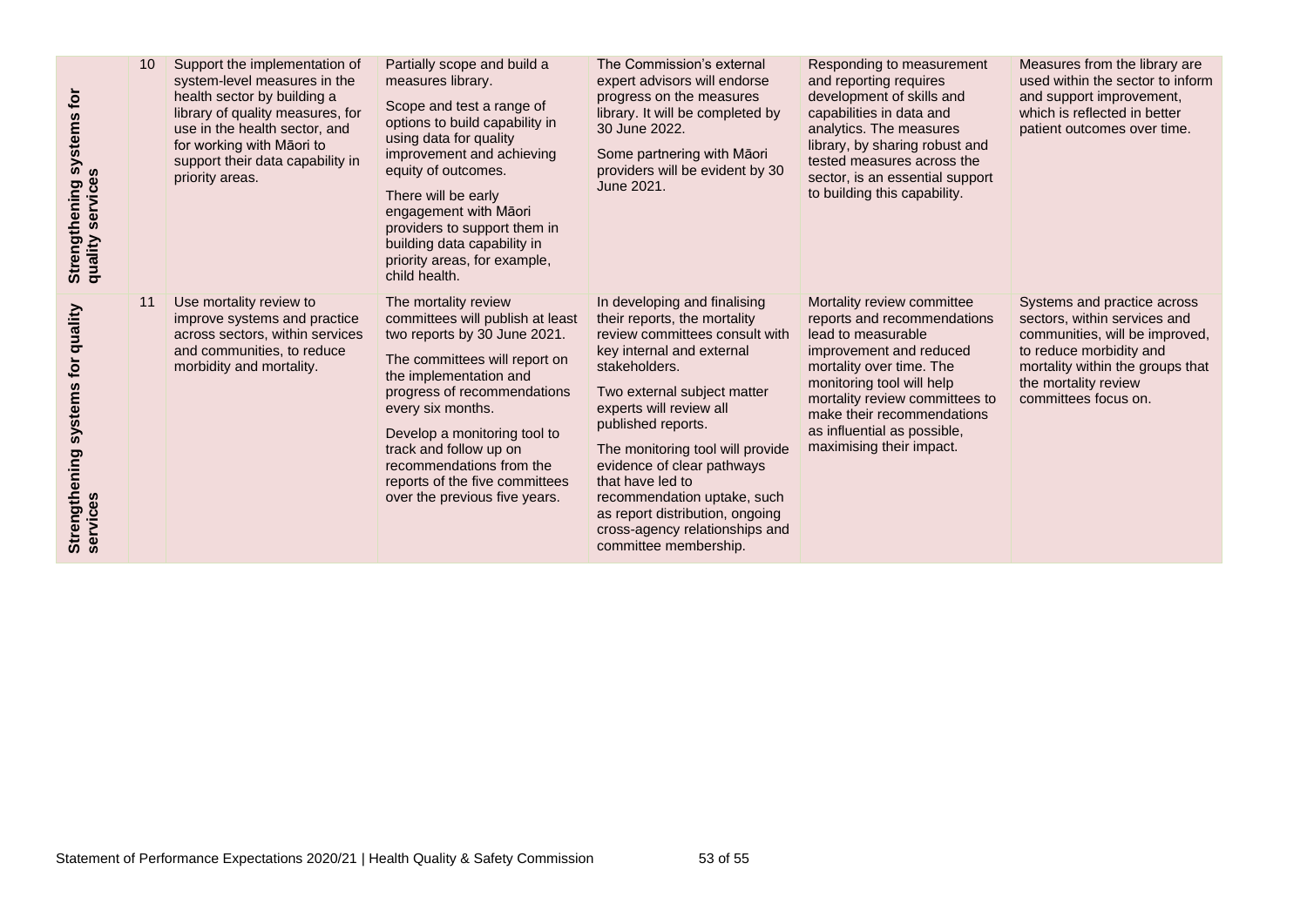| quality<br>for<br>Strengthening systems<br>services                | 12 | Strengthen capability in<br>improvement science across<br>the health and disability sector<br>by: sponsoring participation in<br>improvement advisor education<br>and training; implementing a<br>sector-wide system leadership<br>programme for quality and<br>safety; and working with the<br>Ministry of Health to identify<br>requirements for a quality<br>improvement sharing and<br>learning platform. | Up to 20 health care workers<br>complete the improvement<br>advisor education and training<br>programme by 30 June 2021.<br>Up to 60 senior health leaders<br>participate in the system<br>leadership programme for<br>quality and safety by 30 June<br>2021.<br>Complete specific<br>requirements for the<br>collaborative quality<br>improvement sharing platform<br>by 30 June 2021. | Increased participation from<br>Māori and Pacific providers will<br>be evident by 30 June 2021.<br>Conduct participant<br>evaluations for each course<br>and analyse them for content<br>relevance, best practice and<br>learning outcomes. 80% of<br>participants will report an<br>increased understanding and<br>application of improvement<br>science.<br>Test the requirements with the<br>health and disability sector,<br>and stakeholder networks feed<br>into the quality improvement<br>sharing platform development. | Evidence shows that<br>strengthening capability in<br>improvement science across<br>the health and disability sector<br>improves the quality and safety<br>of health care.<br>Evidence supports networks as<br>a means of improved<br>outcomes. A national<br>collaboration platform with<br>easy access to QI resources<br>and information allows for<br>improved experiences of care<br>and outcomes. | Sharing with and learning from<br>others and strengthened<br>workforce capability will<br>increase patient safety and<br>quality improvement activities<br>and lead to improved quality<br>and safety of care. |
|--------------------------------------------------------------------|----|---------------------------------------------------------------------------------------------------------------------------------------------------------------------------------------------------------------------------------------------------------------------------------------------------------------------------------------------------------------------------------------------------------------|-----------------------------------------------------------------------------------------------------------------------------------------------------------------------------------------------------------------------------------------------------------------------------------------------------------------------------------------------------------------------------------------|---------------------------------------------------------------------------------------------------------------------------------------------------------------------------------------------------------------------------------------------------------------------------------------------------------------------------------------------------------------------------------------------------------------------------------------------------------------------------------------------------------------------------------|---------------------------------------------------------------------------------------------------------------------------------------------------------------------------------------------------------------------------------------------------------------------------------------------------------------------------------------------------------------------------------------------------------|----------------------------------------------------------------------------------------------------------------------------------------------------------------------------------------------------------------|
| systems<br>services<br>Strengthening<br>for quality ser<br>quality | 13 | Strengthen clinical governance<br>in the health and disability<br>sector, by providing strategic<br>leadership in the Ministry-led<br>review of clinical governance in<br>the sector.                                                                                                                                                                                                                         | Participate in a Ministry-led<br>programme of work that aims<br>to improve clinical governance<br>systems by 30 June 2021.                                                                                                                                                                                                                                                              | Provide data, system<br>intelligence and direction in key<br>priority areas of clinical<br>governance as identified by the<br>health and disability system<br>leadership council.<br>The Commission will seek<br>views on ways to enhance the<br>value of its participation in the<br>process, from other agencies<br>involved.                                                                                                                                                                                                 | A collaborative approach to<br>system governance of quality,<br>with a diversity of agencies and<br>expertise will improve<br>experiences and outcomes of<br>health care in Aotearoa New<br>Zealand.                                                                                                                                                                                                    | Improved clinical governance<br>of quality will improve the<br>quality of services and the<br>system.                                                                                                          |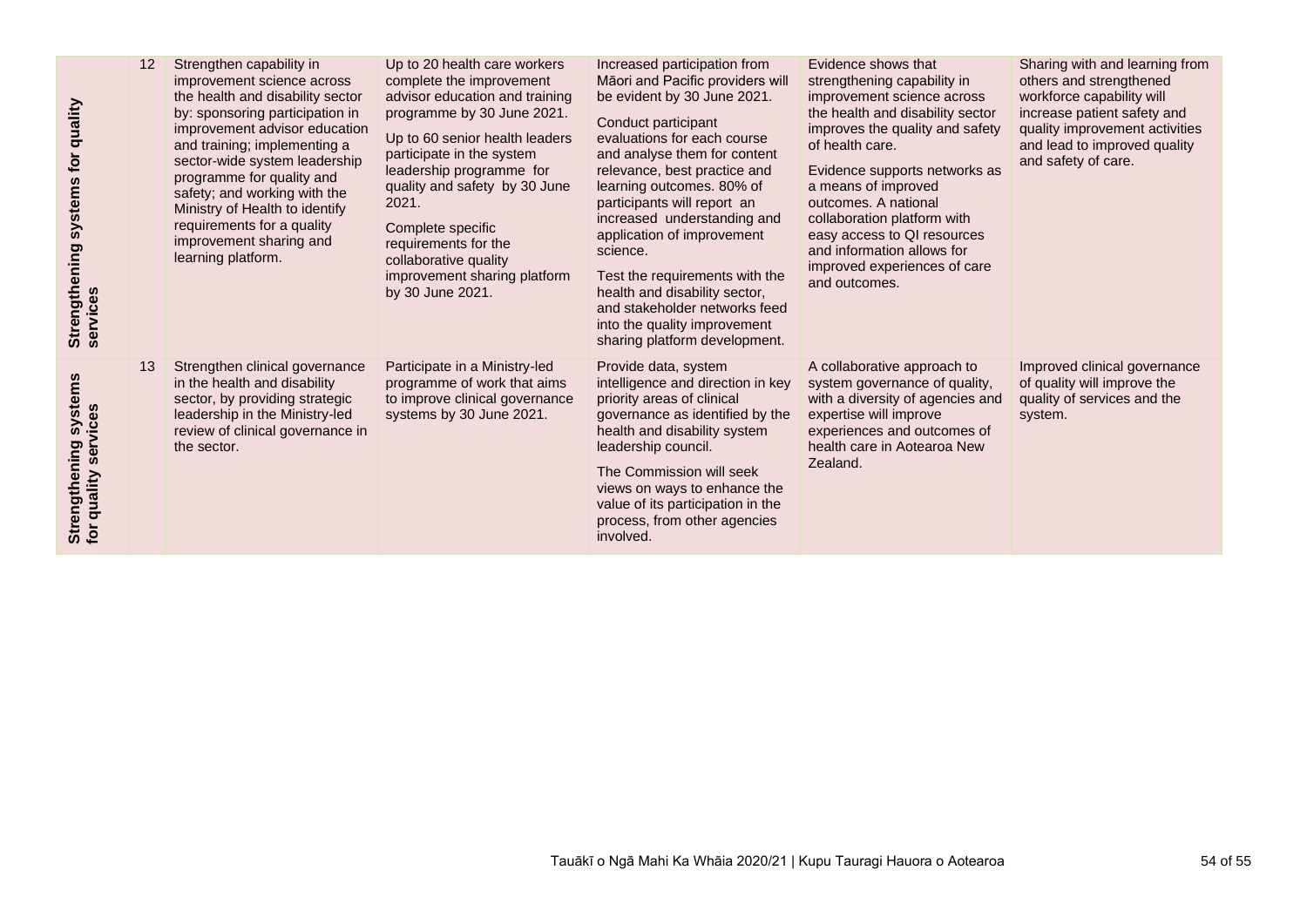# <span id="page-54-0"></span>**Āpitihanga 3 | Appendix 3: How SPE deliverables align with Government expectations**

| <b>SPE</b> number                                                    | 1            | $\overline{2}$ | 3            | 4            | 5            | 6            | 7            | 8 | 9            | 10           | 11           | 12           | 13           |
|----------------------------------------------------------------------|--------------|----------------|--------------|--------------|--------------|--------------|--------------|---|--------------|--------------|--------------|--------------|--------------|
| Enduring priorities, based on Te Tiriti o Waitangi                   |              |                |              |              |              |              |              |   |              |              |              |              |              |
| Kāwanatanga - partnering and shared<br>decision-making               |              |                |              |              |              |              |              |   |              |              |              |              |              |
| Tino rangatiratanga - recognising Māori                              |              |                | ✓            | ✓            |              |              |              |   |              | ✓            | ✓            |              |              |
| authority                                                            |              |                |              |              |              |              |              |   |              |              |              |              |              |
| <b>Öritetanga - equity</b>                                           | $\checkmark$ | ✓              | ✓            | ✔            | ✓            | ✓            | ✓            | ✓ | ✓            | $\checkmark$ | ✓            | ✓            |              |
| Wairuatanga - upholding values, belief                               |              |                |              |              |              |              |              |   |              |              |              |              |              |
| systems and worldviews                                               |              |                |              |              |              |              |              |   |              |              |              |              |              |
| <b>Strategic priorities</b>                                          |              |                |              |              |              |              |              |   |              |              |              |              |              |
| Improving experience for consumers and<br>whānau                     |              |                |              |              |              |              |              |   |              |              |              |              |              |
| <b>Embedding and enacting Te Tiriti o</b>                            |              | ✓              | ✓            | ✓            |              |              |              | ✓ |              | $\checkmark$ |              | ✓            |              |
| Waitangi, supporting mana motuhake                                   |              |                |              |              |              |              |              |   |              |              |              |              |              |
| Achieving health equity                                              | $\checkmark$ | $\checkmark$   | $\checkmark$ | $\checkmark$ | $\checkmark$ | $\checkmark$ | $\checkmark$ | ✓ | $\checkmark$ |              | ✓            |              | $\checkmark$ |
| <b>Strengthening systems for high-quality</b><br>services            | ✔            |                |              | ✔            |              |              |              |   |              |              |              |              |              |
| Government's expectations: key priorities for the health system      |              |                |              |              |              |              |              |   |              |              |              |              |              |
| Improving child wellbeing                                            |              |                |              |              |              | $\checkmark$ |              |   |              |              |              |              |              |
| Improving mental wellbeing                                           | $\checkmark$ |                |              |              |              |              | ✓            | ✓ |              |              |              | $\checkmark$ |              |
| Improving wellbeing through prevention                               | $\checkmark$ |                |              |              |              | ✓            | $\checkmark$ |   |              |              |              | ✓            |              |
| Better population outcomes supported by a                            | ✔            |                |              | √            |              |              | ✔            |   |              | ✔            |              |              |              |
| strong and equitable public health and<br>disability system          |              |                |              |              |              |              |              |   |              |              |              |              |              |
| Better population health and outcomes<br>supported by primary health | $\checkmark$ | $\checkmark$   |              |              |              | $\checkmark$ | ✔            |   |              | ✔            |              |              |              |
| Government's expectations: the Commission's contribution             |              |                |              |              |              |              |              |   |              |              |              |              |              |
| Achieving equity                                                     | $\checkmark$ |                | ✓            | $\checkmark$ |              | ✓            | ✔            |   | ✓            |              |              |              |              |
| Embedding Te Tiriti o Waitangi and achieving<br>pae ora for Māori    |              | $\checkmark$   | ✓            | ✓            |              |              |              |   |              |              |              | ✓            |              |
| System-wide working                                                  |              |                |              |              | $\checkmark$ | $\checkmark$ |              |   | $\checkmark$ | $\checkmark$ | $\checkmark$ |              | $\checkmark$ |
| Supporting system-level measures                                     |              | ✓              |              |              |              | ✓            |              |   | ✓            | ✓            |              |              |              |
| QI programmes for safety, quality, health                            | $\checkmark$ |                | $\checkmark$ | $\checkmark$ |              | ✓            |              |   |              | $\checkmark$ |              |              |              |
| outcomes and health equity                                           |              |                |              |              |              |              |              |   |              |              |              |              |              |
| Collaborative learning platform                                      |              |                |              |              |              |              |              |   |              | $\checkmark$ |              | $\checkmark$ |              |
| Patient experience surveys                                           |              | $\checkmark$   |              |              |              |              |              |   |              |              |              |              |              |
| Supporting the Ministry of Health on                                 |              |                |              |              | ✓            | ✓            |              |   | ✓            | ✓            | ✓            |              | $\checkmark$ |
| performance information and data                                     |              |                |              |              |              |              |              |   |              |              |              |              |              |
| Working collaboratively on all publications                          |              |                |              |              |              | $\checkmark$ |              |   |              |              | $\checkmark$ |              |              |
| Improved clinical governance                                         | $\checkmark$ |                |              | ✓            |              | ✓            | ✔            |   |              | ✓            | ✓            |              | $\checkmark$ |